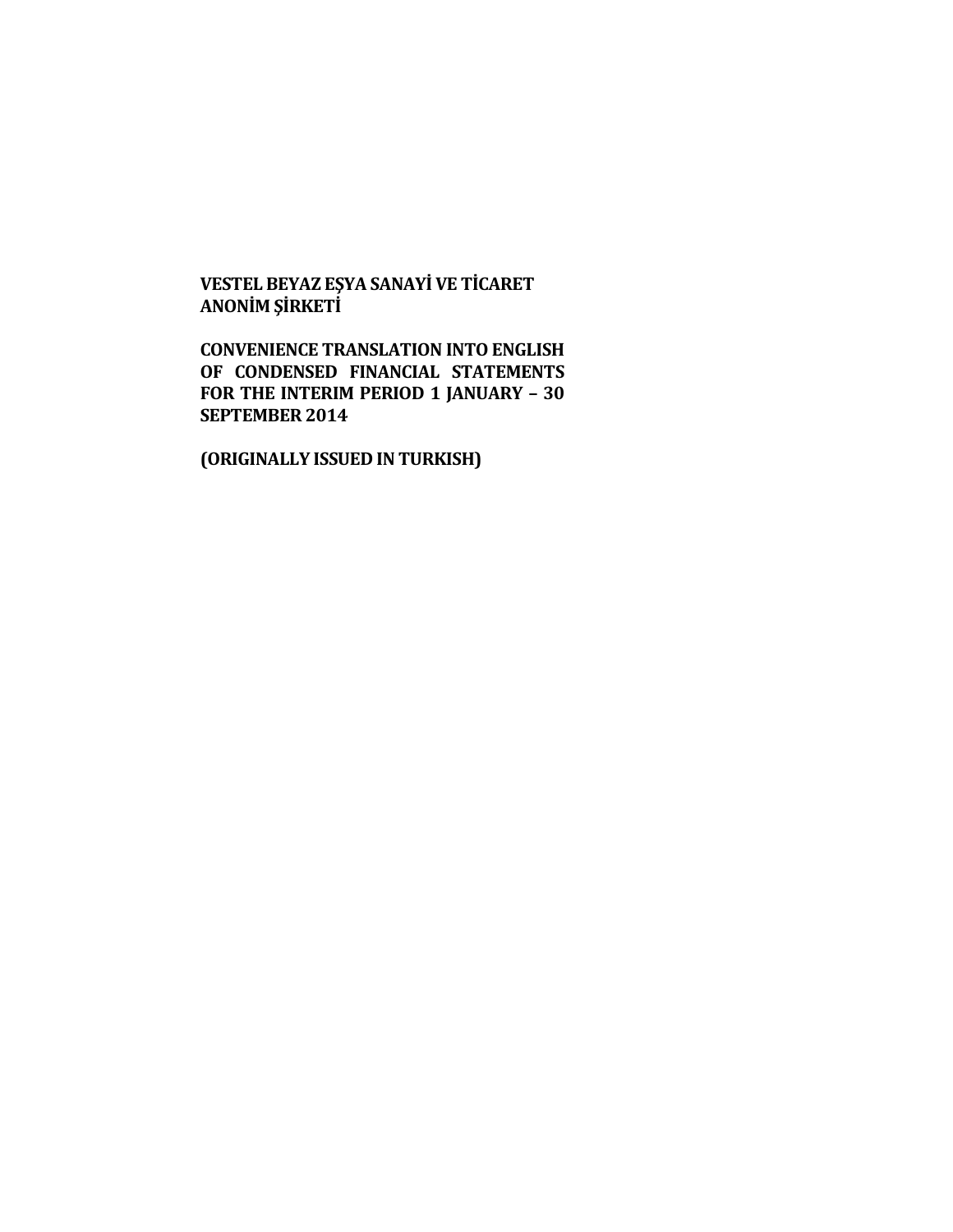| <b>CONTENTS</b>    |                                                                                                     |  |
|--------------------|-----------------------------------------------------------------------------------------------------|--|
|                    |                                                                                                     |  |
|                    | NOTES TO THE CONDENSED FINANCIAL STATEMENTS FOR THE INTERIM PERIOD<br>1 JANUARY - 30 SEPTEMBER 2014 |  |
| NOTE <sub>1</sub>  |                                                                                                     |  |
| NOTE <sub>2</sub>  |                                                                                                     |  |
| NOTE <sub>3</sub>  |                                                                                                     |  |
| NOTE <sub>4</sub>  |                                                                                                     |  |
| NOTE <sub>5</sub>  |                                                                                                     |  |
| NOTE <sub>6</sub>  |                                                                                                     |  |
| NOTE <sub>7</sub>  |                                                                                                     |  |
| NOTE <sub>8</sub>  |                                                                                                     |  |
| NOTE <sub>9</sub>  |                                                                                                     |  |
| NOTE <sub>10</sub> |                                                                                                     |  |
| NOTE <sub>11</sub> |                                                                                                     |  |
| NOTE <sub>12</sub> |                                                                                                     |  |
| NOTE <sub>13</sub> |                                                                                                     |  |
| <b>NOTE 14</b>     |                                                                                                     |  |
| NOTE <sub>15</sub> |                                                                                                     |  |
| NOTE <sub>16</sub> |                                                                                                     |  |
| NOTE <sub>17</sub> |                                                                                                     |  |
| NOTE <sub>18</sub> |                                                                                                     |  |
| NOTE <sub>19</sub> |                                                                                                     |  |
| NOTE <sub>20</sub> | TAXES ON INCOME (INCLUDING DEFERRED TAX ASSETS AND LIABILITIES)                                     |  |
| NOTE <sub>21</sub> |                                                                                                     |  |
| NOTE <sub>22</sub> |                                                                                                     |  |
| NOTE <sub>23</sub> |                                                                                                     |  |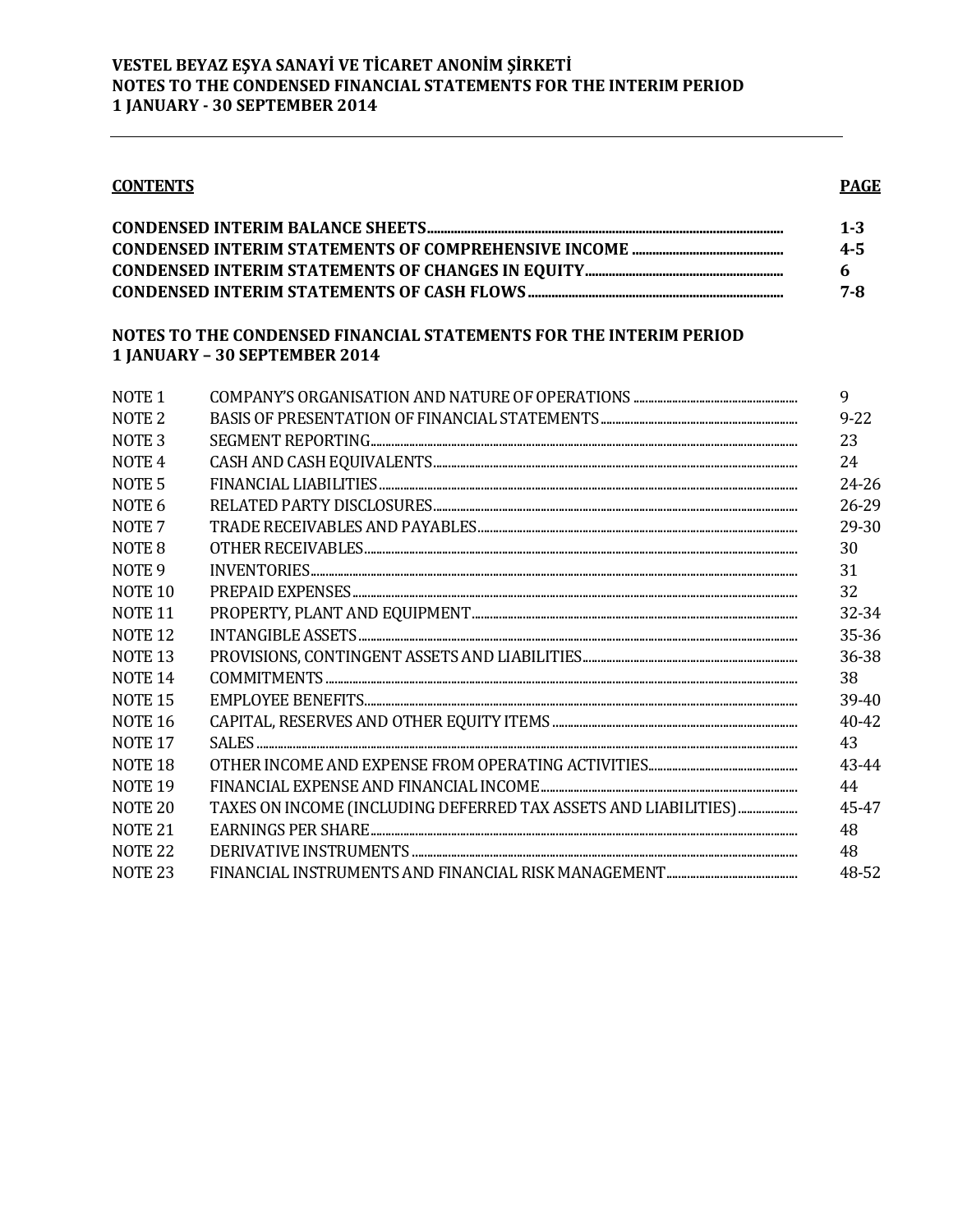### **VESTEL BEYAZ EŞYA SANAYİ VE TİCARET ANONİM ŞİRKETİ CONDENSED INTERIM BALANCE SHEETS AS OF 30 SEPTEMBER 2014 AND 31 DECEMBER 2013**

|                                  |                |                   | <b>Audited</b>   |
|----------------------------------|----------------|-------------------|------------------|
|                                  | <b>Notes</b>   | 30 September 2014 | 31 December 2013 |
| <b>ASSETS</b>                    |                |                   |                  |
| <b>Current assets</b>            |                |                   |                  |
| Cash and cash equivalents        | $\overline{4}$ | 175.202           | 18.576           |
| Derivative financial instruments | 22             | 30.614            |                  |
| Trade receivables                |                | 652.362           | 539.936          |
| Related parties                  | 6              | 315               | 527.940          |
| Other parties                    | 7              | 652.047           | 11.996           |
| Other receivables                |                | 49.719            | 63.472           |
| Other parties                    | 8              | 49.719            | 63.472           |
| Inventories                      | 9              | 287.619           | 324.125          |
| Prepaid expenses                 | 10             | 12.833            | 15.855           |
| Current income tax assets        |                |                   | 511              |
| Other current assets             |                | 364               | 693              |
| <b>Total current assets</b>      |                | 1.208.713         | 963.168          |
| <b>Non-current assets</b>        |                |                   |                  |
| Prepaid expenses                 | 10             | 5.745             | 1.901            |
| Property, plant and equipment    | 11             | 318.630           | 329.512          |
| Intangible assets                |                | 65.154            | 58.342           |
| Other intagible assets           | 12             | 65.154            | 58.342           |
| <b>Total non-current assets</b>  |                | 389.529           | 389.755          |
| <b>TOTAL ASSETS</b>              |                | 1.598.242         | 1.352.923        |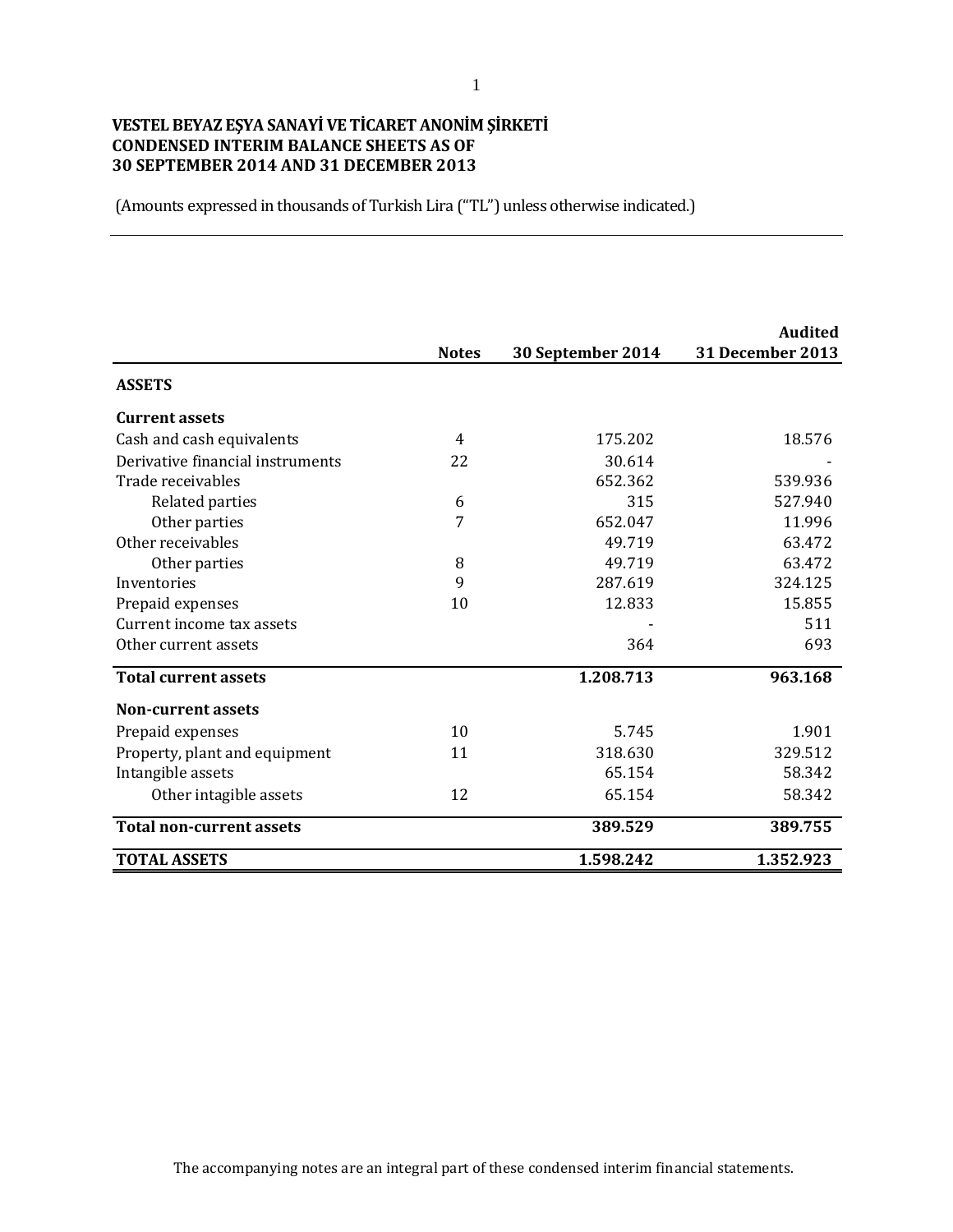### **VESTEL BEYAZ EŞYA SANAYİ VE TİCARET ANONİM ŞİRKETİ CONDENSED INTERIM BALANCE SHEETS AS OF 30 SEPTEMBER 2014 AND 31 DECEMBER 2013**

|                                      |              |                   | <b>Audited</b>   |
|--------------------------------------|--------------|-------------------|------------------|
|                                      | <b>Notes</b> | 30 September 2014 | 31 December 2013 |
| <b>LIABILITIES</b>                   |              |                   |                  |
| <b>Current liabilities</b>           |              |                   |                  |
| Short term financial liabilities     | 5            | 86.983            | 79.906           |
| Trade payables                       |              | 555.405           | 452.117          |
| Related parties                      | 6            | (214)             | 19.235           |
| Other parties                        | 7            | 555.619           | 432.882          |
| Liabilities for employee benefits    | 15           | 16.776            | 13.043           |
| Other payables                       |              |                   |                  |
| Related parties                      | 6            |                   |                  |
| Derivative financial instruments     | 22           | 4.909             | 6.911            |
| Current income tax liabilities       | 20           | 3.638             |                  |
| Short term provisions                |              | 366               | 366              |
| Other provisions                     | 13           | 366               | 366              |
| Liabilities of ongoing projects      |              | 51.418            | 3.987            |
| <b>Total current liabilities</b>     |              | 719.495           | 556.330          |
| <b>Non-current liabilities</b>       |              |                   |                  |
| Long term financial liabilities      | 5            | 58.589            | 212.118          |
| Trade payables                       |              |                   | 20.381           |
| Other parties                        | 7            |                   | 20.381           |
| Other payables                       |              | 122               |                  |
| Other parties                        | 6            | 122               |                  |
| Long term provisions                 |              | 14.390            | 12.434           |
| Provision for employee benefits      | 15           | 14.390            | 12.434           |
| Derivative financial instruments     | 22           | 5.302             | 9.021            |
| Deferred tax liability               | 20           | 7.715             | 1.835            |
| <b>Total non-current liabilities</b> |              | 86.118            | 255.789          |
| <b>TOTAL LIABILITIES</b>             |              | 805.613           | 812.119          |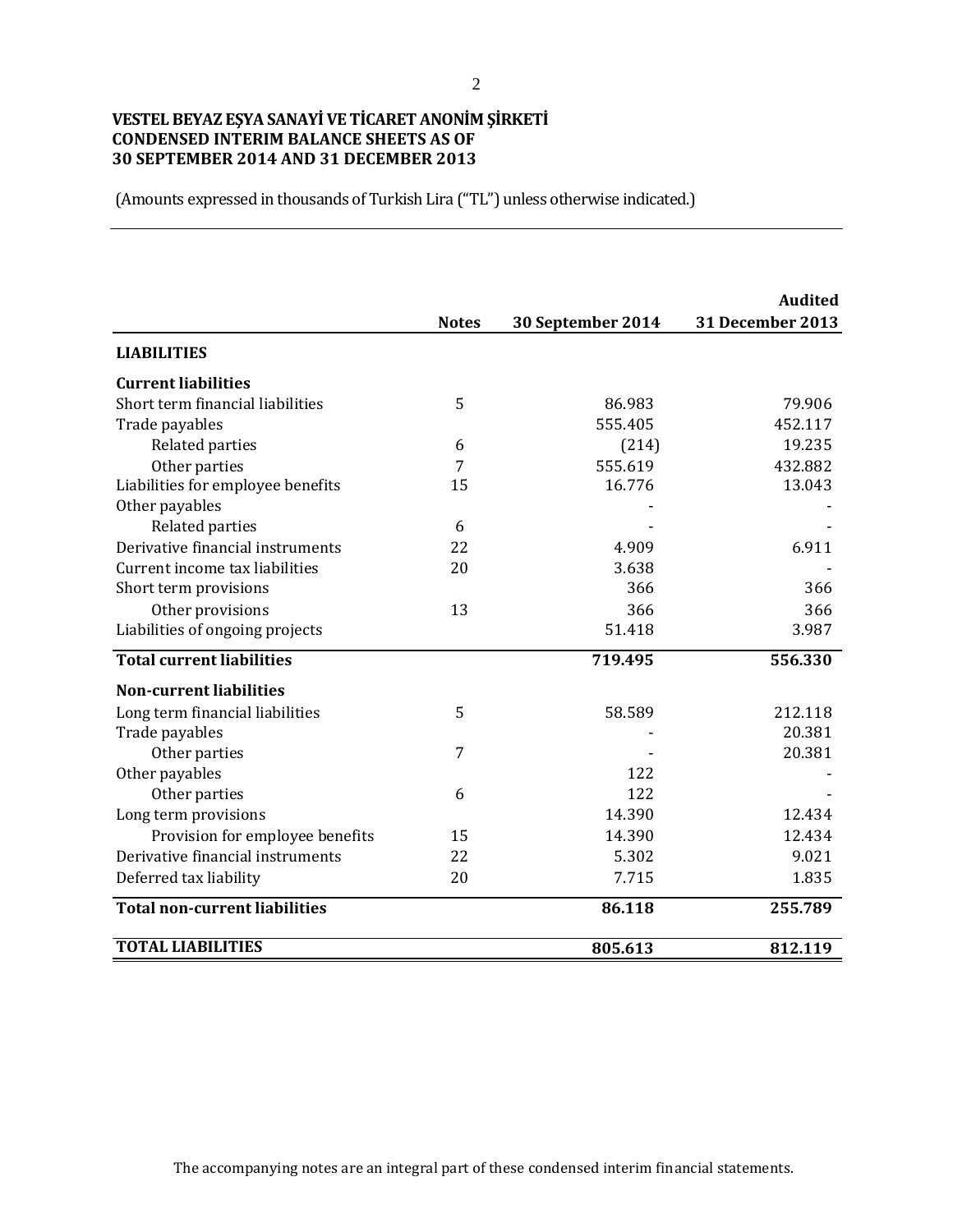### **VESTEL BEYAZ EŞYA SANAYİ VE TİCARET ANONİM ŞİRKETİ CONDENSED INTERIM BALANCE SHEETS AS OF 30 SEPTEMBER 2014 AND 31 DECEMBER 2013**

(Amounts expressed in thousands of Turkish Lira ("TL") unless otherwise indicated.)

|                                                                     | <b>Notes</b> | 30 September 2014 | <b>Audited</b><br>31 December 2013 |
|---------------------------------------------------------------------|--------------|-------------------|------------------------------------|
| <b>EQUITY</b>                                                       |              |                   |                                    |
| Paid in capital                                                     | 16           | 190.000           | 190.000                            |
| Adjustments to share capital                                        | 16           | 9.734             | 9.734                              |
| Share premium                                                       | 16           | 109.031           | 109.031                            |
| Other comprehensive income/expense                                  |              |                   |                                    |
| not to be reclassified to profit or loss                            |              | (756)             | (192)                              |
| Revaluation gain/loss<br>- Actuarial gain/loss arising              |              | (756)             | (192)                              |
| from defined benefit plans<br>Other comprehensive income/expense to |              | (756)             | (192)                              |
| be reclassified to profit or loss                                   |              | 24.491            | (3.896)                            |
| Cash flow hedges                                                    |              | 24.491            | (3.896)                            |
| Restricted reserves                                                 | 16           | 41.803            | 38.886                             |
| Accumulated deficit                                                 | 16           | 169.515           | 144.552                            |
| Net loss for the period                                             |              | 104.241           | 52.689                             |
| <b>Total equity</b>                                                 |              | 648.059           | 540.804                            |
| <b>TOTAL LIABILITIES AND EQUITY</b>                                 |              | 1.453.672         | 1.352.923                          |

Condensed financial statements for the interim period 1 January – 30 September 2014 were approved by the Board of Directors of Vestel Beyaz Eşya Sanayi ve Ticaret A.Ş. on 20 October 2014.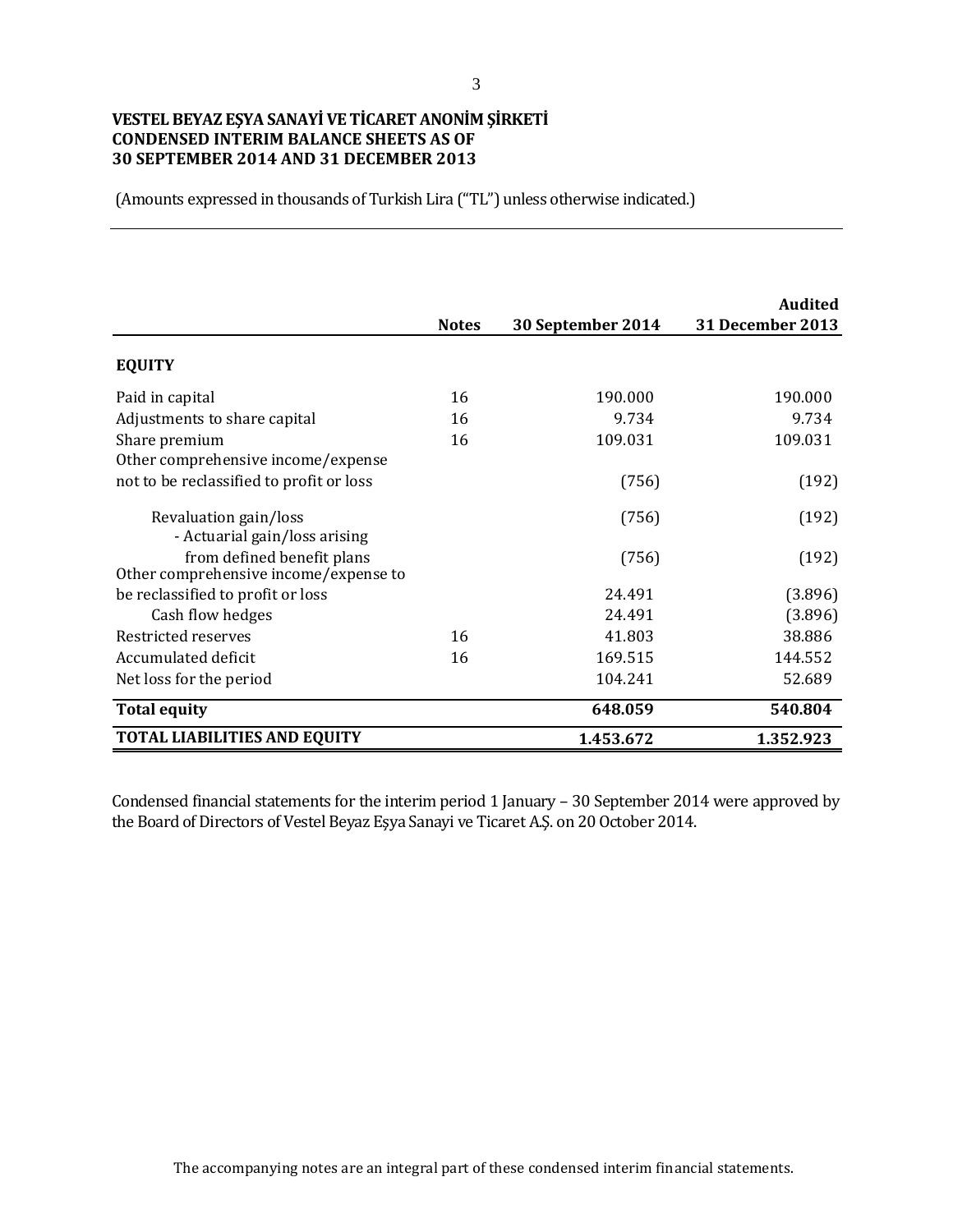## **VESTEL BEYAZ EŞYA SANAYİ VE TİCARET ANONİM ŞİRKETİ CONDENSED INTERIM STATMENTS OF COMPREHENSIVE INCOME FOR THE PERIODS 1 JANUARY - 30 SEPTEMBER 2014 AND 2013**

|                                                           | <b>Notes</b> | 1 January -<br>2014 | 1 January -<br>30 September 30 September 30 September 30 September<br>2013 | 1 July-<br>2014 | 1 July-<br>2013 |
|-----------------------------------------------------------|--------------|---------------------|----------------------------------------------------------------------------|-----------------|-----------------|
|                                                           |              |                     |                                                                            |                 |                 |
| Revenue                                                   | 17           | 1.735.065           | 1.556.084                                                                  | 615.713         | 497.875         |
| Cost of sales                                             |              | (1.501.038)         | (1.417.325)                                                                | (534.024)       | (456.991)       |
| <b>Gross profit</b>                                       |              | 234.027             | 138.759                                                                    | 81.689          | 40.884          |
| Marketing, selling and distribution expenses              |              | (29.806)            | (26.671)                                                                   | (10.102)        | (8.334)         |
| General administrative expenses                           |              | (25.452)            | (23.254)                                                                   | (8.088)         | (6.860)         |
| Research and development expenses                         |              | (20.773)            | (18.079)                                                                   | (6.900)         | (6.095)         |
| Other operating income                                    | 18           | 60.342              | 78.969                                                                     | 8.991           | 39.702          |
| Other operating expense                                   | 18           | (84.931)            | (50.203)                                                                   | (24.297)        | (19.601)        |
| <b>Operating profit</b>                                   |              | 133.407             | 99.521                                                                     | 41.293          | 39.696          |
| Financial income                                          | 19           | 36.525              | 60.064                                                                     | 14.426          | 20.068          |
| Financial expense                                         | 19           | (48.619)            | (115.030)                                                                  | (31.014)        | (43.501)        |
| Profit before tax                                         |              | 121.313             | 44.555                                                                     | 24.705          | 16.263          |
| Tax benefit / (expense)                                   |              |                     |                                                                            |                 |                 |
| Current tax expense                                       | 20           | (18.148)            | (2.175)                                                                    | (3.633)         | (2.175)         |
| Deferred tax benefit                                      | 20           | 1.076               | 3.149                                                                      | 691             | 2.959           |
| Net income for the period                                 |              | 104.241             | 45.529                                                                     | 21.763          | 17.047          |
| Earnings per 100 shares with a Kr 1 of face<br>value (TL) |              | 0,55                | 0,24                                                                       | 0,11            | 0,09            |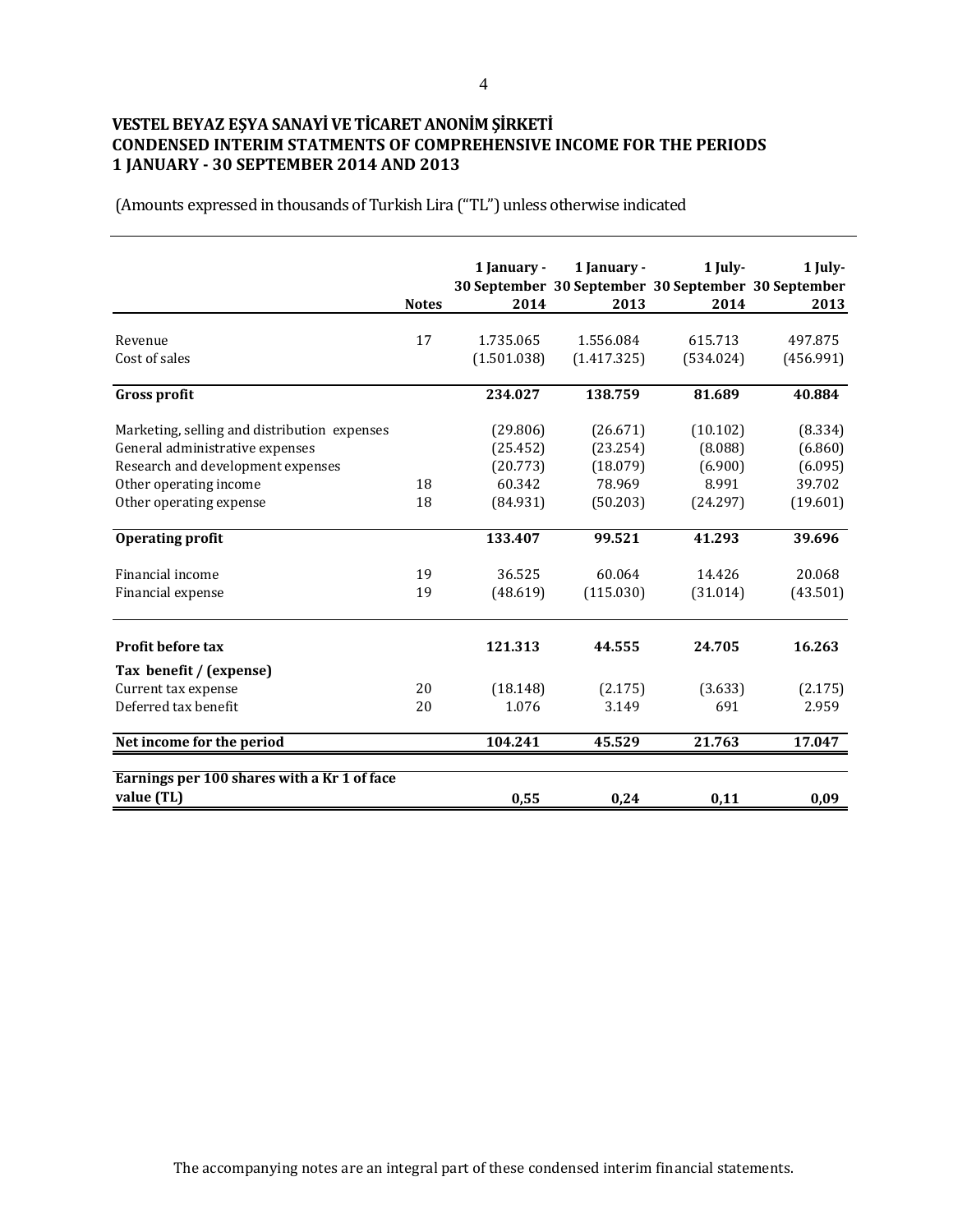### **VESTEL BEYAZ EŞYA SANAYİ VE TİCARET ANONİM ŞİRKETİ CONDENSED INTERIM STATMENTS OF COMPREHENSIVE INCOME FOR THE PERIODS 1 JANUARY - 30 SEPTEMBER 2014 AND 2013**

|                                                       | 1 January -<br>2014 | 1 January -<br>30 September 30 September 30 September 30 September<br>2013 | 1 July-<br>2014 | 1 July-<br>2013 |
|-------------------------------------------------------|---------------------|----------------------------------------------------------------------------|-----------------|-----------------|
| Other comprehensive income / (loss)                   |                     |                                                                            |                 |                 |
| Items not to be reclassified to                       |                     |                                                                            |                 |                 |
| profit or loss<br>Actuarial loss arising from defined | (564)               | (600)                                                                      |                 | (383)           |
| benefit plans                                         | (705)               | (750)                                                                      |                 | (479)           |
| Tax effect of other comprehensive income not          |                     |                                                                            |                 |                 |
| to be reclassified to profit or loss                  | 141                 | 150                                                                        |                 | 96              |
| Deferred tax income                                   | 141                 | 150                                                                        |                 | 96              |
| Items to be reclassified to profit or loss            | 28.387              | (23.934)                                                                   | 25.631          | (7.869)         |
| Cash flow hedges                                      | 35.484              | (29.919)                                                                   | 32.040          | (9.837)         |
| Tax effect of other comprehensive income/             |                     |                                                                            |                 |                 |
| expense to be reclassified to profit or loss          | (7.097)             | 5.985                                                                      | (6.409)         | 1.968           |
| Deferred tax income                                   | (7.097)             | 5.985                                                                      | (6.409)         | 1.968           |
| Other comprehensive income/loss                       | 27.823              | (24.534)                                                                   | 25.631          | (8.252)         |
| Total comprehensive income/(loss)                     | 132.064             | 20.995                                                                     | 47.394          | 8.795           |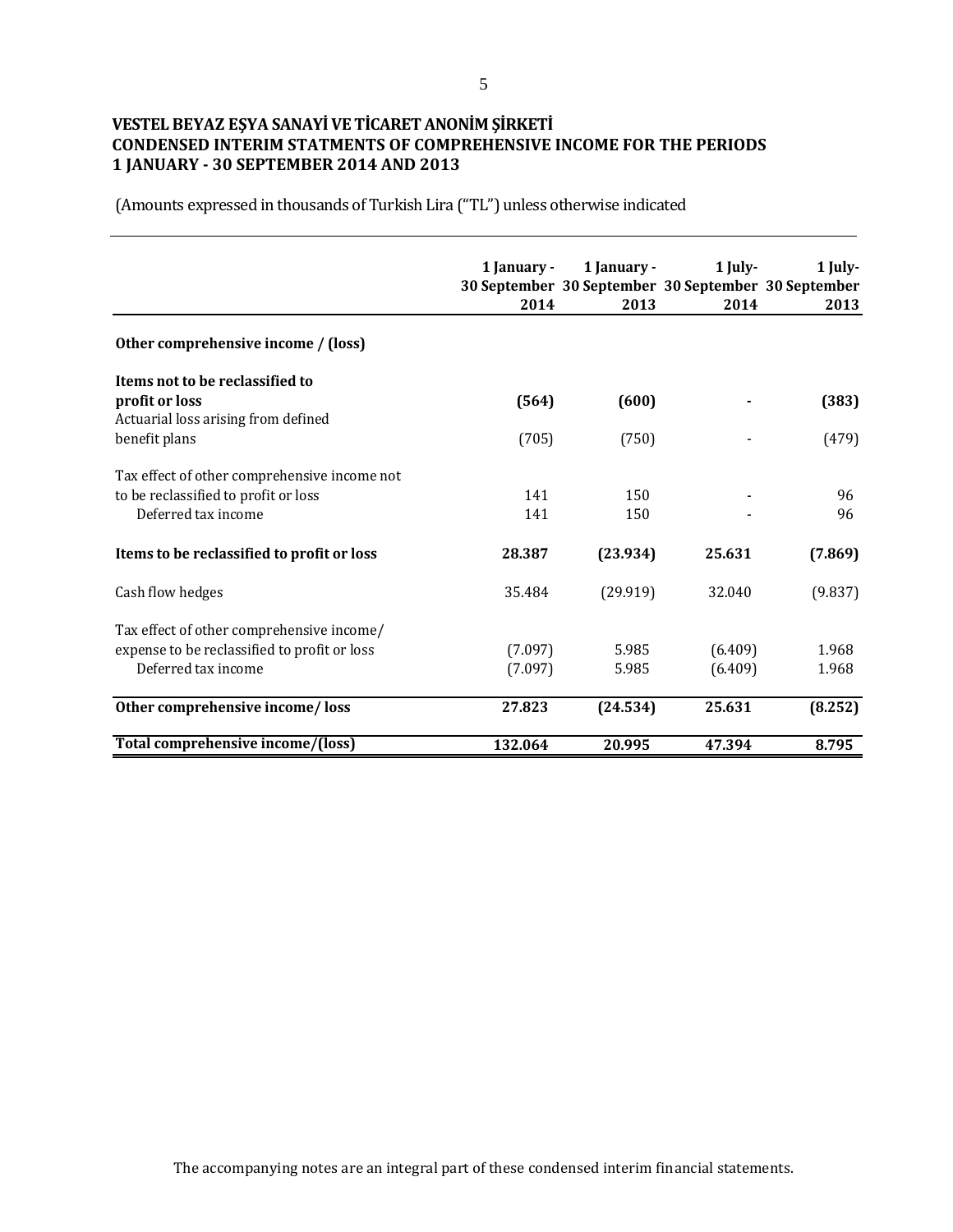### **VESTEL BEYAZ EŞYA SANAYİ VE TİCARET ANONİM ŞİRKETİ CONDENSED INTERIM STATEMENTS OF CHANGES IN SHAREHOLDERS' EQUITY FOR THE PERIODS 1 JANUARY – 30 SEPTEMBER 2014 AND 2013**

|                                        |                    |                                           |                         | Comprehensive<br>income $/(loss)$<br>not to be<br>reclassified to<br>profit or loss | <b>Other</b><br>Comprehensive<br>income /(loss)<br>to be reclassified<br>to profit or loss |                          | Accumulated deficit /<br><b>Retained Earnings</b> |                     |                                                  |                        |
|----------------------------------------|--------------------|-------------------------------------------|-------------------------|-------------------------------------------------------------------------------------|--------------------------------------------------------------------------------------------|--------------------------|---------------------------------------------------|---------------------|--------------------------------------------------|------------------------|
|                                        | Paid in<br>capital | <b>Adjustments</b><br>to share<br>capital | <b>Share</b><br>premium | <b>Actuarial loss on</b><br>benefits                                                | employee Cash flow hedge<br>fund                                                           | Restricted<br>reserves   | Accumulated<br>deficit                            | Net loss<br>for the | <b>Equity</b><br>holders of<br>period the parent | <b>Total</b><br>equity |
| <b>Balances at 1 January 2013</b>      | 190.000            | 9.734                                     | 109.031                 |                                                                                     |                                                                                            | 38.886                   | 162.096                                           | (18.491)            | 491.256                                          | 491.256                |
| Impact of amendment in IAS 19          |                    |                                           |                         | (947)                                                                               |                                                                                            |                          |                                                   | 947                 |                                                  |                        |
| Transfer to accumulated deficit        |                    |                                           |                         |                                                                                     |                                                                                            | $\overline{\phantom{a}}$ | (17.544)                                          | 17.544              |                                                  |                        |
| Total comprehensive (expense) / income |                    |                                           |                         | (600)                                                                               | (23.934)                                                                                   |                          |                                                   | 45.529              | 20.995                                           | 20.995                 |
| <b>Balances at 30 September 2013</b>   | 190.000            | 9.734                                     | 109.031                 | (1.547)                                                                             | (23.934)                                                                                   | 38.886                   | 144.552                                           | 45.529              | 512.251                                          | 512.251                |
| <b>Balances at 1 January 2014</b>      | 190.000            | 9.734                                     | 109.031                 | (192)                                                                               | (3.896)                                                                                    | 38.886                   | 144.552                                           | 52.689              | 540.804                                          | 540.804                |
| Transfer to accumulated deficit        |                    |                                           |                         |                                                                                     |                                                                                            |                          | 52.689                                            | (52.689)            |                                                  |                        |
| Transfer to restricted reserves        |                    |                                           |                         | $\overline{\phantom{a}}$                                                            |                                                                                            | 2.917                    | (2.917)                                           |                     |                                                  |                        |
| Amortisation transfer - net            |                    |                                           |                         |                                                                                     |                                                                                            |                          | (24.809)                                          |                     | (24.809)                                         | (24.809)               |
| Total comprehensive (expense) / income |                    |                                           |                         | (564)                                                                               | 28.387                                                                                     |                          |                                                   | 104.241             | 132.064                                          | 132.064                |
| <b>Balances at 30 September 2014</b>   | 190.000            | 9.734                                     | 109.031                 | (756)                                                                               | 24.491                                                                                     | 41.803                   | 169.515                                           | 104.241             | 648.059                                          | 648.059                |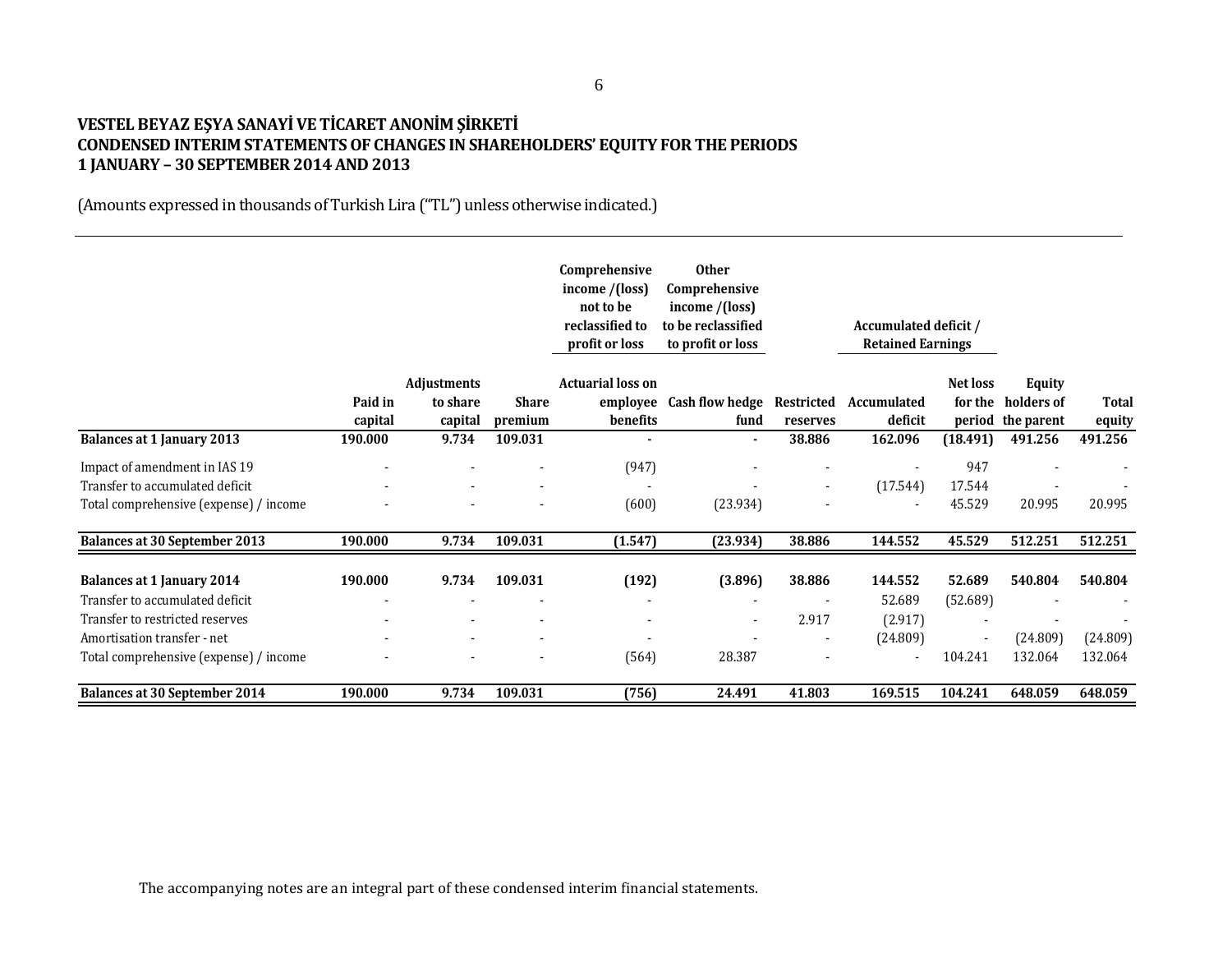### **VESTEL BEYAZ EŞYA SANAYİ VE TİCARET ANONİM ŞİRKETİ CONDENSED INTERIM STATEMENTS OF CASH FLOWS FOR THE PERIODS 1 JANUARY – 30 SEPTEMBER 2014 AND 2013**

|                                                                                                                                      | <b>Notes</b>   | 1 January -<br>30 September<br>2014 | 1 January -<br>30 September<br>2013 |
|--------------------------------------------------------------------------------------------------------------------------------------|----------------|-------------------------------------|-------------------------------------|
| <b>Operating activities:</b>                                                                                                         |                |                                     |                                     |
| <b>Income before tax</b><br>Adjustments to reconcile net cash provided from<br>operating activities to (loss) / income before taxes: |                | 121.313                             | 44.555                              |
| - Depreciation and amortization of fixed assets<br>- Provision for lawsuit risks                                                     | 11             | 62.331                              | 54.909<br>(591)                     |
| - Provision for employment termination benefits                                                                                      | 15             | 3.600                               | 5.285                               |
| - Provision for impairment on inventories                                                                                            | 9              | (409)                               | (2.461)                             |
| - Interest expense                                                                                                                   | 19             | 13.356                              | 20.449                              |
| - Interest income<br>- (Gain) / loss from sales of tangible                                                                          | 19             | (51)                                | (158)                               |
| and intangible assets<br>- Derivative financial instruments (income) /                                                               |                | (191)                               | (59)                                |
| expense accrual                                                                                                                      |                | (851)                               | 11.987                              |
| - Unrealized foreign exchage gains / losses<br>Change in blocked cash and cash equivalents                                           | $\overline{4}$ | (533)<br>(101)                      | 21.369<br>(1.097)                   |
|                                                                                                                                      |                |                                     |                                     |
| Changes in working capital:<br>(Increase) / decrease in trade receivables<br>(Increase) / decrease in inventories                    | 7<br>9         | (112.426)<br>36.915                 | 103.013<br>(60.467)                 |
| (Increase) / decerase in other receivables and other<br>current assets                                                               |                | 17.104                              | (203.137)                           |
| (Increase) / decrease in other non-current assets                                                                                    |                | (3.844)                             | 840                                 |
| Increase / (decrease) in trade payables<br>Increase / (decrease) in other payables and other                                         | 7              | 82.907                              | 41.782                              |
| liabilities                                                                                                                          |                | 51.164                              | 5.508                               |
| <b>Cash flows from operating activities</b>                                                                                          |                |                                     |                                     |
| Employment termination benefits paid<br>Current income tax paid                                                                      | 15<br>20       | (2.349)<br>(13.999)                 | (4.050)                             |
| Net cash (used in) / provided by operating activities                                                                                |                | 253.936                             | 37.677                              |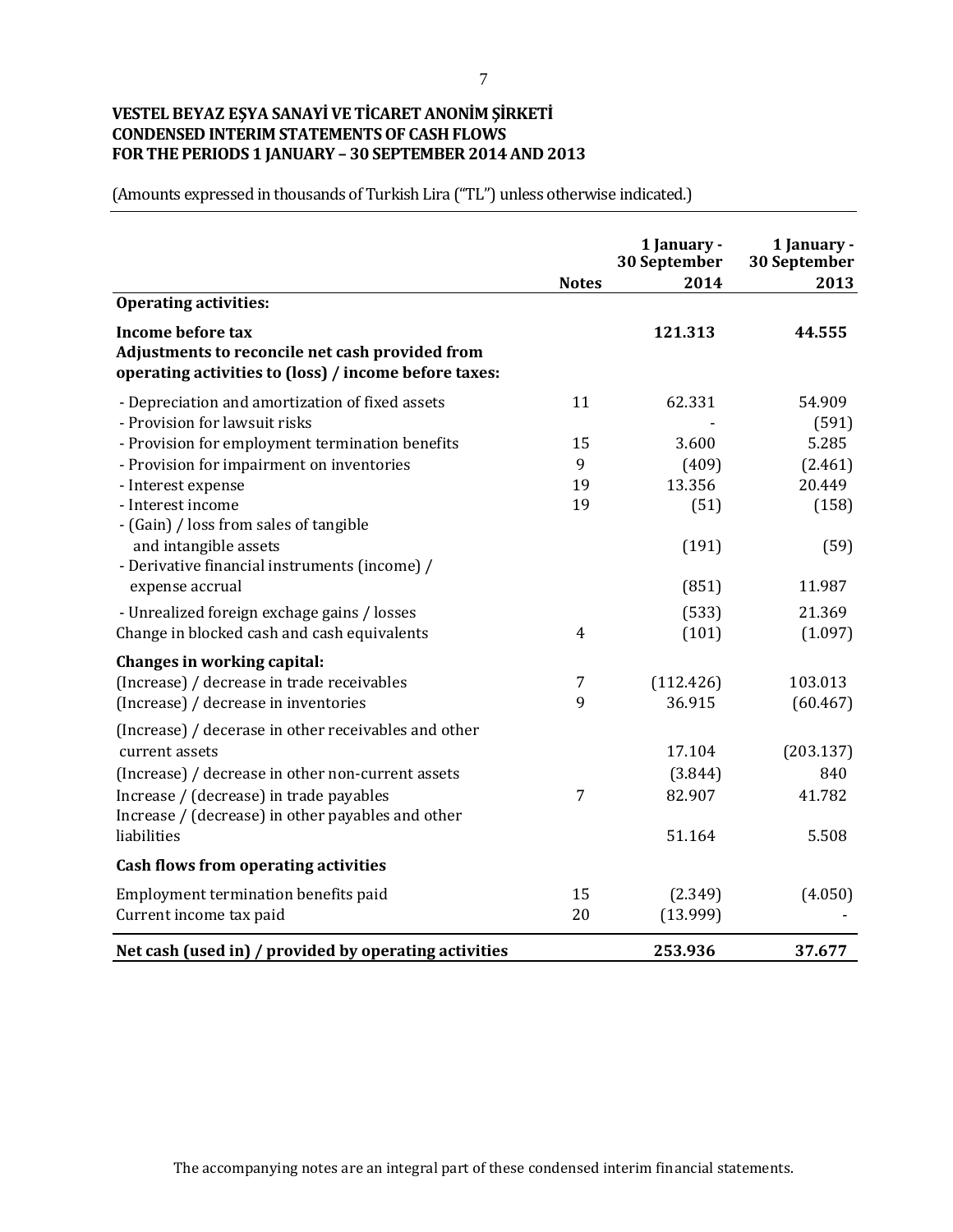### **VESTEL BEYAZ EŞYA SANAYİ VE TİCARET ANONİM ŞİRKETİ CONDENSED INTERIM STATEMENTS OF CASH FLOWS FOR THE PERIODS 1 JANUARY – 30 SEPTEMBER 2014 AND 2013**

|                                                                            |              | 1 January -<br>30 September | 1 January -<br>30 September |
|----------------------------------------------------------------------------|--------------|-----------------------------|-----------------------------|
| <b>Investing activities:</b>                                               | <b>Notes</b> | 2014                        | 2013                        |
| Acquisition of tangible assets<br>Cash provided from sales of tangible and | 11           | (44.326)                    | (70.819)                    |
| intangible assets                                                          |              | 1.963                       | 773                         |
| Acquisition of intangible assets                                           | 12           | (15.707)                    | (13.659)                    |
| Net cash used in investing activities                                      |              | (58.070)                    | (83.705)                    |
| <b>Financing activities:</b>                                               |              |                             |                             |
| Proceeds from bank borrowings                                              |              | 29.570                      | 263.350                     |
| Repayment of bank borrowings                                               |              | (180.274)                   | (221.291)                   |
| Other payables to related parties                                          | 6            | 122                         | 27.209                      |
| Dividends paid                                                             | 6            | (24.809)                    |                             |
| Interest paid                                                              |              | (8.571)                     | (14.612)                    |
| Interest received                                                          |              | 51                          | 156                         |
| Net cash provided by financing activities                                  |              | (183.911)                   | 54.812                      |
| Net (decrease) / increase in cash and cash                                 |              |                             |                             |
| equivalents                                                                |              | 11.955                      | 8.784                       |
| Cash and cash equivalents at the beginning of the period                   | 4            | 18.040                      | 25.887                      |
| Cash and cash equivalents at the end of the period                         | 4            | 29.995                      | 34.671                      |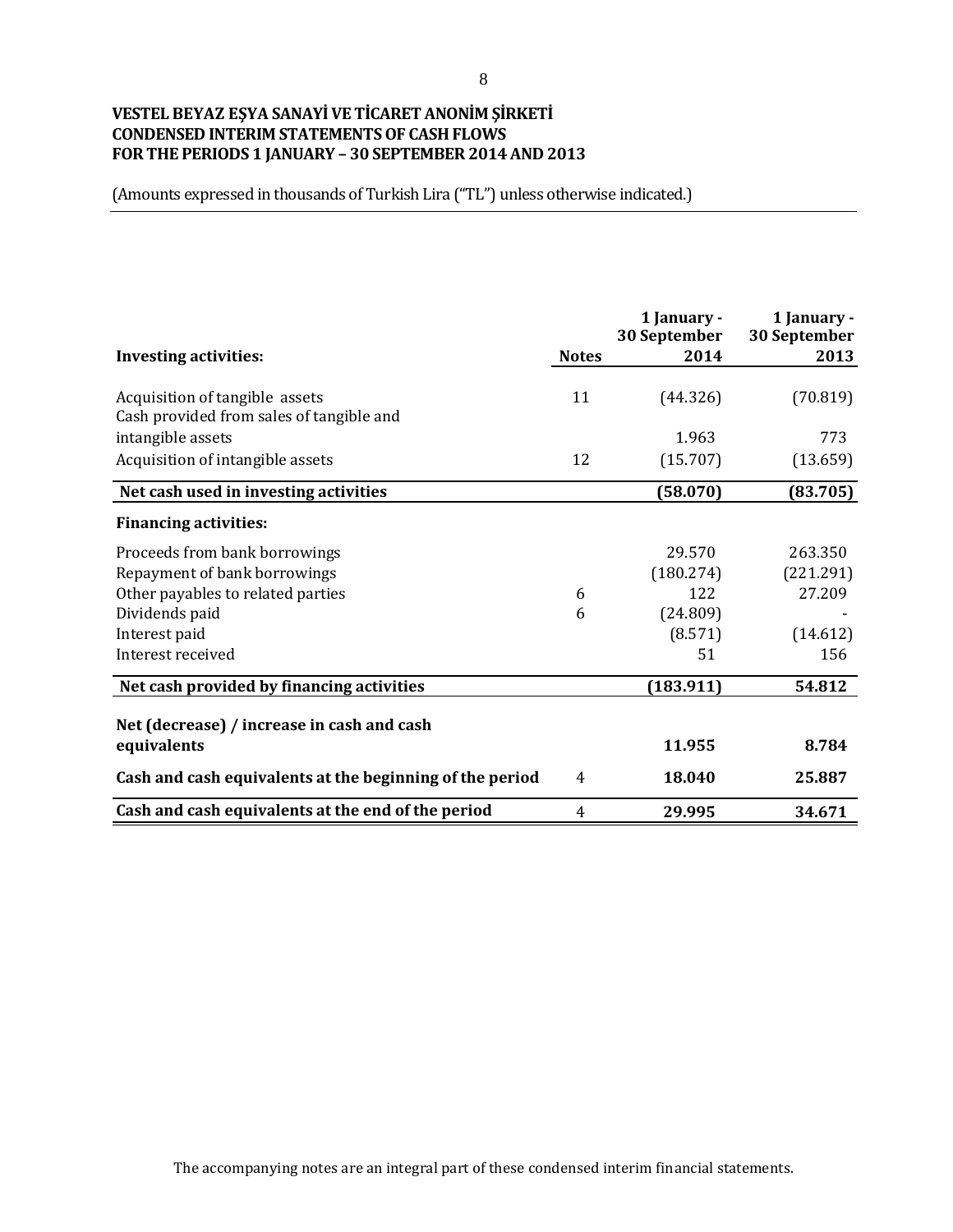(Amounts expressed in thousands of Turkish Lira ("TL") unless otherwise indicated.)

### **NOTE 1 – COMPANY'S ORGANISATION AND NATURE OF OPERATIONS**

Vestel Beyaz Eşya Sanayi ve Ticaret A.Ş. (the "Company" or "Vestel Beyaz Eşya") was incorporated in 1997 under the Turkish Commercial Code and its head office is located at Levent 199, Büyükdere Caddesi No: 199, 34394 Şişli / İstanbul.

The Company started its operations in 1999 and produces refrigerators, room air conditioning units, washing machines, cookers, dishwashers and water heaters. The Company's production facilities occupy 346.000 square meters of enclosed area located in Manisa Organized Industrial Zone on total area of 395.000 square meters.

The Company is a member of Vestel Group of Companies which are under the control of the Zorlu Family. The Company performs its foreign sales and domestic sales via Vestel Ticaret A.Ş. which is also a member of Vestel Group of Companies.

The Company's refrigerator and air conditioner sales include the effects of seasonal variations.

The Company is registered to Capital Market Board and its shares have been quoted to Borsa Istanbul ("BİST") since 21 April 2006.

As of 30 September 2014, the number of personnel employed was 5.293 (31 December 2013: 5.621)

As of balance sheet dates, the shareholders of the Company and their percentage shareholdings were as follows:

|                                          | <b>Share</b> % |
|------------------------------------------|----------------|
| Vestel Elektronik Sanayi ve Ticaret A.Ş. | 94,30          |
| Other shareholders                       | 5,70           |
|                                          | 100.00         |

As of 30 September 2014, 59.800.000 shares of the Company have been quoted at the Borsa Istanbul ("BİST") (31,5 % of its share capital; 31 December 2013: 31,5 %).

### **NOTE 2 – BASIS OF PRESENTATION OF FINANCIAL STATEMENTS**

#### **2.1 Basis of presentation**

#### **2.1.1 Statement of compliance**

The accompanying financial statements are prepared in accordance with the Communiqué Serial II, No: 14.1, "Principals of Financial Reporting in Capital Markets" published in the Official Gazette numbered 28676 on 13 June 2013. According to the article 5 of the Communiqué, interim financial statements are prepared in accordance with Turkish Accounting Standards / Turkish Financial Reporting Standards ("TAS" / "TFRS") and its addendum and interpretations ("IFRIC") issued by the Public Oversight Accounting and Auditing Standards Authority ("POAASA") Turkish Accounting Standards Board.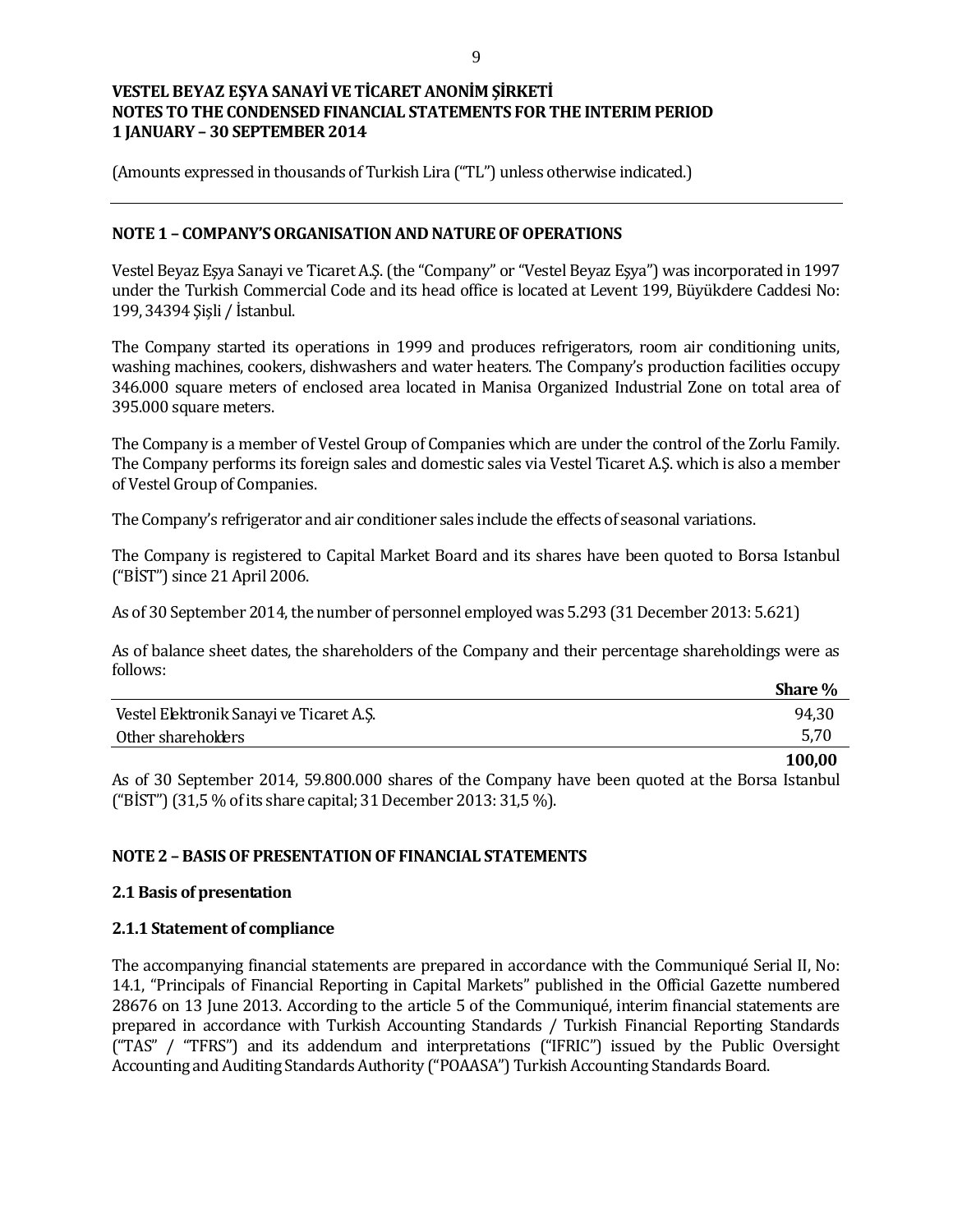(Amounts expressed in thousands of Turkish Lira ("TL") unless otherwise indicated.)

### **NOTE 2 – BASIS OF PRESENTATION OF FINANCIAL STATEMENTS (Cont'd)**

The Company prepared its condensed interim financial statements for the period ended 30 September 2014 in accordance with the TAS 34 "Interim Financial Reporting" in the framework of the Communiqué Serial II, No: 14.1 and its related announcements. The condensed interim financial statements and its accompanying notes are presented in compliance with the format recommended by CMB including its mandatory information.

In compliance with the TAS 34, entities have preference in presenting their interim financial statements whether full set or condensed. In this framework, the Company preferred to present its interim financial statements in condensed.

The Company's condensed interim financial statements do not include all disclosure and notes that should be included at year end financial statements. Therefore the condensed interim financial statements should be examined together with the year end financial statements.

The Company maintains its accounting records and prepares its statutory financial statements in accordance with the Turkish Commercial Code ("TCC"), tax legislation and the uniform chart of accounts issued by the Ministry of Finance. The financial statements, except for the financial assets and liabilities presented with their fair values, are maintained under historical cost conversion in TL. These financial statements are based on the statutory records which are maintained under historical cost conversion, with the required adjustments and reclassifications reflected for the purpose of fair presentation in accordance with the TAS/TFRS.

With the decision taken on 17 March 2005, the CMB announced that, effective from 1 January 2005, the application of inflation accounting is no longer required for the companies operating in Turkey and preparing their financial statements in accordance with CMB Financial Reporting Standards. Accordingly, TAS 29, "Financial Reporting in Hyperinflationary Economies" issued by the IASB, has not been applied in the financial statements for the accounting year commencing from 1 January 2005.

### **2.2 Comparative information and restatement of prior period financial statements**

Financial statements of the Company have been prepared comparatively with the preceding financial period, in order to enable determination of trends in financial position and performance. Comparative figures are reclassified, where necessary, to conform to changes in presentation in the financial statements.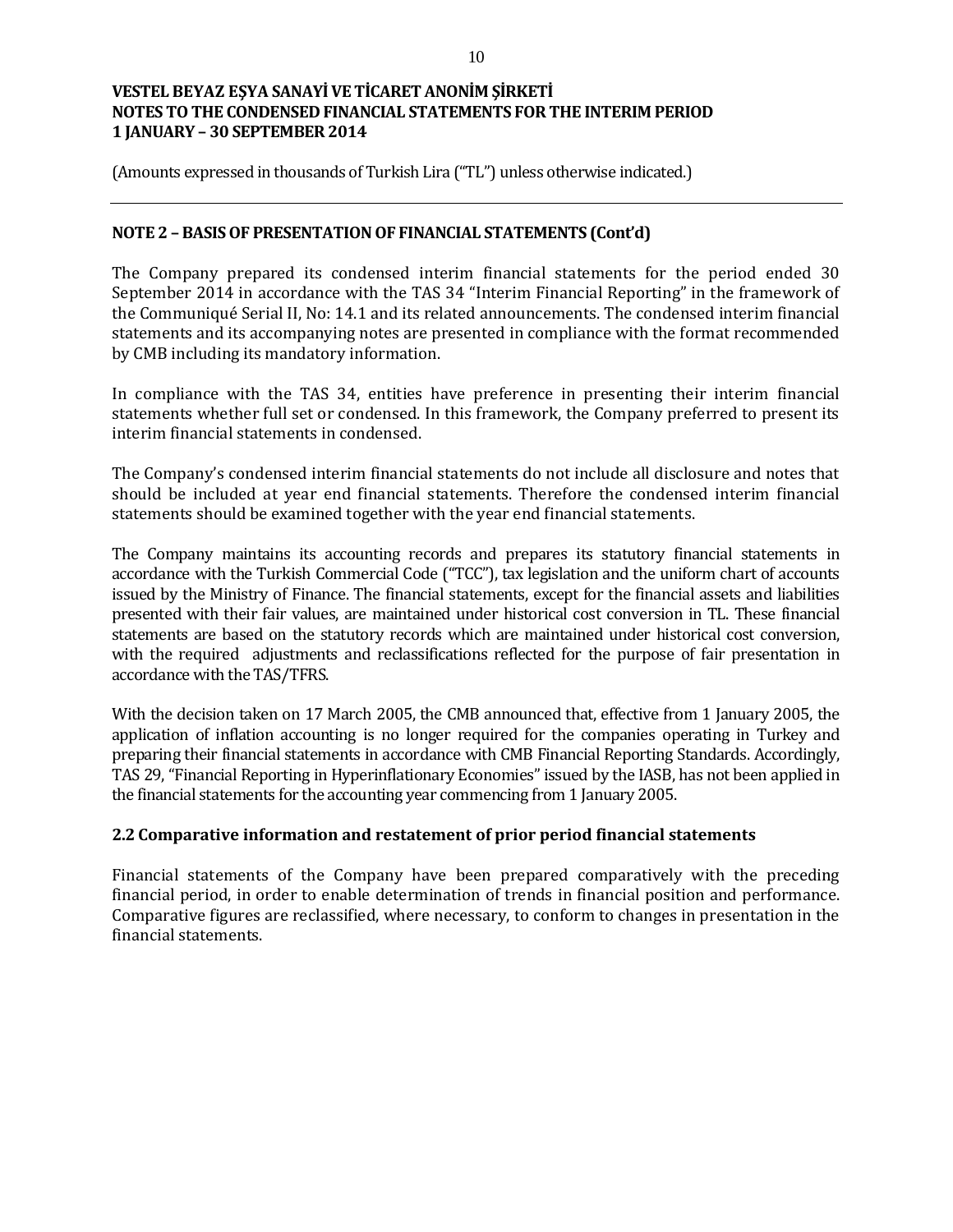(Amounts expressed in thousands of Turkish Lira ("TL") unless otherwise indicated.)

### **NOTE 2 – BASIS OF PRESENTATION OF FINANCIAL STATEMENTS (Cont'd)**

### **2.3. Amendments in Turkey Financial Reporting Standards**

### **a) New standards, amendments and interpretations issued and effective for the financial year beginning 1 January 2014 and are adopted by the Company:**

 **TAS 32 (amendment), "'Financial instruments: Presentation''**, on offsetting financial assets and financial liabilities", is effective for annual periods beginning on or after 1 January 2014. The amendment updates the application guidance in TAS 32, 'Financial instruments: Presentation', to clarify some of the requirements for offsetting financial assets and financial liabilities on the balance sheet. The amendment does not have any impact on the Company's financial statements.

 **TAS 36 (amendment), "Impairment on Assets"**, is effective for annual periods beginning on or after 1 January 2014. These amendments address the disclosure of information about the recoverable amount of the impaired assets if that amount is based on fair value less cost of disposal.

 **TAS 39 (amendment), "'Financial instruments: Recognition and Measurement''**, is effective for annual periods beginning on or after 1 January 2014. These amendments address on novation of derivatives and hedge accounting and will allow hedge accounting to continue in a situation where a derivative is novated to effect clearing with a central counterparty as result of laws or regulation, if specific conditions are met.

 **TFRIC 21 – TAS 37, 'Levies',** is effective for annual periods beginning on or after 1 January 2014. This is an interpretation of "Provisions, contingent liabilities and contingent assets" that identifies the obligating event for the recognition of a liability for levy as the activity that triggers the payment of the levy in accordance with the relevant legislation. The interpretation is not applicable to the Company and will not have any impact on the Company's financial statements.

**b) Other new standards, amendments and interpretations issued and effective as of 1 January 2014 have not been presented since they are not relevant to the operations of the Company or have insignificant impact on the financial statements.**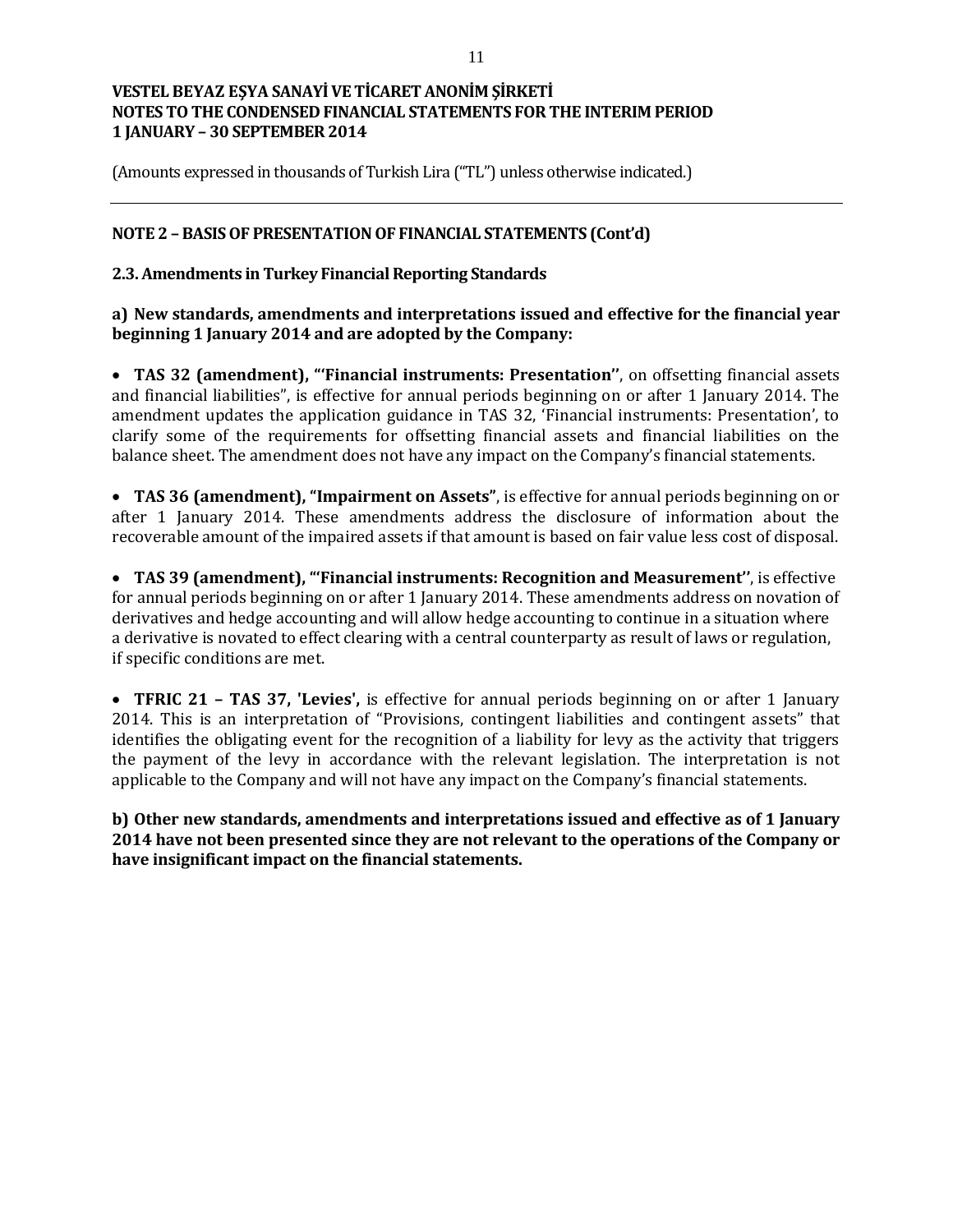(Amounts expressed in thousands of Turkish Lira ("TL") unless otherwise indicated.)

### **NOTE 2 – BASIS OF PRESENTATION OF FINANCIAL STATEMENTS (Cont'd)**

### **c) Standards and amendments to existing standards that are not yet effective and have not been early adopted by the Company:**

 **Annual improvements 2012,** Effective for annual periods beginning on or after 1 July 2014. Annual Improvements to TFRSs 2010–2012 Cycle amend the following 7 standards:

- o TFRS 2; Share-based Payment
- o TFRS 3; Business Combinations
- o TFRS 8, Operating Segments
- o TAS 16; Property Plant and Equipment and TMS 38, Intangible Assets
- o TFRS 9; Financial Instruments: TMS 37, Provisions, Contingent Liabilities and Contingent Assets
- o TAS 39, Financial Instruments: Recognition and Measurement

 **Annual improvements 2013,** Effective for annual periods beginning on or after 1 July 2014. Annual Improvements to TFRSs 2011–2013 Cycle amend the following 4 standards:

- o TFRS 1; First-time Adoption of TFRS
- o TFRS 3; Business Combinations
- o TFRS 13; Fair Value Measurement
- o TAS 40; Investment Property

 **TFRS 9 "Financial instruments – classification and measurement",** Effective for annual periods beginning on or after 1 January 2018. This standard on classification and measurement of financial assets and financial liabilities will replace IAS 39, 'Financial instruments: Recognition and measurement'. IFRS 9 has two measurement categories: amortised cost and fair value. All equity instruments are measured at fair value. A debt instrument is measured at amortised cost only if the entity is holding it to collect contractual cash flows and the cash flows represent principal and interest. For liabilities, the standard retains most of the IAS 39 requirements. These include amortised-cost accounting for most financial liabilities, with bifurcation of embedded derivatives. The main change is that, in cases where the fair value option is taken for financial liabilities, the part of a fair value change due to an entity's own credit risk is recorded in other comprehensive income rather than the income statement, unless this creates an accounting mismatch. This change will mainly affect financial institutions.

 **TFRS 9 (Amendments), "'Financial instruments', regarding general hedge accounting"**  Effective for annual periods beginning on or after 1 January 2018. These amendments to IFRS 9, 'Financial instruments', bring into effect a substantial overhaul of hedge accounting that will allow entities to better reflect their risk management activities in the financial statements.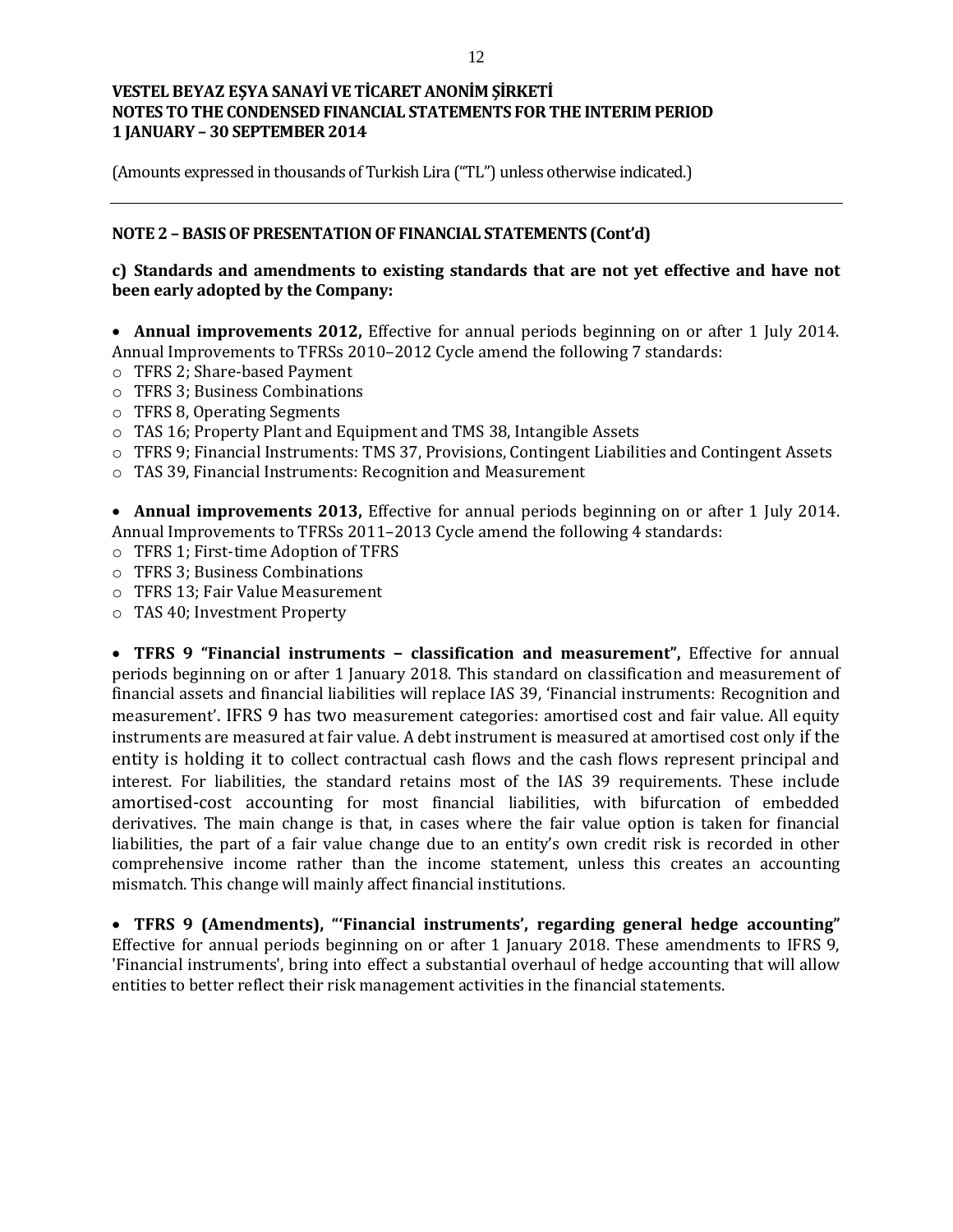(Amounts expressed in thousands of Turkish Lira ("TL") unless otherwise indicated.)

### **NOTE 2 – BASIS OF PRESENTATION OF FINANCIAL STATEMENTS (Cont'd)**

 **TAS 19 (amandments), "Defined benefit plans",** is effective for annual periods beginning on or after 1 January 2014. These narrow scope amendments apply to contributions from employees or third parties to defined benefit plans. The objective of the amendments is to simplify the accounting for contributions that are independent of the number of years of employee service, for example, employee contributions that are calculated according to a fixed percentage of salary.

 **TFRS 11 (amendments), "Joint Arrangements",** is effective for annual periods beginning on or after 1 July 2016. This amendment adds new guidance on how to account for the acquisition of an interest in a joint operation that constitutes a business. The amendments specify the appropriate accounting treatment for such acquisitions.

 **TAS 16 and TAS 38 (amendments), "Tangible Assets", "Intangible Assets",** is effective for annual periods beginning on or after 1 July 2016. In this amendment the IASB has clarified that the use of revenue based methods to calculate the depreciation of an asset is not appropriate because revenue generated by an activity that includes the use of an asset generally reflects factors other than the consumption of the economic benefits embodied in the asset.

 **TFRS 14, "Regulatory deferral accounts",** is effective for annual periods beginning on or after 1 July 2016. 'Regulatory deferral accounts' permits first–time adopters to continue to recognise amounts related to rate regulation in accordance with their previous GAAP requirements when they adopt TFRS.

 **TFRS 15, "Revenue from contracts with customers",** is effective for annual periods beginning on or after 1 July 2017. The International Accounting Standards Board (IASB) and the US national standard-setter, the Financial Accounting Standards Board (FASB), initiated a joint project to clarify the principles for recognising revenue and to develop a common revenue standard for IFRS and US GAAP. The objective of this Standard is to establish the principles that an entity shall apply to report useful information to users of financial statements about the nature, amount, timing and uncertainty of revenue and cash flows arising from a contract with a customer. The new model employs an asset and liability approach, rather than current revenue guidance focuses on an earnings process.

The Company will evaluate the effect of the aforementioned changes within its operations and apply changes starting from effective date. It is expected that the application of the standards and interpretations will not have a significant effect on the financial statements of the Company.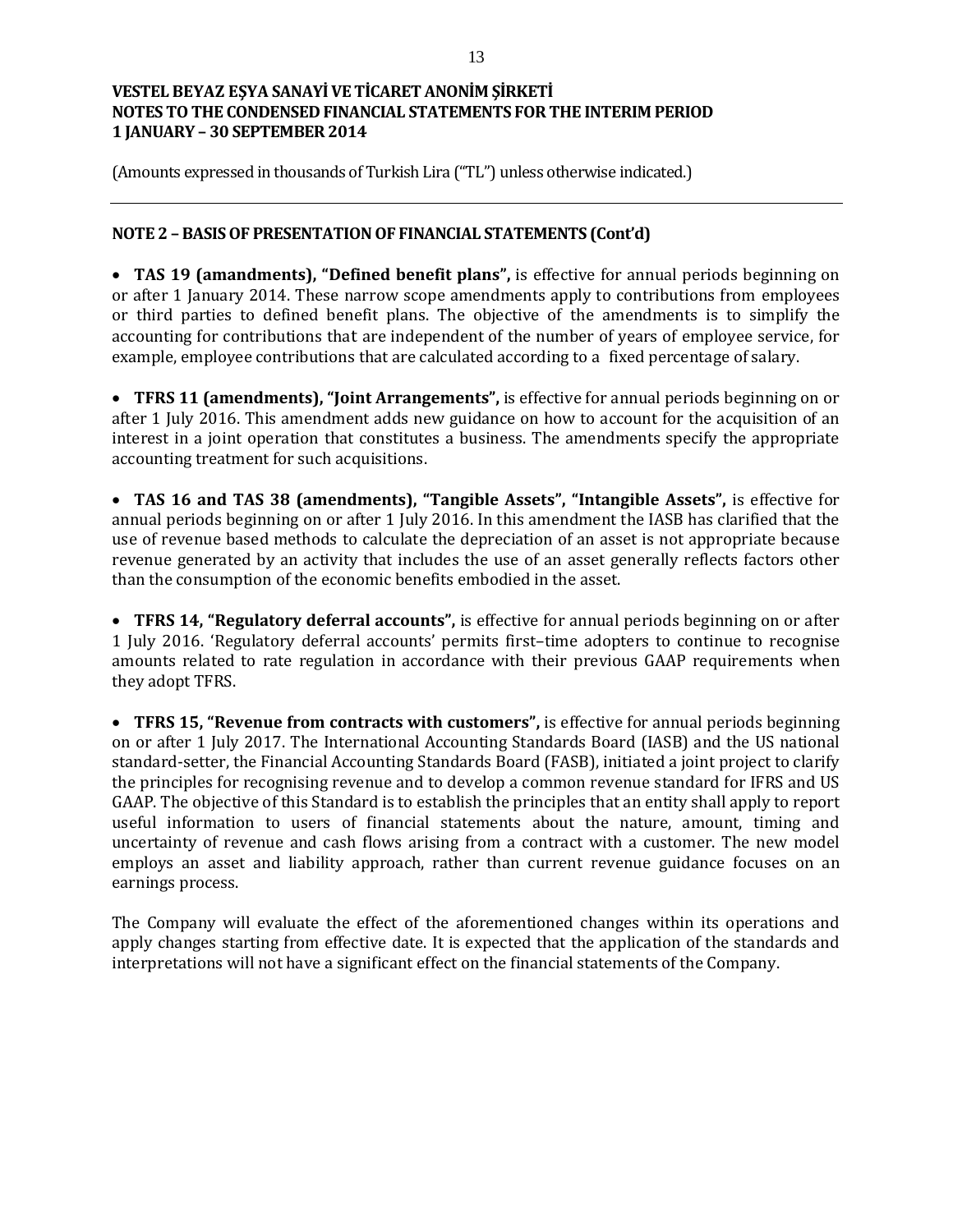(Amounts expressed in thousands of Turkish Lira ("TL") unless otherwise indicated.)

### **NOTE 2 – BASIS OF PRESENTATION OF FINANCIAL STATEMENTS (Cont'd)**

### **2.4. Summary of significant accounting policies**

### **2.4.1 Revenue**

Revenue is measured at the fair value of the consideration received or receivable taking into account the amount of any trade discounts and volume rebates allowed by the entity.

Revenue from the sale of goods shall be recognised when all the following conditions have been satisfied:

 The Company has transferred to the buyer significant risks and reward of ownership of the goods,

• The Company retains neither continuing managerial involvement to the degree usually associated with ownership nor effective control over the goods sold,

- The amount of revenue can be measured reliably,
- It is probable that the economic benefits associated with the transaction will flow to the Company; and
- The costs incurred or to be incurred in respect of the transaction can be measured reliably.

#### **2.4.2 Inventories**

Inventories are stated at the lower of cost and net realizable value. Costs, including an appropriate portion of fixed and variable overhead expenses, are assigned to inventories held by the method most appropriate to the particular class of inventory. Company uses moving weighted average method for costing.

Net realizable value represents the estimated selling price less all estimated costs of completion and costs necessary to make a sale. When the net realizable value of inventory is less than cost, the inventory is written down to the net realizable value and the expense is included in statement of income in the period the write-down or loss occurred. When the circumstances that previously caused inventories to be written down below cost no longer exist or when there is clear evidence of an increase in net realizable value because of changed economic circumstances, the amount of the write-down is reversed. The reversal amount is limited to the amount of the original write-down.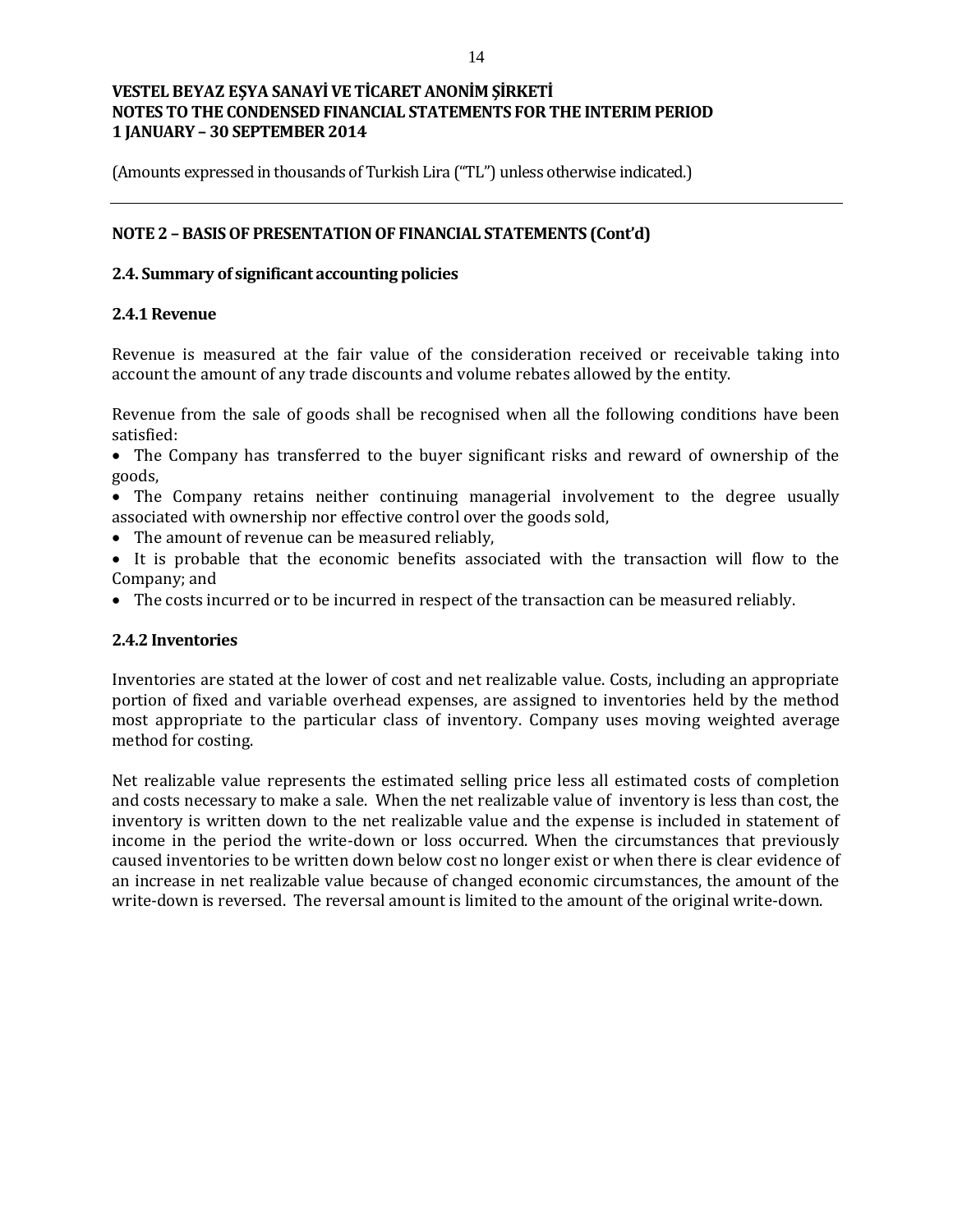(Amounts expressed in thousands of Turkish Lira ("TL") unless otherwise indicated.)

### **NOTE 2 – BASIS OF PRESENTATION OF FINANCIAL STATEMENTS (Cont'd)**

### **2.4.3 Property, plant and equipment**

Property, plant and equipment are carried at cost less accumulated depreciation. Depreciation is provided on restated amounts of property, plant and equipments using the straight-line method based on the estimated useful lives of the assets, except for land due to their indefinite useful life.

Property, plant and equipment are reviewed for impairment whenever events or changes in circumstances indicate that the carrying amount may not be recoverable. An impairment loss is recognized for the amount by which the asset's carrying amount exceeds its recoverable amount. The recoverable amount is the higher of an asset's fair value less costs to sell and value in use.

Gains or losses on disposals of property, plant and equipment are included in other operating income and other operating expense.

Costs, such as repairs and maintenance or part replacement of tangible asstes, are included in the asset's carrying amount or recognised as a seperate asset, as appropriate, only when it is probable that future economic benefits with the item will flow to the Company. All other costs are charged to statements of profit or loss during the financial year in which they are incurred.

#### **2.4.4 Intangible assets**

#### **a) Research and development costs**

Research costs are recognized as expense in the period in which they are incurred. An intangible asset arising from development (or from the development phase of an internal project) if and only if an entity can demonstrate all of the following:

 The technical feasibility of completing the intangible asset so that it will be available for use or sale;

- Its intention to complete the intangible asset and use or sell it;
- Its ability to use or sell the intangible asset;
- How the intangible asset will generate probable future economic benefits;

 The availability of adequate technical, financial and other resources to complete the development and to use or sell the intangible asset, and

• Its ability to measure reliably the expenditure attributable to the intangible asset during its development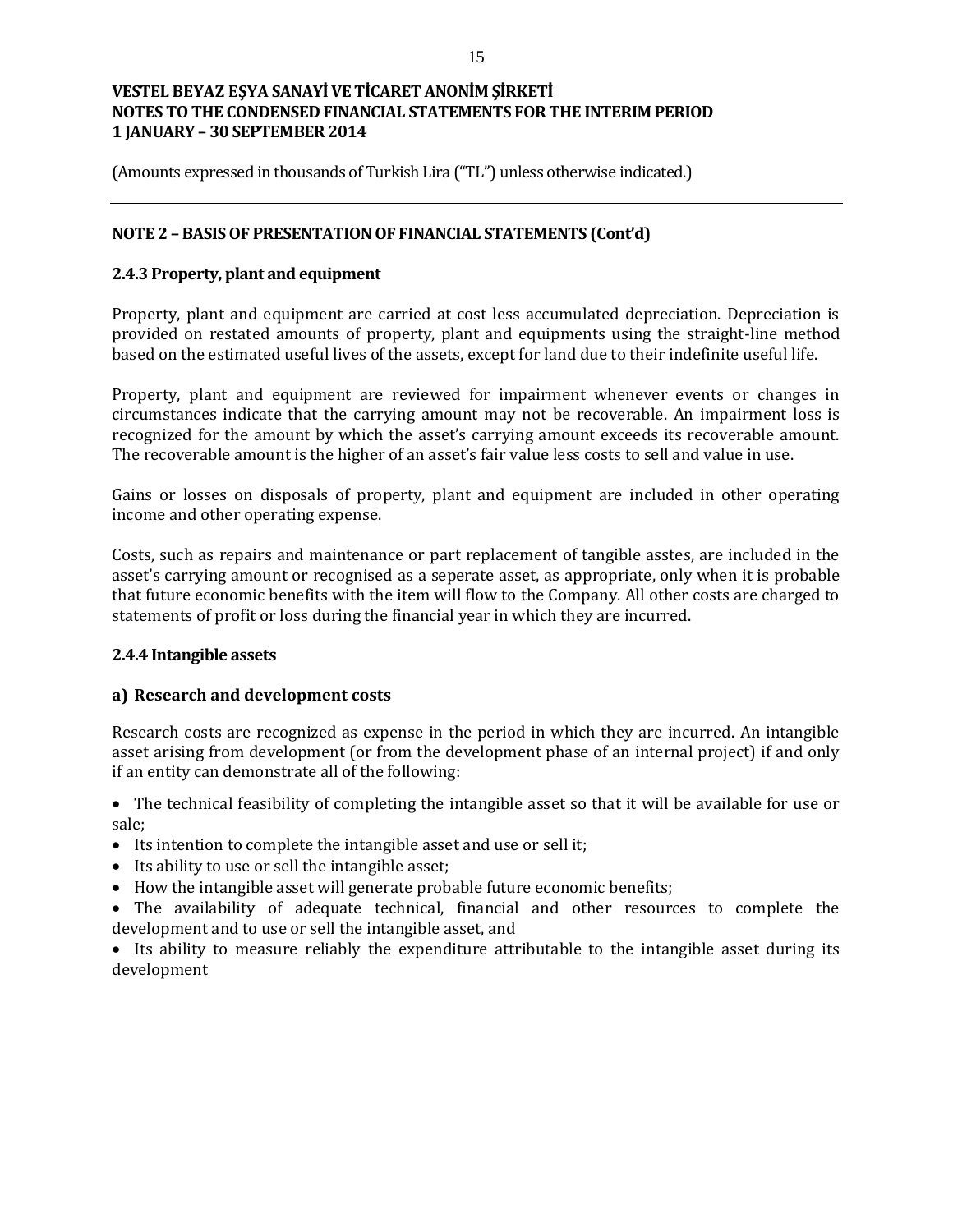(Amounts expressed in thousands of Turkish Lira ("TL") unless otherwise indicated.)

### **NOTE 2 – BASIS OF PRESENTATION OF FINANCIAL STATEMENTS (Cont'd)**

Other development costs are recognized as expense as incurred. If it is not possible to distinguish the research phase from the development phase of an internal project, the entity treats the expenditure on that project as if it were incurred in the research phase only.

### **b) Rights and other intangible fixed assets**

Rights and other intangible assets consist acquired computer software, computer software development costs and other identifiable rights. Rights and other intangible assets are recognized at their acquisition costs and are amortized on a straight line basis over their expected useful lives which are less than five years.

### **2.4.5 Financial instruments**

### **a) Financial assets**

The Company classifies its financial assets in the following categories: Financial assets at fair value through profit or loss, loans and receivables. The classification depends on the purpose for which the financial assets were acquired.

#### Financial assets at fair value through profit or loss

Financial assets at fair value through profit or loss are financial assets held for trading. A financial asset is classified in this category if acquired principally for the purpose of selling in the short-term. Derivatives are also categorized as held for trading unless they are designated as hedges.

#### Loans and receivables

Trade receivables, loans, and other receivables that have fixed or determinable payments that are not quoted in an active market are classified in this category. Loans and receivables (trade and other receivables, bank deposits, cash and others) are measured at amortized cost using the effective interest method less any impairment. Interest income is recognized by applying the effective interest rate, except for cases when the recognition of interest would be immaterial.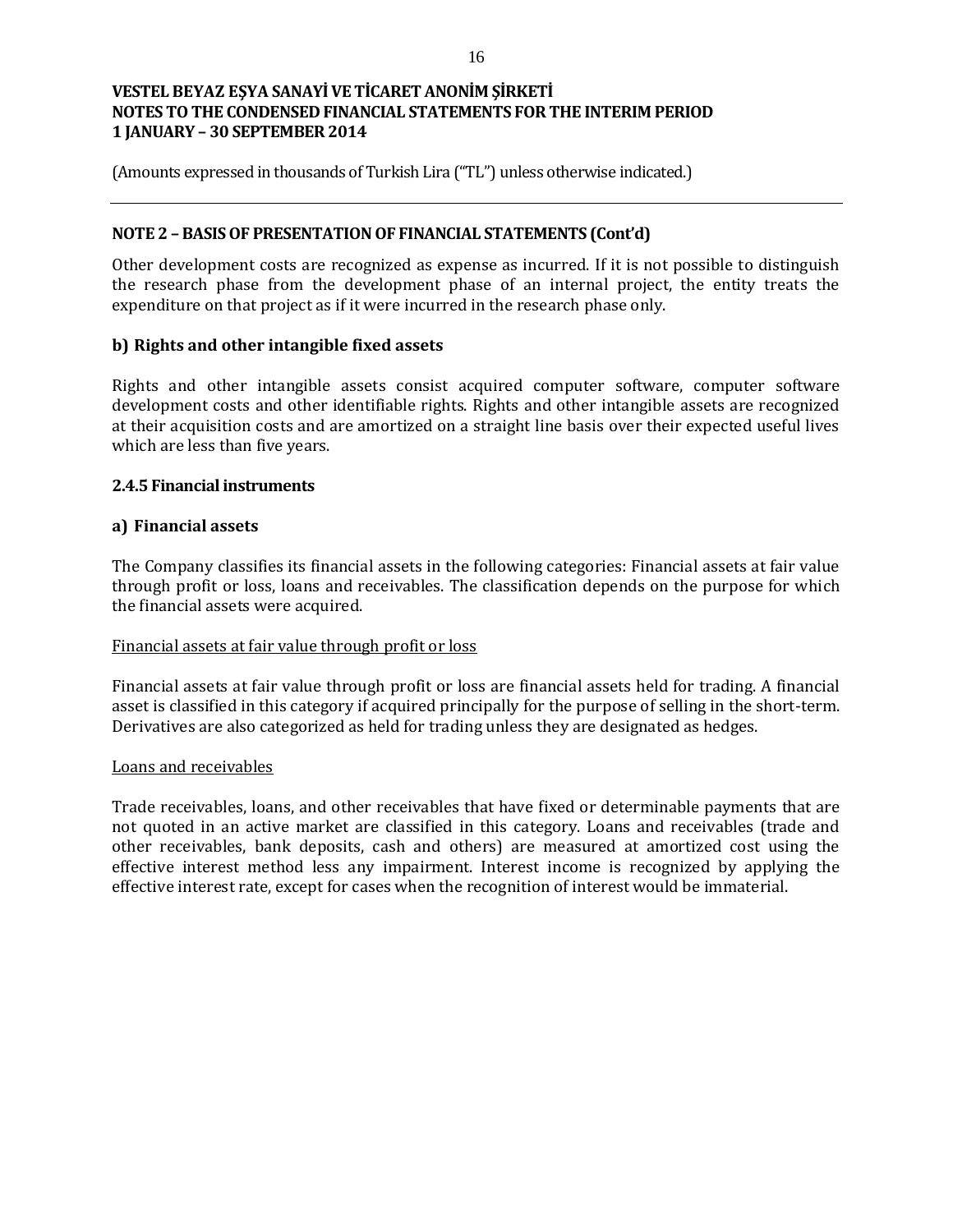(Amounts expressed in thousands of Turkish Lira ("TL") unless otherwise indicated.)

### **NOTE 2 – BASIS OF PRESENTATION OF FINANCIAL STATEMENTS (Cont'd)**

#### Impairment of financial assets

Financial assets, other than those at fair value through profit or loss, are assessed for indicators of impairment at each reporting period. Financial assets are impaired where there is objective evidence that, as a result of one or more events that occurred after the initial recognition of the financial asset, the estimated future cash flows of the investment have been impacted.

For financial assets carried at amortized cost, the amount of the impairment is the difference between the asset's carrying amount and the present value of estimated future cash flows, discounted at the original effective interest rate.

For financial assets carried at amortized cost, if the amount of a past impairment loss decreases and the decrease can be related objectively to an event occurring after the impairment was recognized, then the impairment is reversed through profit or loss. However, the carrying amount should not be increased to an amount that exceeds what the amortized cost would have been at the date of the reversal had the impairment not been recognized.

For financial assets carried at cost, if there is objective evidence of impairment, the amount of the impairment loss is measured as the difference between carrying amount and the present value of estimated future cash flows discounted at the current rate of return for a similar financial asset. Once an impairment loss has been recognized on a financial asset recognized at cost, it is not permitted to recognize a reversal.

#### **b) Financial liabilities**

Financial liabilities are classified as either financial liabilities at fair value through profit or loss or other financial liabilities.

#### Financial liabilities at fair value through profit or loss

Financial liabilities at fair value through profit or loss are stated at fair value, with any resultant gain or loss recognized in profit or loss. The net gain or loss recognized in profit or loss incorporates any interest paid on the financial liability.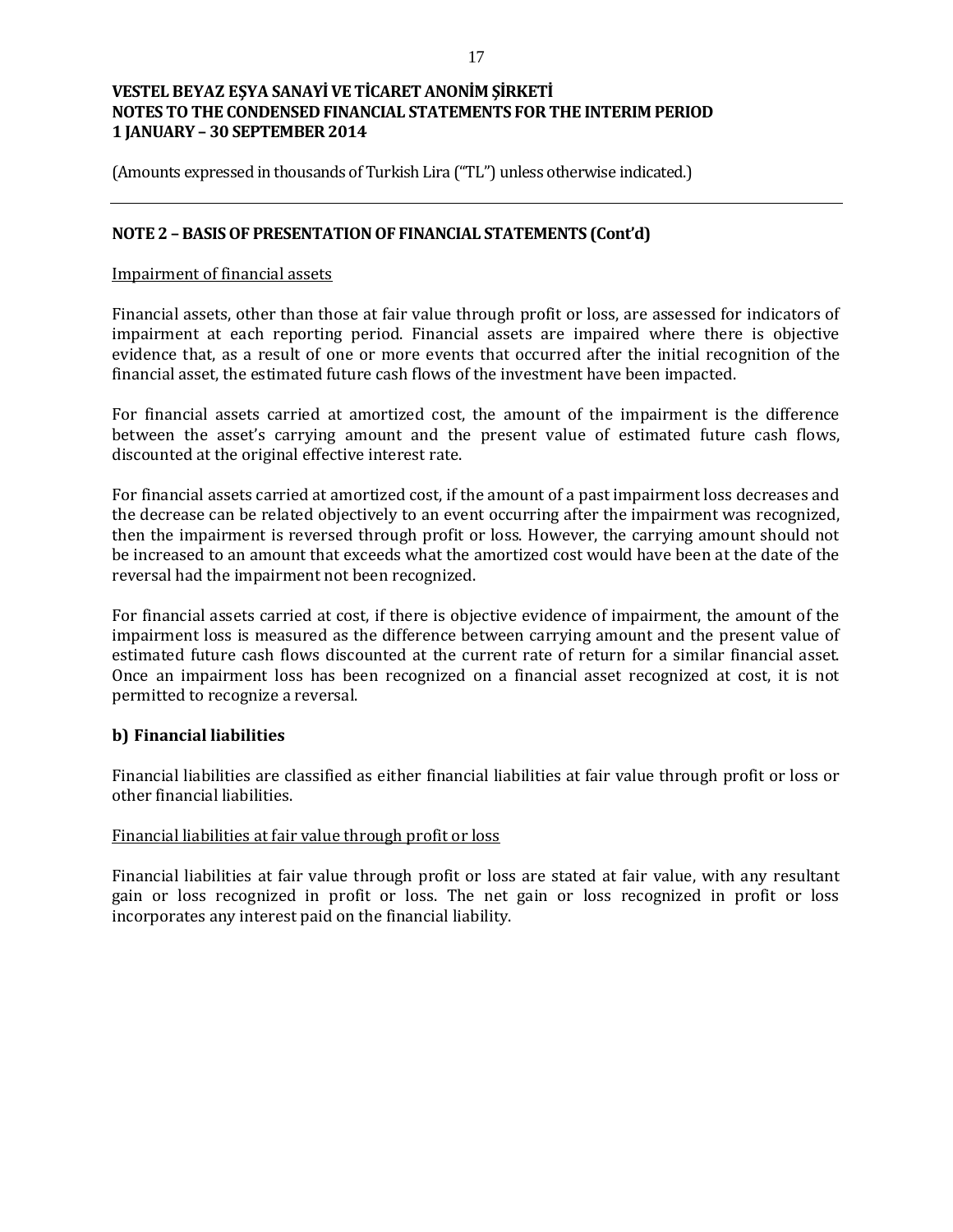(Amounts expressed in thousands of Turkish Lira ("TL") unless otherwise indicated.)

### **NOTE 2 – BASIS OF PRESENTATION OF FINANCIAL STATEMENTS (Cont'd)**

#### Other financial liabilities

Other financial liabilities, including borrowings, are initially measured at fair value, net of transaction costs. Other financial liabilities are subsequently measured at amortized cost using the effective interest method plus the interest expense recognized on an effective yield basis.

The effective interest method is calculating the amortized cost of a financial liability and of allocating interest expense over the relevant period. The effective interest rate discounts the estimated future cash payments through the expected life of the financial liability, or, where appropriate, a shorter period.

### **c) Derivative financial instruments and hedge accounting:**

Derivatives are initially recognized at fair value on the date a derivative contract is entered into and are subsequently re-measured at their fair value. Fair values of derivatives are carried as assets when positive and as liabilities when negative. The method of recognizing the resulting gain or loss depends on whether the derivative is designated as a hedging instrument, and if so the nature of the item being hedged.

The Company documents at the inception of the transaction the relationship between hedging instruments and hedged items, as well as its risk management objectives and strategy for undertaking various hedging transactions. The Company also documents its assessment, both at hedge inception and on an ongoing basis, of whether the derivatives that are used in hedging transactions are highly effective in offsetting changes in fair values of hedged items.

#### Derivative financial instruments held for trading

The Company's held for trading derivative financial instruments consist of forward foreign currency purchase and sale contracts. Such derivative financial instruments providing effective protection against the risk for the Company economically and due to meeting the conditions for hedge accounting usually, they are accounted as derivative financial instruments held for trading in financial statements. The fair value changes of these derivative instruments are recognized in income statement as financial income / expense.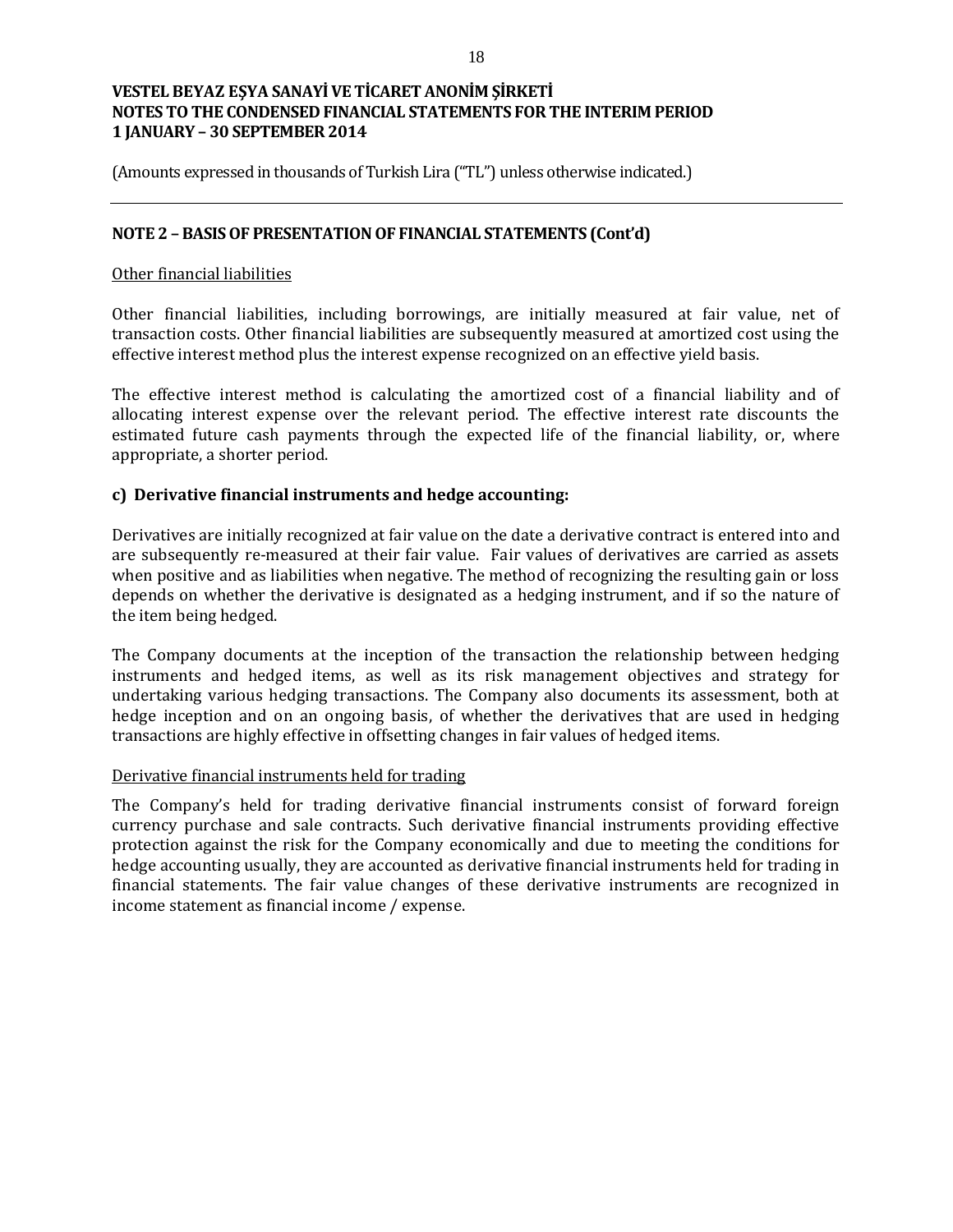(Amounts expressed in thousands of Turkish Lira ("TL") unless otherwise indicated.)

### **NOTE 2 – BASIS OF PRESENTATION OF FINANCIAL STATEMENTS (Cont'd)**

### Cash flow hedges:

The effective portion of changes in the fair value of derivatives that are designated and qualify as cash flow hedges is recognized in equity within cash flow hedge reserves. The gain or loss relating to the ineffective portion is recognized immediately in the statement of comprehensive income within finance income/ expense. Amounts accumulated in equity are reclassified to profit or loss in the periods when the hedged item affects profit or loss (for example, when the forecast sale that is hedged takes place or portion related to the accrued interest). When a hedging instrument expires or is sold, or when a hedge no longer meets the criteria for hedge accounting, any cumulative gain or loss existing in equity at that time remains in equity and is recognized when the forecast transaction is ultimately recognized, in the statement of comprehensive income within finance income/ expense. The Company has evaluated its forward contracts and recognized certain contracts as hedging derivative instruments since they have been carrying necessary hedging conditions regarding to TAS 39.

#### **2.4.6 Foreign currency transactions**

Transactions in foreign currencies during the period are recorded at the rates of exchange prevailing on the dates of the transactions. Monetary items denominated in foreign currencies are translated to TL at the rates prevailing on the balance sheet date. Exchange differences on foreign currency denominated monetary assets and liabilities are recognized in profit or loss in the period in which they arise except for the effective portion of the foreign currency hedge of net investments in foreign operations. On monetary items which are denominated in foreign currency and measured with historical costs are translated using the exchange rates at the dates of initial transactions.

#### **2.4.7 Provisions, contingent assets and liabilities**

Provisions are recognized when the Company has a present obligation as a result of a past event, and it is probable that the Company will be required to settle that obligation, and a reliable estimate can be made of the amount of the obligation.

Possible assets or obligations that arise from past events and whose existence will be confirmed only by the occurrence or non-occurrence of one or more uncertain events not wholly within the control of the company are not included in the financial statements and treated as contingent assets or liabilities.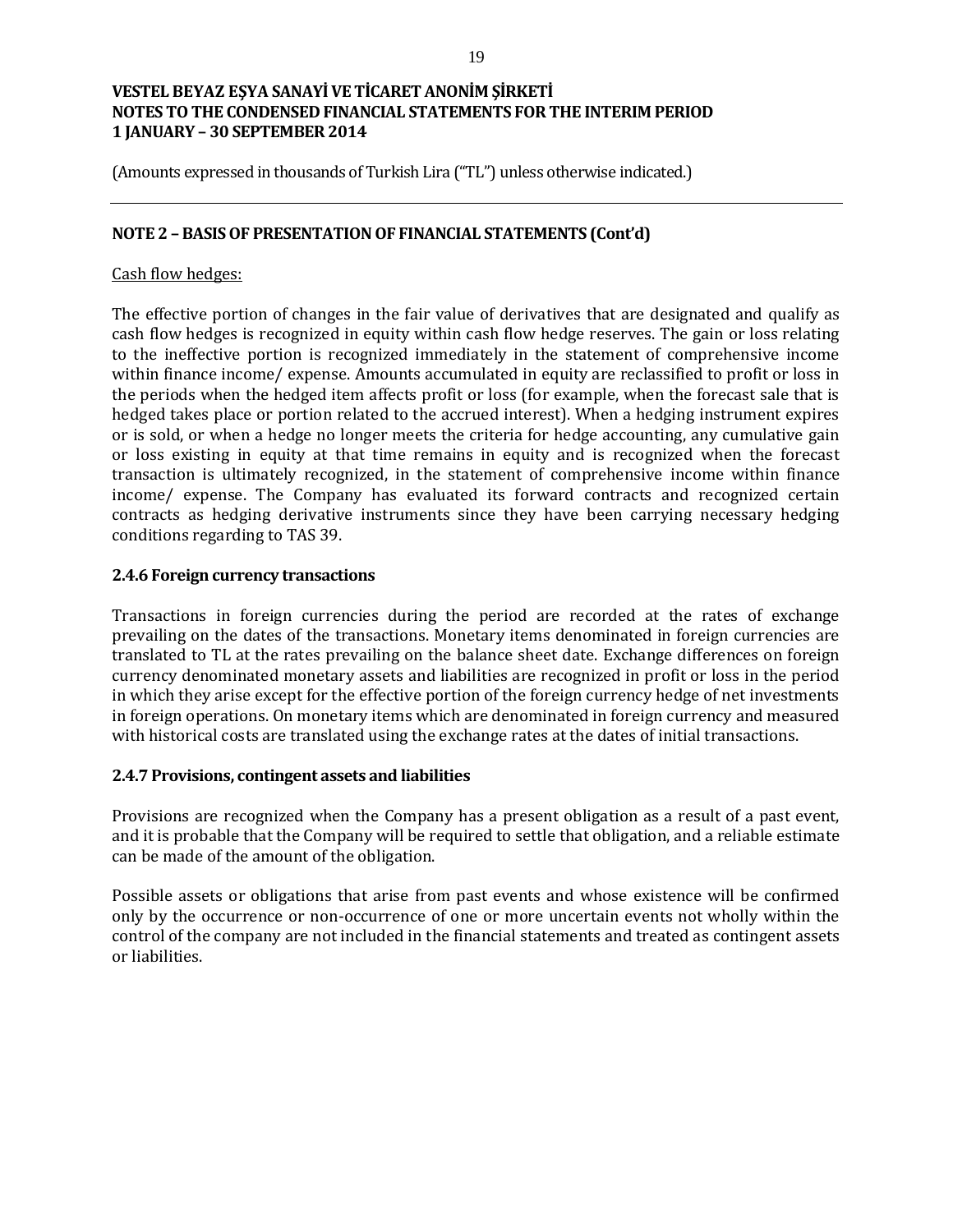(Amounts expressed in thousands of Turkish Lira ("TL") unless otherwise indicated.)

### **NOTE 2 – BASIS OF PRESENTATION OF FINANCIAL STATEMENTS (Cont'd)**

### **2.4.8 Related parties**

Shareholders, key management personnel and board members, their close family members and companies controlled, jointly controlled or significantly influenced by them and Zorlu Holding Group companies are considered and referred to as related parties.

### **2.4.9 Taxation on income**

Tax expense for the period comprises current and deferred tax. Tax is recognized in the income statement, except to the extent that it relates to items directly recognized in equity. In that case, tax is recognized in shareholders' equity.

The tax currently payable is based on taxable profit for the year. Taxable profit differs from profit as reported in the income statement because it excludes items of income or expense that are taxable or deductible in other years and it further excludes items that are never taxable or deductible. The Company's liability for current tax is calculated using tax rates that have been enacted or substantively enacted by the balance sheet date.

Deferred tax is recognized on temporary differences between the carrying amounts of assets and liabilities in the financial statements and the corresponding tax bases which is used in the computation of taxable profit. Deferred tax liabilities are generally recognized for all taxable temporary differences and deferred tax assets are recognized for all deductible temporary differences to the extent that it is probable that taxable profits will be available against which those deductible temporary differences can be utilized.

Deferred tax liabilities are recognized for taxable temporary differences associated with investments in subsidiaries and associates, and interests in joint ventures, except where the Company is able to control the reversal of the temporary difference and it is probable that the temporary difference will not reverse in the foreseeable future. Deferred tax assets arising from deductible temporary differences associated with such investments and interests are only recognized to the extent that it is probable that there will be sufficient taxable profits against which to utilize the benefits of the temporary differences and they are expected to reverse in the foreseeable future.

Deferred tax assets and liabilities are offset when there is a legally enforceable right to set off current tax assets against current tax liabilities and when they relate to income taxes levied by the same taxation authority and the Company intends to settle its current tax assets and liabilities on a net basis.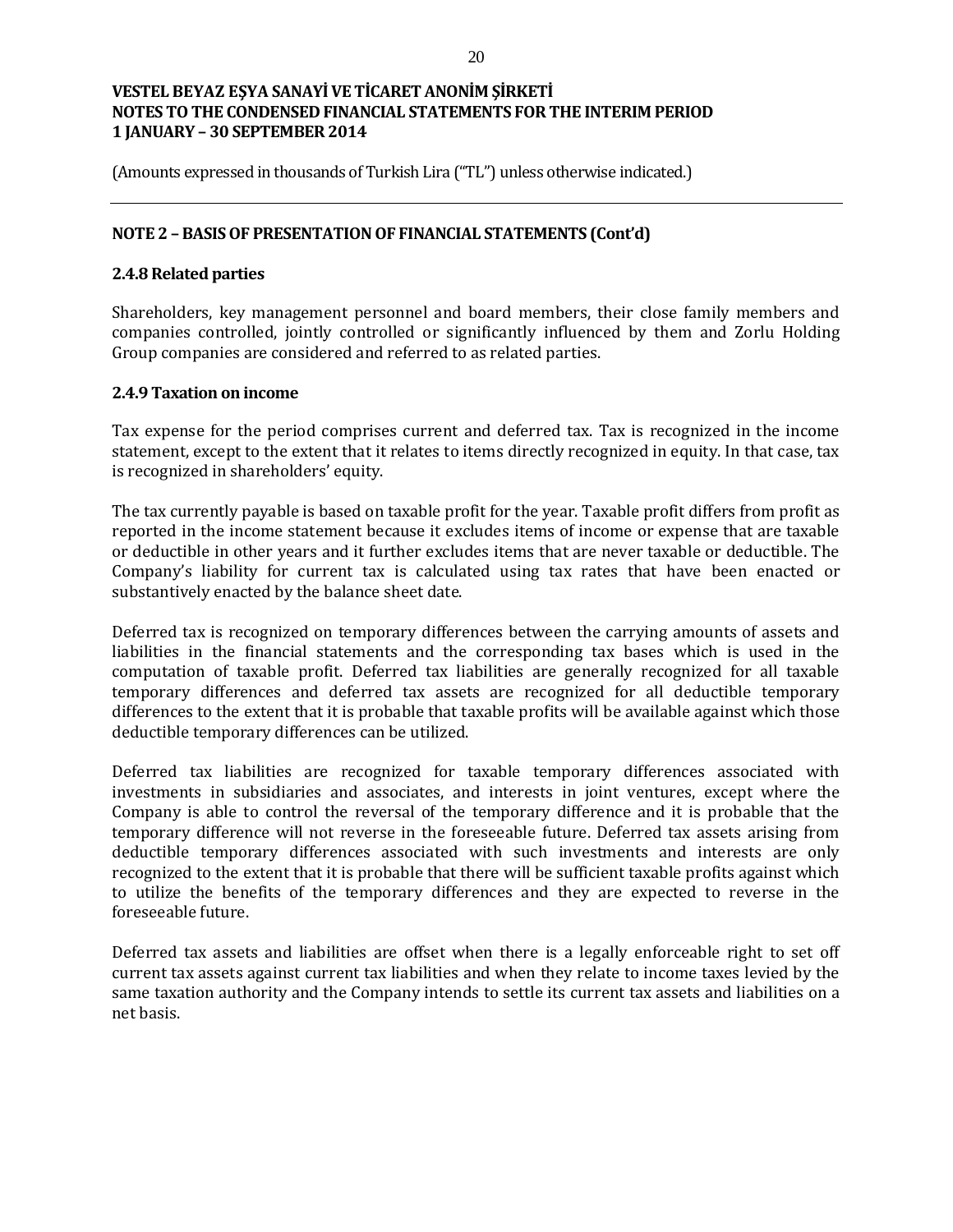(Amounts expressed in thousands of Turkish Lira ("TL") unless otherwise indicated.)

### **NOTE 2 – BASIS OF PRESENTATION OF FINANCIAL STATEMENTS (Cont'd)**

#### **2.4.10 Employee termination benefits**

Employment termination benefits, as required by the Turkish Labor Law and the laws applicable in the countries where the subsidiaries operate, represent the estimated present value of the total reserve of the future probable obligation of the Company arising in case of the retirement of the employees. According to Turkish Labor Law and other laws applicable in Turkey, the Company is obliged to pay employment termination benefits to all personnel in cases of termination of employment without due cause, call for military service, be retired or death upon the completion of a minimum one year service. Employment termination benefits are considered as being part of defined retirement benefit plan as per TAS 19. All actuarial gains and losses are recognized in statements of income.

#### **2.4.11 Government grants**

Government grants, including non-monetary grants at fair value, are recognized in financial statements when there is reasonable assurance that the entity will comply with the conditions attaching to them, and the grants will be received.

Incentives for research and development activities are recognized in financial statements when they are authorized by the related institutions.

#### **2.4.12 Earnings per share**

Earnings per share disclosed in the statement of income is determined by dividing net income attributable to equity holder of the parent by the weighted average number of such shares outstanding during the year concerned.

#### **2.4.13 Statement of cash flows**

In the statement of cash flows, cash flows are classified into three categories as operating, investment and financing activities. Cash flows from operating activities are those resulting from the Company's production and sales activities. Cash flows from investment activities indicate cash inflows and outflows resulting from property, plant and equipments and financial investments. Cash flows from financing activities indicate the resources used in financing activities and the repayment of these resources. Cash and cash equivalents comprise of cash in hand accounts, bank deposits and shortterm, highly liquid investments that are readily convertible to known amounts of cash with maturities equal or less than three months.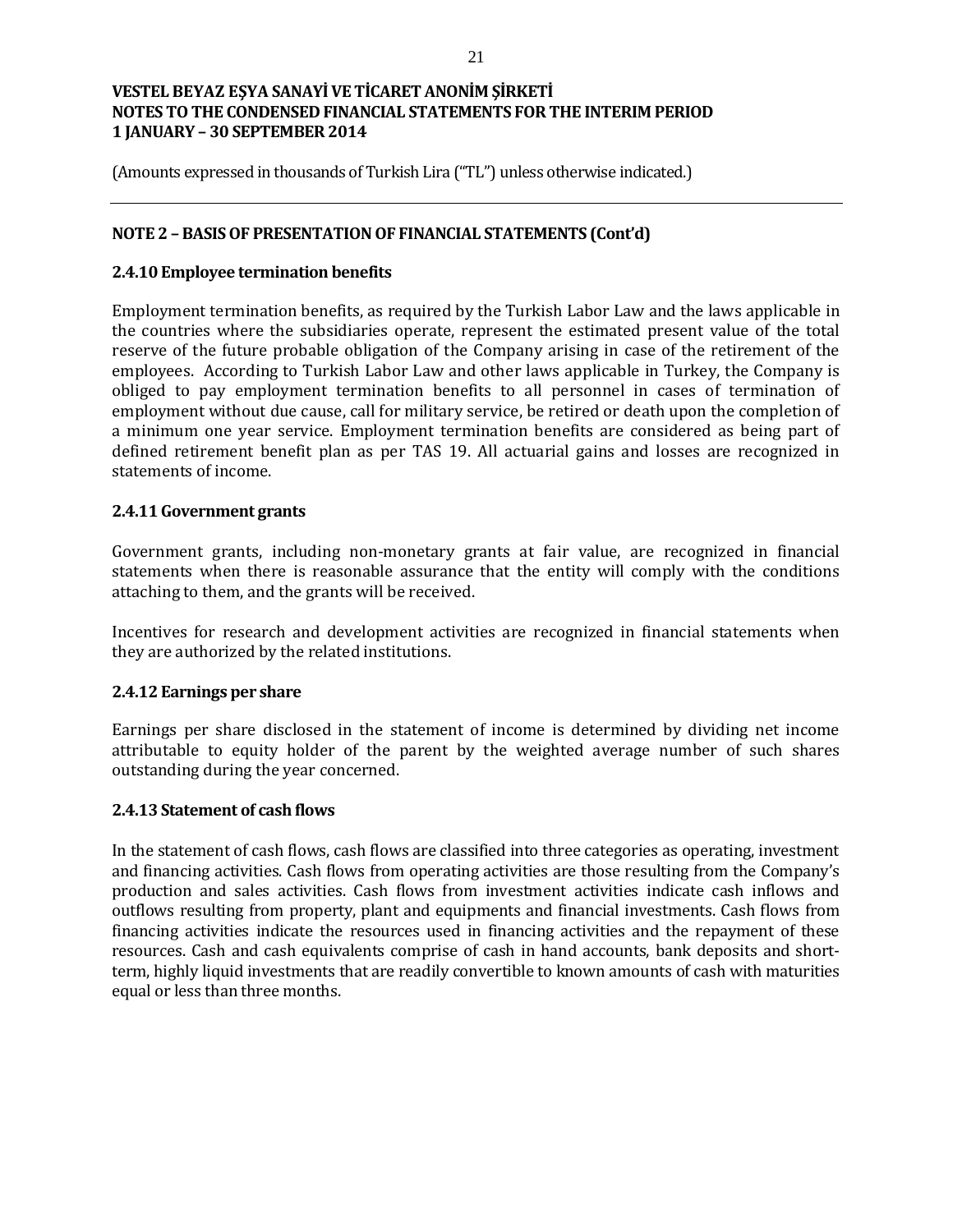(Amounts expressed in thousands of Turkish Lira ("TL") unless otherwise indicated.)

### **NOTE 2 – BASIS OF PRESENTATION OF FINANCIAL STATEMENTS (Cont'd)**

### **2.4.14 Offsetting**

All items with significant amounts and nature, even with similar characteristics, are presented separately in the financial statements. Insignificant amounts are grouped and presented by means of items having similar substance and function. When the nature of transactions and events necessitate offsetting, presentation of these transactions and events over their net amounts or recognition of the assets after deducting the related impairment are not considered as a violation of the rule of non-offsetting. As a result of the transactions in the normal course of business, revenue other than sales are presented as net if the nature of the transaction or the event qualify for offsetting.

#### **2.4.15 Events after the balance sheet date**

Events after the balance sheet date, announcements related to net profit or even declared after other selective financial information has been publicly announced, include all events that take place between the balance sheet date and the date when balance sheet was authorized for issue.

In the case that events require a correction to be made on the balance sheet date, the Company makes the necessary corrections to the financial statements. Moreover, the events that occur subsequent to the balance sheet date and that do not require a correction to be made are disclosed in accompanying notes, where the decisions of the users of financial statements are affected.

#### **2.5. Critical accounting estimates and judgments**

Preparation of financial statements requires the use of estimates and assumptions that may affect the amount of assets and liabilities recognized as of the balance sheet date, disclosures of contingent assets and liabilities and the amount of revenue and expenses reported. Although these estimates and assumptions rely on the Company management's best knowledge about current events and transactions, actual outcomes may differ from those estimates and assumptions. Significant estimates of the Company management are as follows:

#### i. Income taxes:

There are many transactions and calculations for which the ultimate tax determination is uncertain during the ordinary course of business and significant judgment is required in determining the provision for income taxes. The Company recognizes tax liabilities for anticipated tax issues based on estimates of whether additional taxes will be due. Where the final tax outcome of these matters is different from the amounts that were initially recorded, such differences will impact the income tax and deferred income tax provisions in the period in which such determination is made (Note 20).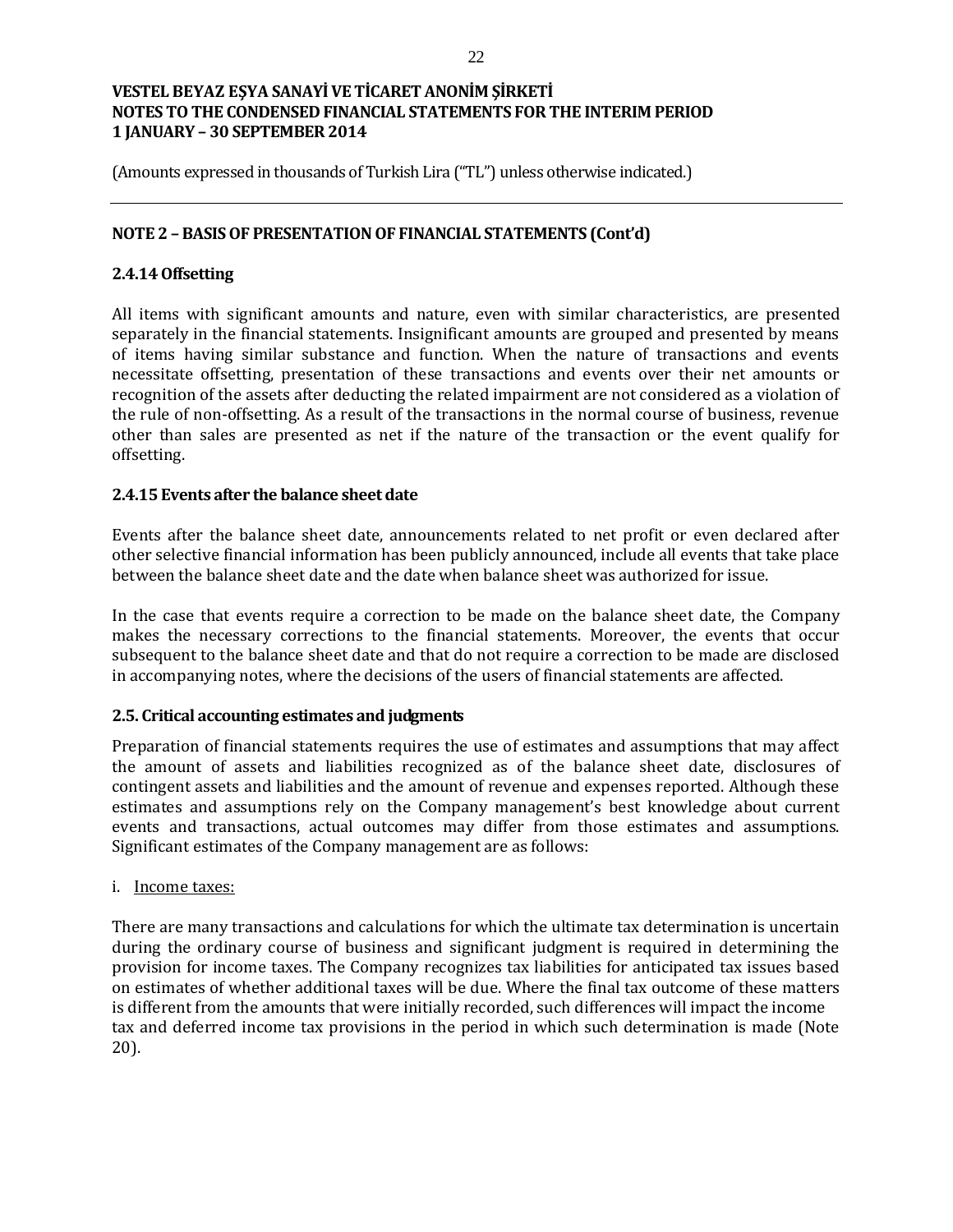(Amounts expressed in thousands of Turkish Lira ("TL") unless otherwise indicated.)

#### **NOTE 3 - SEGMENT REPORTING**

Operating segments are identified on the same basis as financial information is reported internally to the Company's chief operating decision maker. The Company Board of Directors has been identified as the Company's chief operating decision maker who is responsible for allocating resources between segments and assessing their performances. The Company management determines operating segments by reference to the reports reviewed by the Board of Directors to make strategic decisions.

The Management believes that the Company operates in a single industry sector as the risks and returns for the activities do not show any material difference because the scope of activity covers only the production of white goods and the production processes and classes of customers are similar. As a result all information related to the industrial segment has been fully presented in the attached financial statements.

The Management has decided to use geographical segments for segment reporting considering the fact that risks and returns are affected by the differences in geographical regions.

|                  | 1 January -<br>30 September 30 September 30 September | 1 January - | 1 July- | 1 July-<br>September |
|------------------|-------------------------------------------------------|-------------|---------|----------------------|
| Segment revenue  | 2014                                                  | 2013        | 2014    | 2013                 |
| Turkey           | 451.286                                               | 468.645     | 157.892 | 126.971              |
| Europe           | 935.218                                               | 795.733     | 342.516 | 278.740              |
| <b>Other</b>     | 354.057                                               | 292.264     | 116.027 | 92.319               |
| Gross sales      | 1.740.561                                             | 1.556.642   | 616.435 | 498.030              |
| Discounts (-)    | (5.496)                                               | (558)       | (722)   | (155)                |
| <b>Net sales</b> | 1.735.065                                             | 1.556.084   | 615.713 | 497.875              |

#### **Geographical Segments:**

Other segment sales mainly comprise of sales to Asian and African countries.

The amount of export is TL 1.289.275 for the period ended 30 September 2014 (1 January-30 September 2013: TL 1.087.997). Export sales are denominated in EURO, USD and RUB as 95,6%, 3,5% and 0,9% of total export respectively. (1 January-30 September 2013: 92% EUR, 6,2% USD, 1,8% RUB)

The carrying value of segment assets and costs incurred in order to obtain these assets are not separately disclosed since all assets of the company are located in Turkey.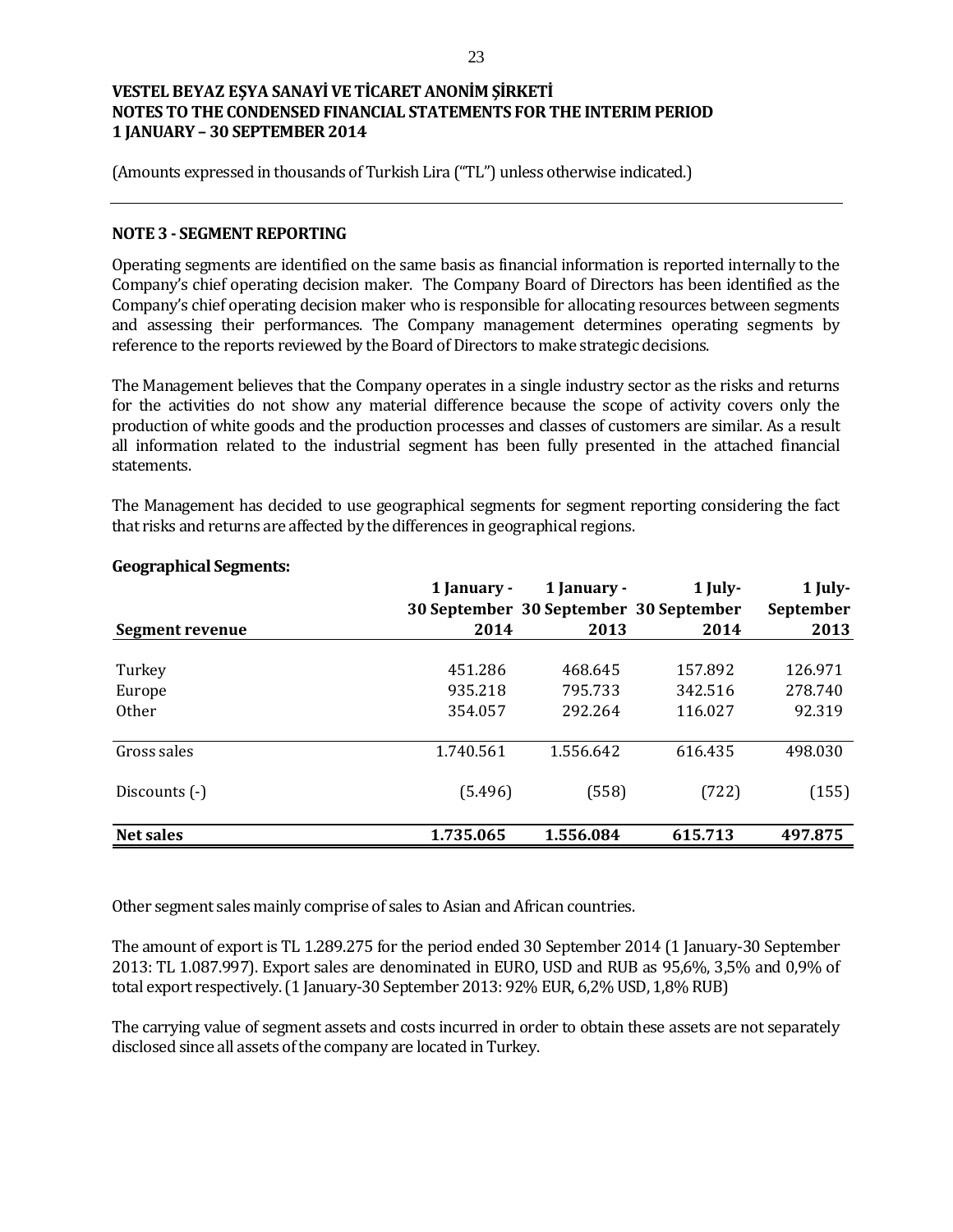(Amounts expressed in thousands of Turkish Lira ("TL") unless otherwise indicated.)

# **NOTE 4 – CASH AND CASH EQUIVALENTS**

|                                    | 30 September 2014 | <b>31 December 2013</b> |
|------------------------------------|-------------------|-------------------------|
| Cash                               | 119               | 63                      |
| Bank deposits<br>- Demand deposits | 170.374           | 918                     |
| - Time deposits                    | 4.072             | 17.059                  |
| <b>Blocked deposits</b>            | 637               | 536                     |
| Cash and cash equivalents          | 175.202           | 18.576                  |

### **Effective interest rates**

|            | 30 September 2014 | <b>31 December 2013</b> |
|------------|-------------------|-------------------------|
| EUR        | 0.50%             | 0,62%                   |
| TL         | 8.50%             | $\sim$                  |
| <b>USD</b> | 0.50%             | 0,50%                   |

#### **NOTE 5 – FINANCIAL LIABILITIES**

|                                            | 30 September 2014 | <b>31 December 2013</b> |
|--------------------------------------------|-------------------|-------------------------|
| Short - term financial liabilities         |                   |                         |
| Short term bank loans                      | 25.199            |                         |
| Short term portion of long term bank loans | 61.784            | 79.906                  |
|                                            | 86.983            | 79.906                  |
| Long - term financial liabilities          |                   |                         |
| Long term bank loans                       | 58.589            | 212.118                 |
|                                            | 58.589            | 212.118                 |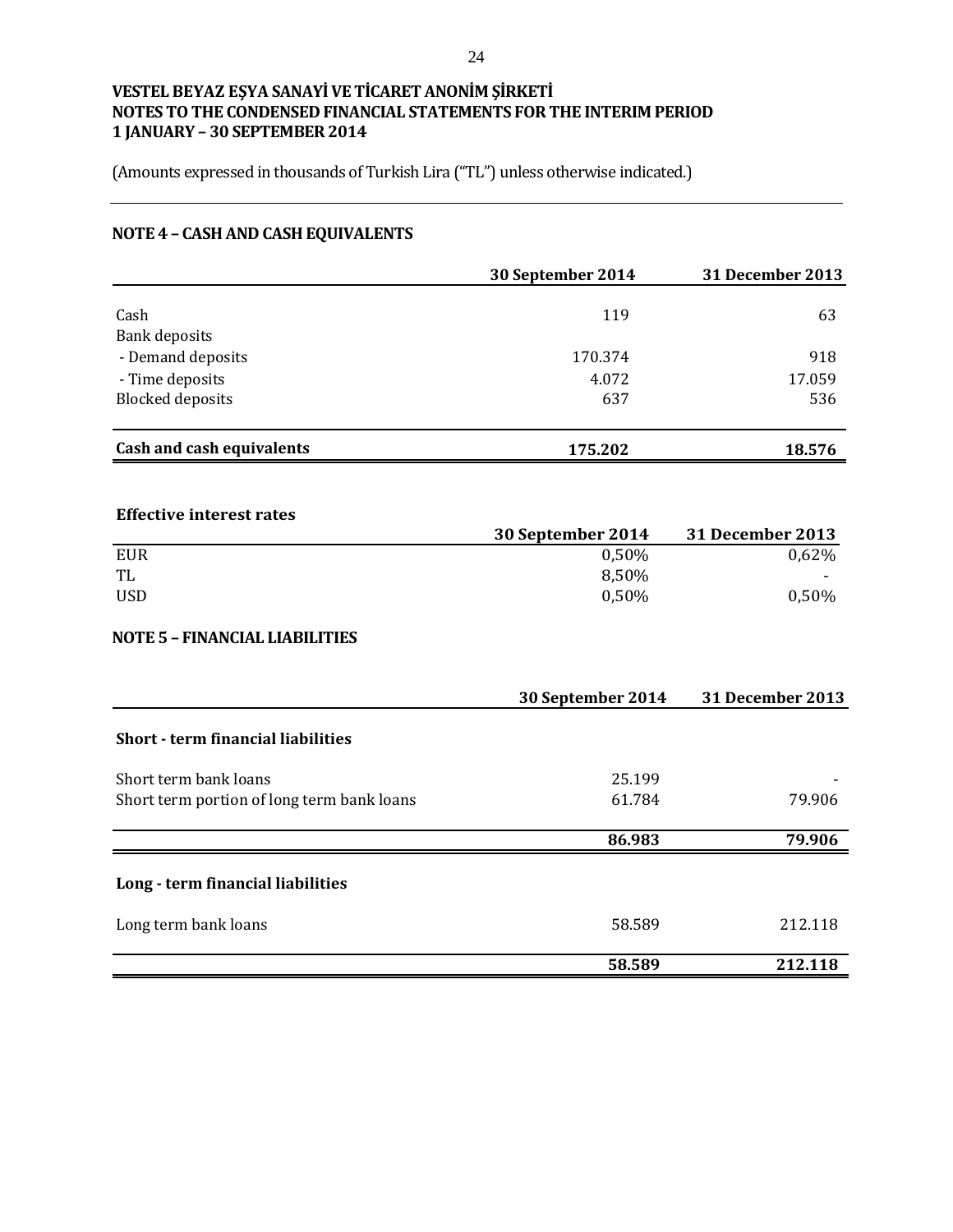(Amounts expressed in thousands of Turkish Lira ("TL") unless otherwise indicated.)

# **NOTE 5 – FINANCIAL LIABILITIES (Cont'd)**

|       |                                              | 30 September 2014 |        |                                                           | <b>31 December 2013</b> |            |
|-------|----------------------------------------------|-------------------|--------|-----------------------------------------------------------|-------------------------|------------|
|       | Weighted<br>average of<br>effective interest | Original          |        | Weighted average<br>of effective<br>TL interest rates per | Original                | TL         |
|       | Currency rates per annum currency Equivalent |                   |        | annum                                                     | currency                | Equivalent |
|       |                                              |                   |        |                                                           |                         |            |
| - EUR | 1,95%                                        | 8.452             | 24.438 | ۰                                                         |                         |            |
| - TL  |                                              | 761               | 761    |                                                           |                         |            |
|       |                                              |                   |        |                                                           |                         |            |
|       |                                              |                   | 25.199 |                                                           |                         |            |

Details of the Company's short term financial liabilities is given below:

Details of the Company's long term financial liabilities are given below:

|                           |                                                                 | 30 September 2014<br><b>31 December 2013</b> |            |                                                                    |                      |                  |
|---------------------------|-----------------------------------------------------------------|----------------------------------------------|------------|--------------------------------------------------------------------|----------------------|------------------|
| Currency                  | Weighted<br>average of<br>effective interest<br>rates per annum | Original<br>currency                         | Equivalent | Weighted average<br>of effective<br>TL interest rates per<br>annum | Original<br>currency | TL<br>Equivalent |
|                           |                                                                 |                                              |            |                                                                    |                      |                  |
| - USD                     |                                                                 |                                              |            | 3,14%                                                              | 774                  | 1.653            |
| - EUR                     | 3,09%                                                           | 12.245                                       | 35.406     | 5,03%                                                              | 25.269               | 74.201           |
| - TL                      | 8,24%                                                           | 26.378                                       | 26.378     | 8,27%                                                              | 4.052                | 4.052            |
| <b>Short term portion</b> |                                                                 |                                              | 61.784     |                                                                    |                      | 79.906           |
| - USD                     | 0,00%                                                           |                                              |            | 3,46%                                                              | 33.305               | 71.082           |
| - EUR                     | 4,15%                                                           | 3.706                                        | 10.715     | 3,52%                                                              | 24.222               | 71.127           |
| - TL                      | 8,26%                                                           | 47.874                                       | 47.874     | 8,26%                                                              | 69.909               | 69.909           |
| Long term portion         |                                                                 |                                              | 58.589     |                                                                    |                      | 212.118          |
|                           |                                                                 |                                              | 120.373    |                                                                    |                      | 292.024          |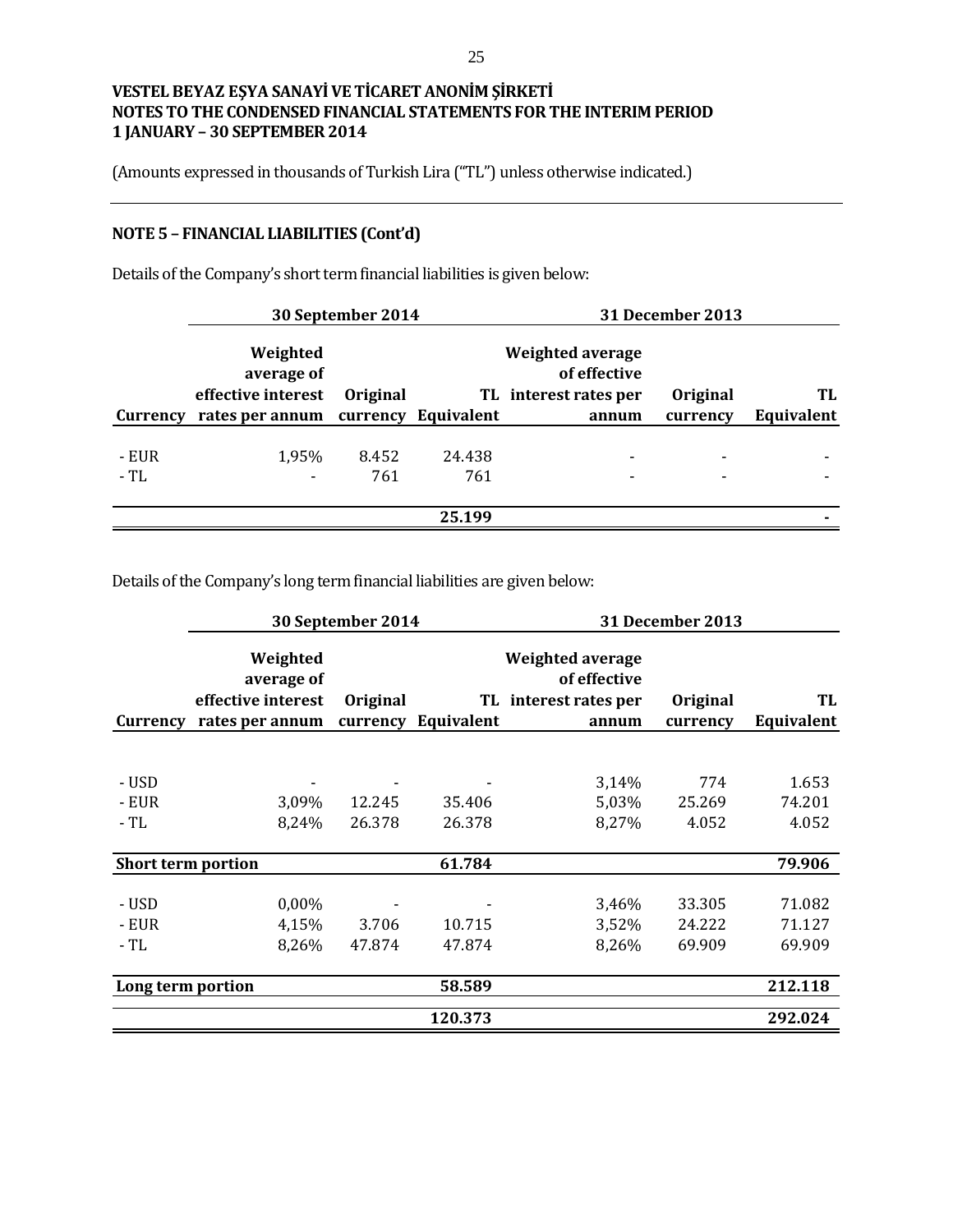(Amounts expressed in thousands of Turkish Lira ("TL") unless otherwise indicated.)

### **NOTE 5 – FINANCIAL LIABILITIES (Cont'd)**

The redemption schedule of the Company's long term financial liabilities are given below:

|                     | 30 September 2014 | <b>31 December 2013</b> |
|---------------------|-------------------|-------------------------|
|                     |                   |                         |
| One to two years    | 54.172            | 139.208                 |
| Two to three years  | 4.417             | 68.579                  |
| Three to four years | $\qquad \qquad$   | 4.331                   |
| Four to five years  | ٠                 |                         |
|                     |                   |                         |
|                     | 58.589            | 212.118                 |

Total amount of Company's floating rate loans is TL 22.786. (31 December 2013: TL 11.777).

Guarantees given for the bank loans obtained are disclosed in note 13.

### **NOTE 6 –RELATED PARTY DISCLOSURES**

#### **a) Short-term trade receivables from related parties**

|                                      | 30 September 2014 | <b>31 December 2013</b> |
|--------------------------------------|-------------------|-------------------------|
|                                      |                   |                         |
| Vestel Ticaret A.S.                  | -                 | 528.505                 |
| Vestel CIS Limited                   |                   | 47                      |
| Other related parties                | 315               | 18                      |
|                                      |                   |                         |
|                                      | 315               | 528.570                 |
| Unearned interest on receivables (-) | -                 | (630)                   |
|                                      | 315               | 527.940                 |

The receivables result from the Company's foreign and domestic sales performed via Vestel Ticaret A.Ş. which is also a member of Vestel Group Companies.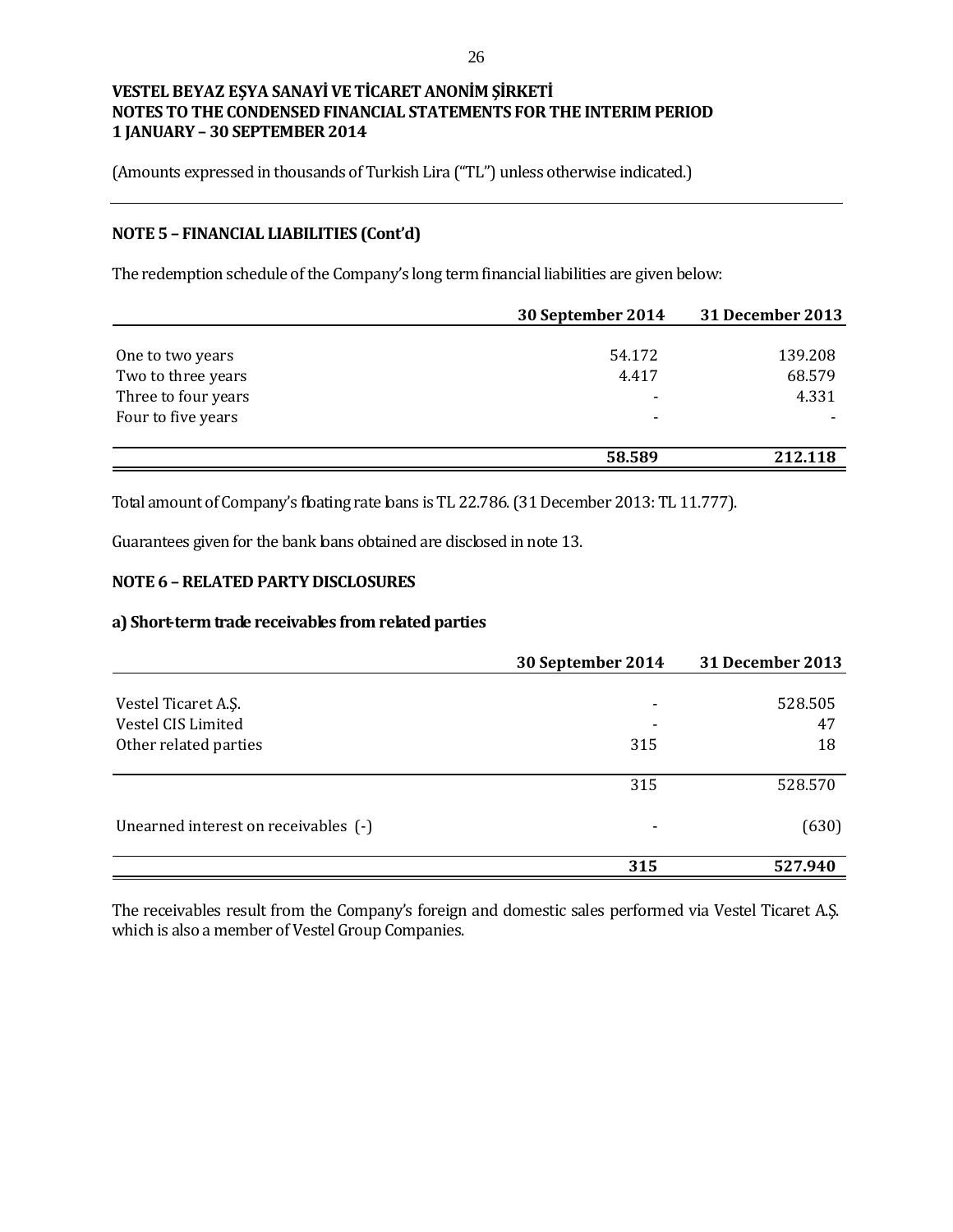(Amounts expressed in thousands of Turkish Lira ("TL") unless otherwise indicated.)

### **NOTE 6 –RELATED PARTY DISCLOSURES (Cont'd)**

### **b) Short-term trade payables to related parties**

|                                          | 30 September 2014        | 31 December 2013 |
|------------------------------------------|--------------------------|------------------|
|                                          |                          |                  |
| Vestel Elektronik Sanayi ve Ticaret A.Ş. | $\overline{\phantom{0}}$ | 3.761            |
| Vestel Holland B.V.                      |                          | 14.924           |
| Other related parties                    | $\overline{\phantom{0}}$ | 556              |
|                                          |                          | 19.241           |
| Unearned interest on payables (-)        | (214)                    | (6)              |
|                                          |                          |                  |
|                                          | (214)                    | 19.235           |

#### **c) Other short-term liabilities to related parties**

| <b>Vestel Ticaret A.S.</b> |  |
|----------------------------|--|

The maturity of other short term liabilities is three months and annual interest rate for EUR denominated liability is %1,08.

#### **d) Other long-term liabilities to related parties**

| Vestel Elektronik Sanayi ve Ticaret A.Ş. |  |
|------------------------------------------|--|

The last installment of other long term liabilities will pay in March 2020 and interest rate for EUR denominated liability is %Libor+3,20.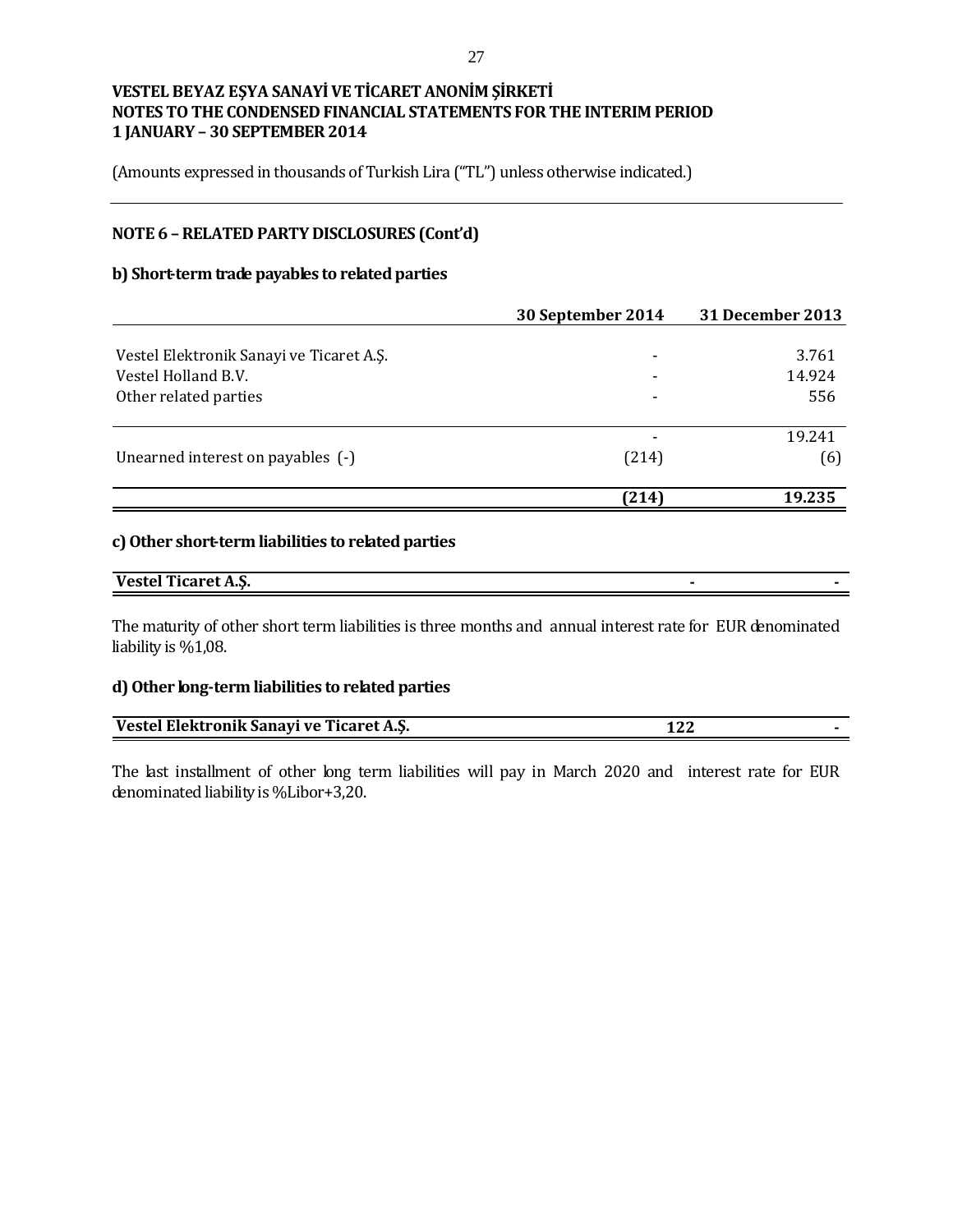(Amounts expressed in thousands of Turkish Lira ("TL") unless otherwise indicated.)

# **NOTE 6 –RELATED PARTY DISCLOSURES (Cont'd)**

### **e) Transactions with related parties**

|                                          | 1 January -         | 1 January - | $1$ July-                              | 1 July- |
|------------------------------------------|---------------------|-------------|----------------------------------------|---------|
|                                          | <b>30 September</b> |             | 30 September 30 September 30 September |         |
|                                          | 2014                | 2013        | 2014                                   | 2013    |
| <b>Sales</b>                             |                     |             |                                        |         |
| Vestel Ticaret A.S.                      | (19.492)            | 1.531.131   | (1.125.907)                            | 488.870 |
| Vestel Elektronik Sanayi ve Ticaret A.Ş. |                     | 7.500       | (4.195)                                | 2.097   |
| Other related parties                    |                     | 110         | (60)                                   | 3       |
|                                          | (19.492)            | 1.538.741   | (1.130.162)                            | 490.970 |
| <b>Operating expenses</b>                |                     |             |                                        |         |
| Vestel Holland B.V.                      |                     | 359.806     | (161.712)                              | 104.330 |
| Vestel Elektronik Sanayi ve Ticaret A.Ş. |                     | 36.905      | (26.410)                               | 11.506  |
| Other related parties                    | 2.948               | 6.862       |                                        | 2.025   |
|                                          | 2.948               | 403.573     | (188.122)                              | 117.861 |

The Company performs part of its raw material purchases via Vestel Holland B.V which is also a member of Vestel Group Companies.

|                         | 1 January - | 1 January -<br>30 September 30 September 30 September 30 September | $1$ July- | 1 July- |
|-------------------------|-------------|--------------------------------------------------------------------|-----------|---------|
|                         | 2014        | 2013                                                               | 2014      | 2013    |
| Other operating income  |             |                                                                    |           |         |
| Vestel Ticaret A.S.     |             | 66.126                                                             | (45.178)  | 33.984  |
| Other related parties   | 5.195       | 2.816                                                              |           | 1.362   |
|                         | 5.195       | 68.942                                                             | (45.178)  | 35.346  |
|                         | 1 January - | 1 January -<br>30 September 30 September 30 September 30 September | $1$ July- | 1 July- |
|                         | 2014        | 2013                                                               | 2014      | 2013    |
| Other operating expense |             |                                                                    |           |         |
| Vestel Ticaret A.S.     |             | 3.698                                                              | (48.450)  |         |
| Other related parties   | 2.534       | 1.878                                                              |           | 686     |
|                         | 2.534       | 5.576                                                              | (48.450)  | 686     |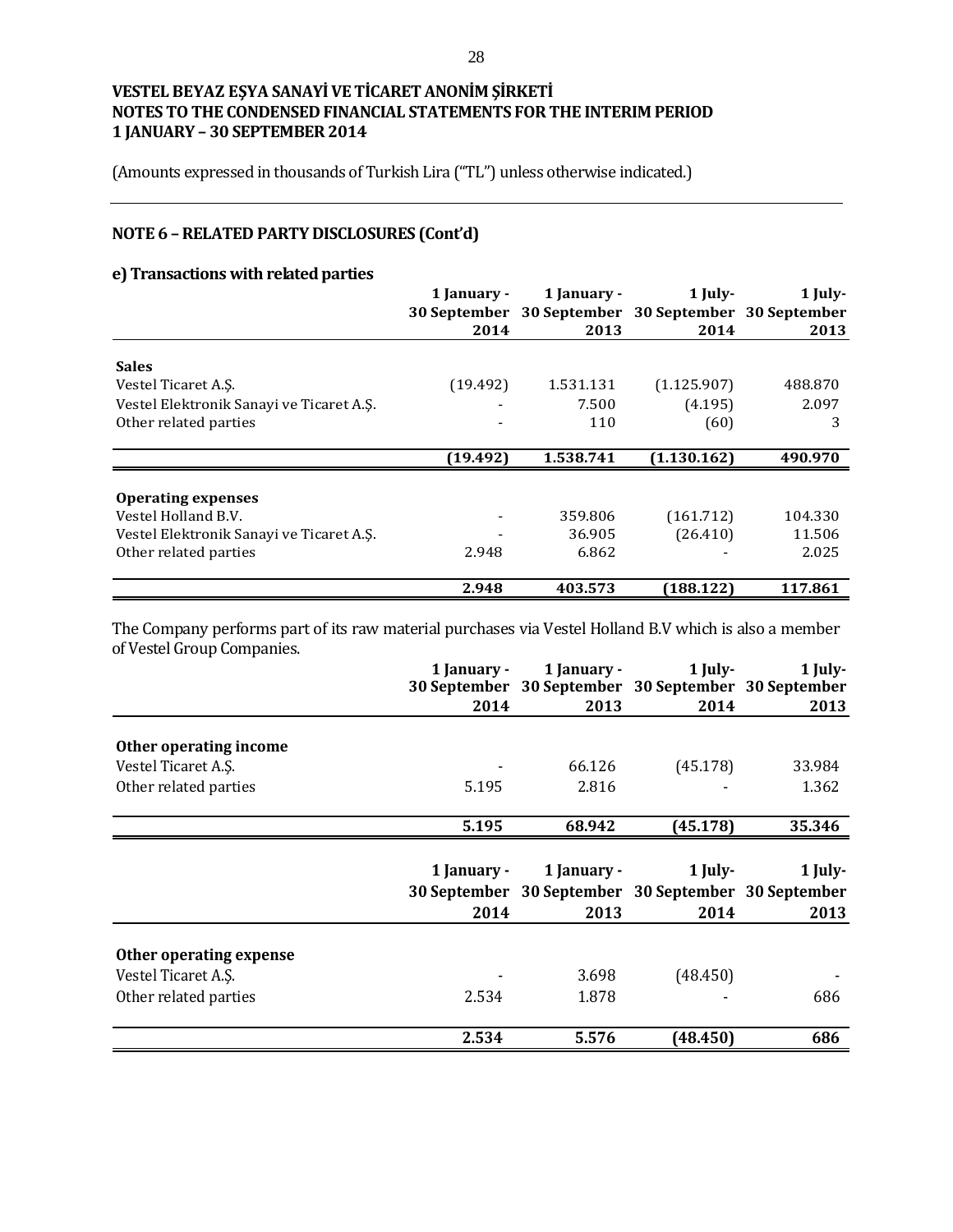(Amounts expressed in thousands of Turkish Lira ("TL") unless otherwise indicated.)

### **NOTE 6 –RELATED PARTY DISCLOSURES (Cont'd)**

|                                          | 1 January -<br>2014 | 1 January -<br>30 September 30 September 30 September 30 September<br>2013 | $1$ July-<br>2014 | $1$ July-<br>2013 |
|------------------------------------------|---------------------|----------------------------------------------------------------------------|-------------------|-------------------|
| <b>Dividend Paid</b>                     |                     |                                                                            |                   |                   |
| Vestel Elektronik Sanayi ve Ticaret A.S. | 23.215              |                                                                            |                   |                   |
| <b>Other</b>                             | 1.594               |                                                                            |                   |                   |
|                                          | 24.809              | $\blacksquare$                                                             |                   |                   |

**f)** Guarantees received from and given to related parties are disclosed in note 13.

### **g) Compensation paid to key management including directors, the Chairman of Board of Directors, general managers and assistant general managers.**

Compensation paid to key management for the nine months period ended 30 September 2014 is TL 3.323 (1 January.-30 September 2013: TL 2.293).

### **NOTE 7 – TRADE RECEIVABLES AND PAYABLES**

|                                        | 30 September 2014 | <b>31 December 2013</b> |
|----------------------------------------|-------------------|-------------------------|
|                                        |                   |                         |
| Short - term trade receivables         |                   |                         |
| Trade receivables                      |                   |                         |
| - Related parties (note 6)             | 315               | 528.570                 |
| - Other parties                        | 653.681           | 9.462                   |
| Cheques and notes receivables          |                   | 2.900                   |
|                                        | 653.996           | 540.932                 |
| Unearned interest expense (-)          |                   |                         |
| - Related parties (note 6)             |                   | (630)                   |
| - Other parties                        | (1.461)           | (193)                   |
| Allowance for doubtful receivables (-) | (173)             | (173)                   |
| Total short - term trade receivables   | 652.362           | 539.936                 |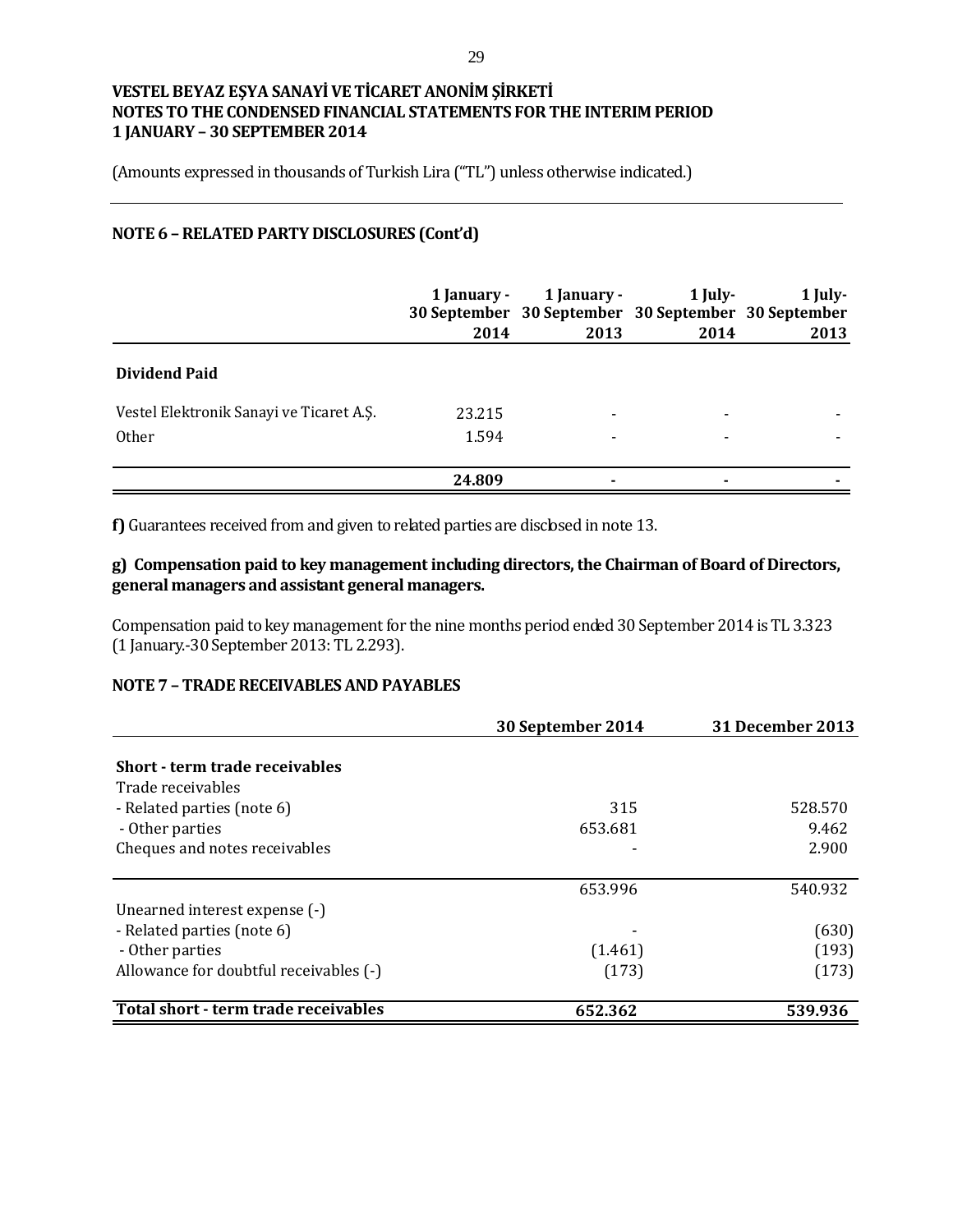(Amounts expressed in thousands of Turkish Lira ("TL") unless otherwise indicated.)

# **NOTE 7– TRADE RECEIVABLES AND PAYABLES (Cont'd)**

|                                 | 30 September 2014 | <b>31 December 2013</b> |
|---------------------------------|-------------------|-------------------------|
| Short term trade payables       |                   |                         |
| Trade payables                  |                   |                         |
|                                 |                   | 19.241                  |
| - Related parties (note 6)      |                   |                         |
| - Other parties                 | 557.274           | 434.007                 |
|                                 | 557.274           | 453.248                 |
| Unearned Interest Income (-)    |                   |                         |
| - Related parties (note 6)      | (214)             | (6)                     |
| - Other parties                 | (1.655)           | (1.125)                 |
| Total short term trade payables | 555.405           | 452.117                 |
| Long term trade payables        |                   |                         |
| Trade payables                  |                   |                         |
| - Other parties                 |                   | 20.381                  |
|                                 |                   |                         |
| Total long term trade payables  |                   | 20.381                  |

### **NOTE 8 –OTHER RECEIVABLES**

|                                | 30 September 2014 | <b>31 December 2013</b> |
|--------------------------------|-------------------|-------------------------|
| Short - term other receivables |                   |                         |
| VAT receivable                 | 44.229            | 60.435                  |
| Deposits and guarantees given  | 5.002             | 2.765                   |
| Other                          | 488               | 272                     |
|                                | 49.719            | 63.472                  |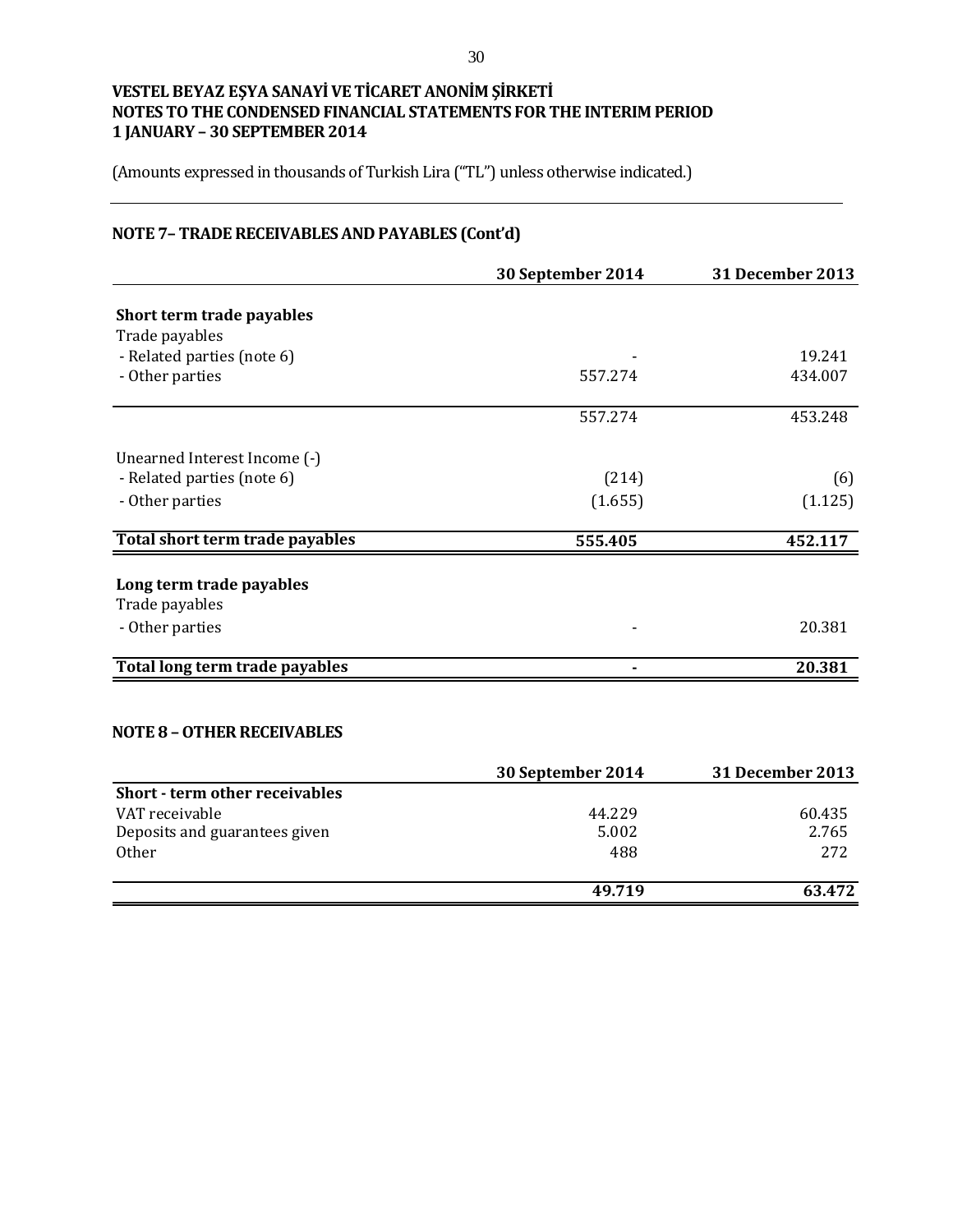(Amounts expressed in thousands of Turkish Lira ("TL") unless otherwise indicated.)

#### **NOTE 9 – INVENTORIES**

|                                             | 30 September 2014 | 31 December 2013 |
|---------------------------------------------|-------------------|------------------|
|                                             |                   |                  |
| Raw materials                               | 184.901           | 173.041          |
| Work in process                             | 7.233             | 11.417           |
| Finished goods                              | 97.141            | 141.647          |
| Merchandise                                 | ۰                 | 29               |
| <b>Other</b>                                |                   | 56               |
|                                             |                   |                  |
|                                             | 289.275           | 326.190          |
| Provision for impairment on inventories (-) | (1.656)           | (2.065)          |
|                                             | 287.619           | 324.125          |

As of 30 September 2014 the Company does not have inventories pledged as security for liabilities (31 December 2013: None).

Movement of obsolescence provision on inventory is as follows:

|                                   | 1 January -<br>30 September 2014 | 1 January -<br>30 September 2013 |  |
|-----------------------------------|----------------------------------|----------------------------------|--|
| <b>Opening balance, 1 January</b> | 2.065                            | 4.397                            |  |
| Current year additions            | 1.656                            | 448                              |  |
| Realised due to sale of inventory | (2.065)                          | (2.909)                          |  |
| <b>Balance at 30 September</b>    | 1.656                            | 1.936                            |  |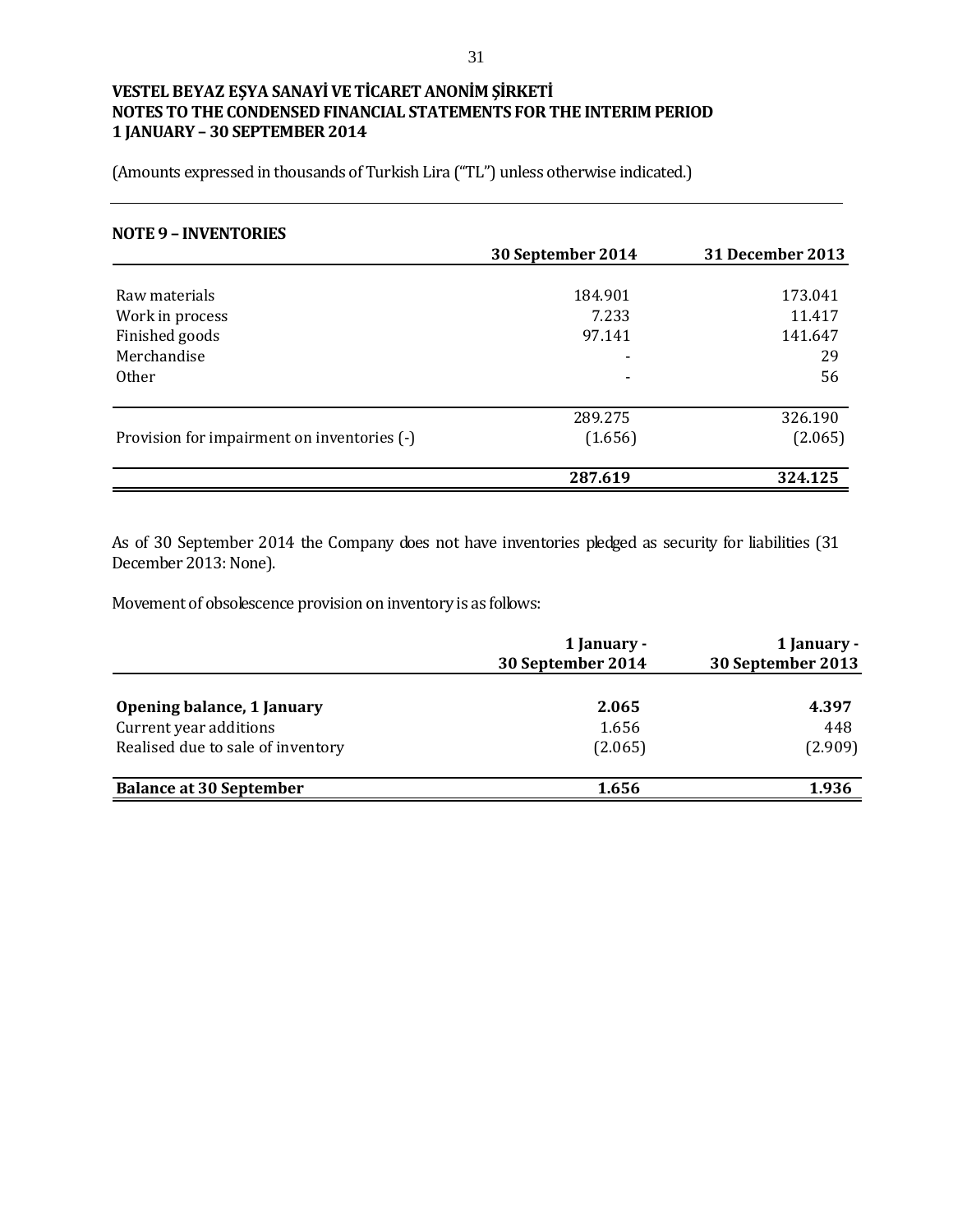(Amounts expressed in thousands of Turkish Lira ("TL") unless otherwise indicated.)

#### **NOTE 10 – PREPAID EXPENSES**

|                                          | 30 September 2014 | 31 December 2013 |
|------------------------------------------|-------------------|------------------|
| Prepaid expenses in current assets       |                   |                  |
| Order advances given                     | 5.853             | 11.645           |
| Prepaid expenses                         | 6.927             | 4.204            |
| Business advances given                  | 53                | 6                |
|                                          | 12.833            | 15.855           |
| Prepaid expenses in non-current assets   |                   |                  |
| Advances given for fixed asset purchases | 4.708             | 1.869            |
| Prepaid expenses                         | 1.037             | 32               |
|                                          | 5.745             | 1.901            |

# **NOTE 11 – PROPERTY, PLANT AND EQUIPMENT**

|                                 | 1 January |                          |         |                  | 30 September |
|---------------------------------|-----------|--------------------------|---------|------------------|--------------|
|                                 |           | 2014 Additions Disposals |         | <b>Transfers</b> | 2014         |
| <b>Cost or revaluation</b>      |           |                          |         |                  |              |
| Land                            | 6.547     |                          |         |                  | 6.547        |
| Land improvements               | 2.792     | 90                       | (4)     | 177              | 3.055        |
| <b>Buildings</b>                | 65.506    | 335                      | (2)     | 70               | 65.909       |
| Leasehold improvements          | 3.099     | 574                      |         |                  | 3.673        |
| Plant and machinery             | 661.011   | 27.370                   | (6.299) | 27.037           | 709.119      |
| Motor vehicles                  | 396       |                          |         |                  | 396          |
| Furniture and fixtures          | 32.588    | 3.326                    | (36)    | 14               | 35.892       |
| Construction in progress        | 25.081    | 12.631                   |         | (27.298)         | 10.414       |
|                                 | 797.020   | 44.326                   | (6.341) |                  | 835.005      |
| <b>Accumulated depreciation</b> |           |                          |         |                  |              |
| Land improvements               | 2.063     | 154                      | (2)     |                  | 2.215        |
| <b>Buildings</b>                | 25.893    | 771                      | (1)     |                  | 26.663       |
| Leasehold improvements          | 1.784     | 142                      |         |                  | 1.926        |
| Plant and machinery             | 416.648   | 51.207                   | (5.891) |                  | 461.964      |
| Motor vehicles                  | 113       | 45                       |         |                  | 158          |
| Furniture and fixtures          | 21.007    | 2.476                    | (34)    |                  | 23.449       |
|                                 | 467.508   | 54.795                   | (5.928) |                  | 516.375      |
| Net book value                  | 329.512   |                          |         |                  | 318.630      |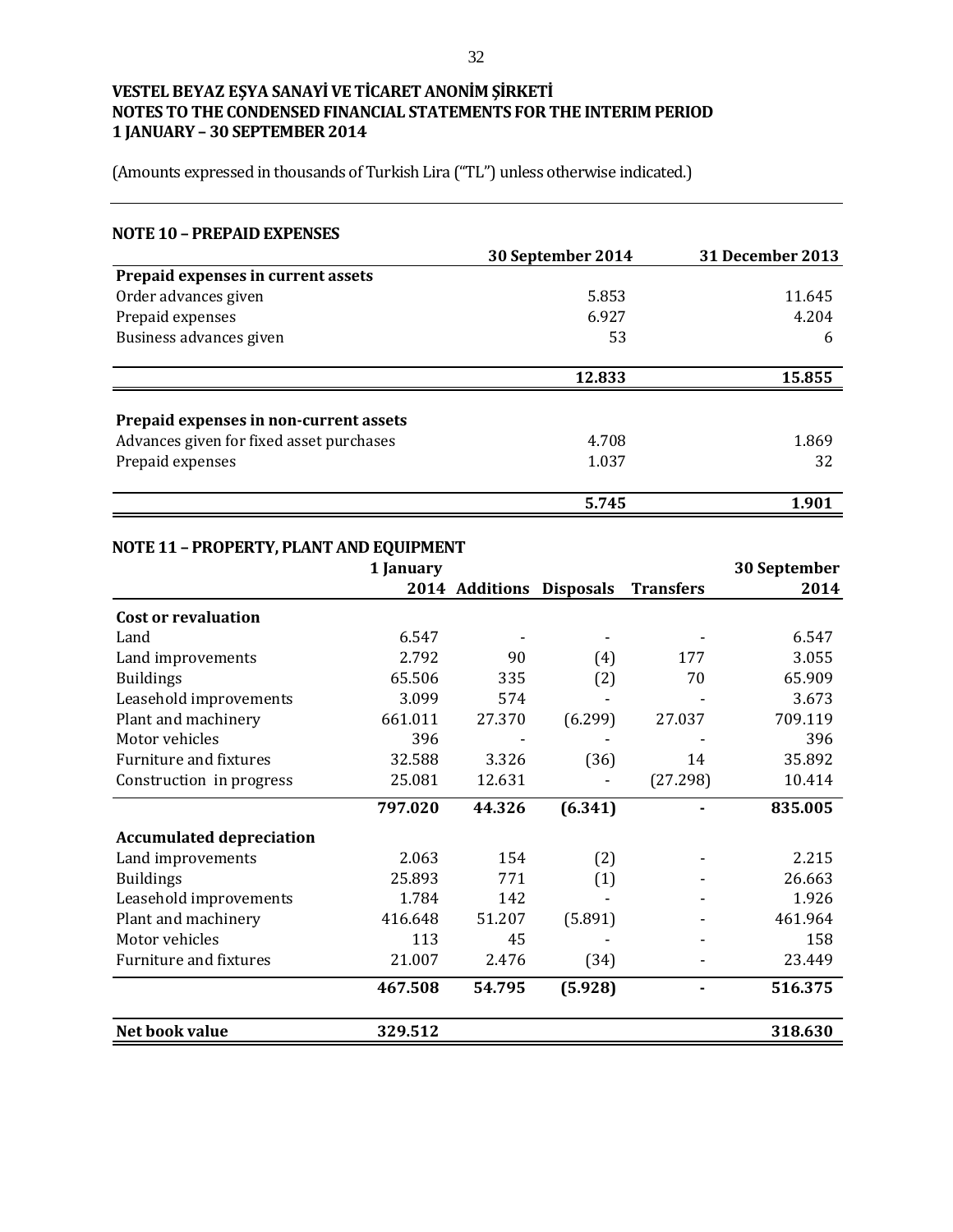(Amounts expressed in thousands of Turkish Lira ("TL") unless otherwise indicated.)

|                                 | 1 January |                          |         |                  | 30 September |
|---------------------------------|-----------|--------------------------|---------|------------------|--------------|
|                                 |           | 2013 Additions Disposals |         | <b>Transfers</b> | 2013         |
| Cost                            |           |                          |         |                  |              |
| Land                            | 6.547     |                          |         |                  | 6.547        |
| Land improvements               | 2.660     | 132                      |         |                  | 2.792        |
| <b>Buildings</b>                | 63.194    | 741                      |         | 302              | 64.237       |
| Leasehold improvements          | 2.634     | 375                      | (99)    |                  | 2.910        |
| Plant and machinery             | 583.257   | 31.349                   | (1.711) | 32.048           | 644.943      |
| Motor vehicles                  | 340       | 35                       | (11)    |                  | 364          |
| Furniture and fixtures          | 30.054    | 1.988                    | (896)   | 64               | 31.210       |
| Construction in progress        | 24.064    | 36.199                   |         | (32.414)         | 27.849       |
|                                 | 712.750   | 70.819                   | (2.717) |                  | 780.852      |
| <b>Accumulated depreciation</b> |           |                          |         |                  |              |
| Land improvements               | 1.860     | 154                      |         |                  | 2.014        |
| <b>Buildings</b>                | 24.950    | 697                      |         |                  | 25.647       |
| Leasehold improvements          | 1.664     | 100                      | (18)    |                  | 1.746        |
| Plant and machinery             | 356.940   | 45.565                   | (1.417) |                  | 401.088      |
| Motor vehicles                  | 74        | 36                       | (11)    |                  | 99           |
| <b>Furniture and fixtures</b>   | 18.699    | 2.362                    | (825)   |                  | 20.236       |
|                                 | 404.187   | 48.914                   | (2.271) |                  | 450.830      |
| Net book value                  | 308.563   |                          |         |                  | 330.022      |

Additions to property, plant and equipment in the period 1 January – 30 September 2014 and 2013 mainly consist of machinery and equipment investments made to refrigerator, washing machine, cooker and dishwasher factories.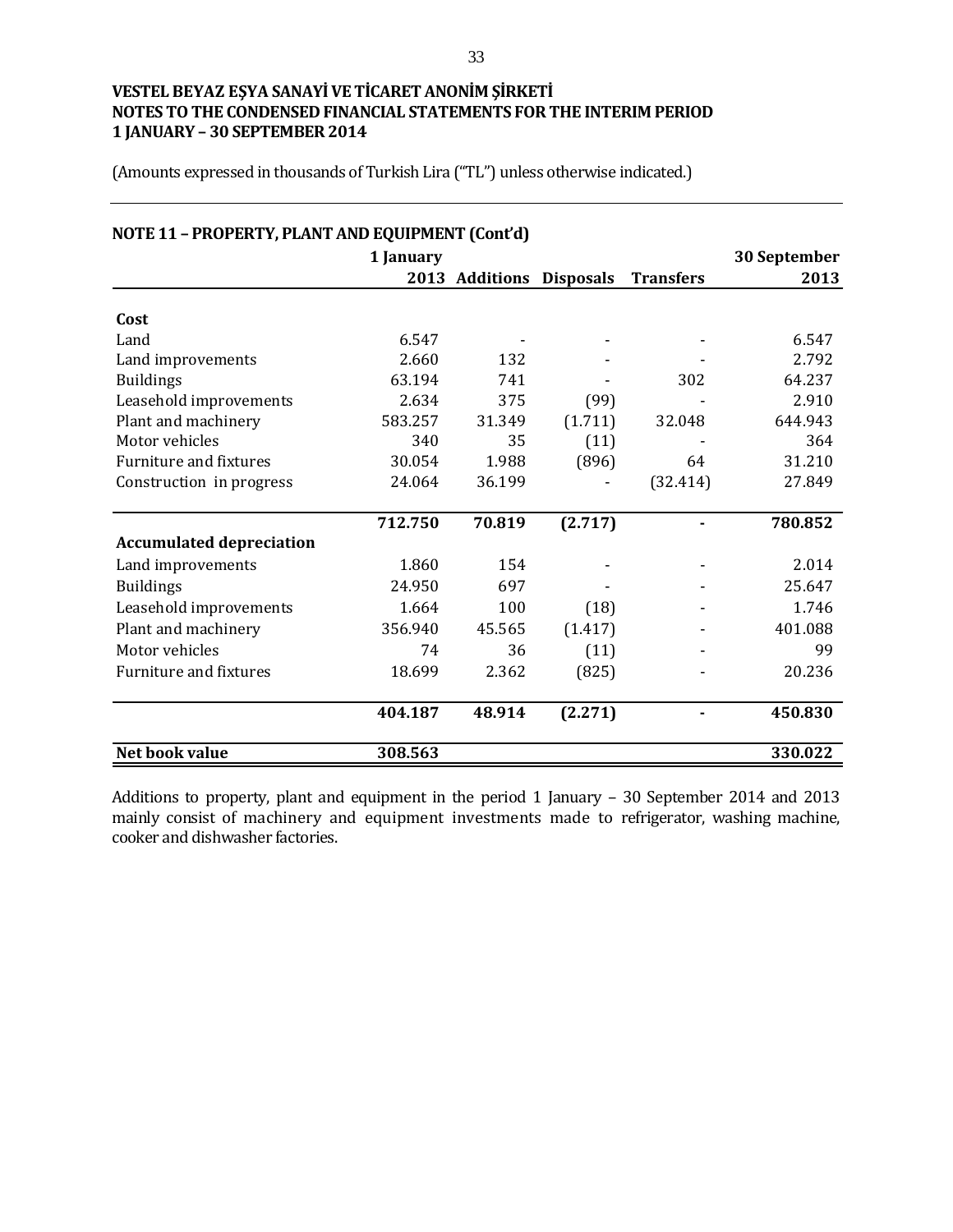(Amounts expressed in thousands of Turkish Lira ("TL") unless otherwise indicated.)

# **NOTE 11 – PROPERTY, PLANT AND EQUIPMENT (Cont'd)**

Useful lives of property, plant and equipment is as follows:

|                        | Useful Life   |
|------------------------|---------------|
| Land improvements      | 8-35 years    |
| <b>Buildings</b>       | $25-50$ years |
| Leasehold improvements | 5 years       |
| Plant and machinery    | 5-20 years    |
| Motor vehicles         | 5 years       |
| Furniture and fixtures | 5-10 years    |

Allocation of period depreciation and amortization expenses is as follows:

|                                              | 1 January - | 1 January -<br>30 September 30 September |
|----------------------------------------------|-------------|------------------------------------------|
|                                              | 2014        | 2013                                     |
| Cost of good sold                            | 52.926      | 46.844                                   |
| Research and development expenses            | 8.903       | 7.671                                    |
| Marketing, selling and distribution expenses | 214         | 192                                      |
| General administrative expenses              | 288         | 202                                      |
|                                              | 62.331      | 54.909                                   |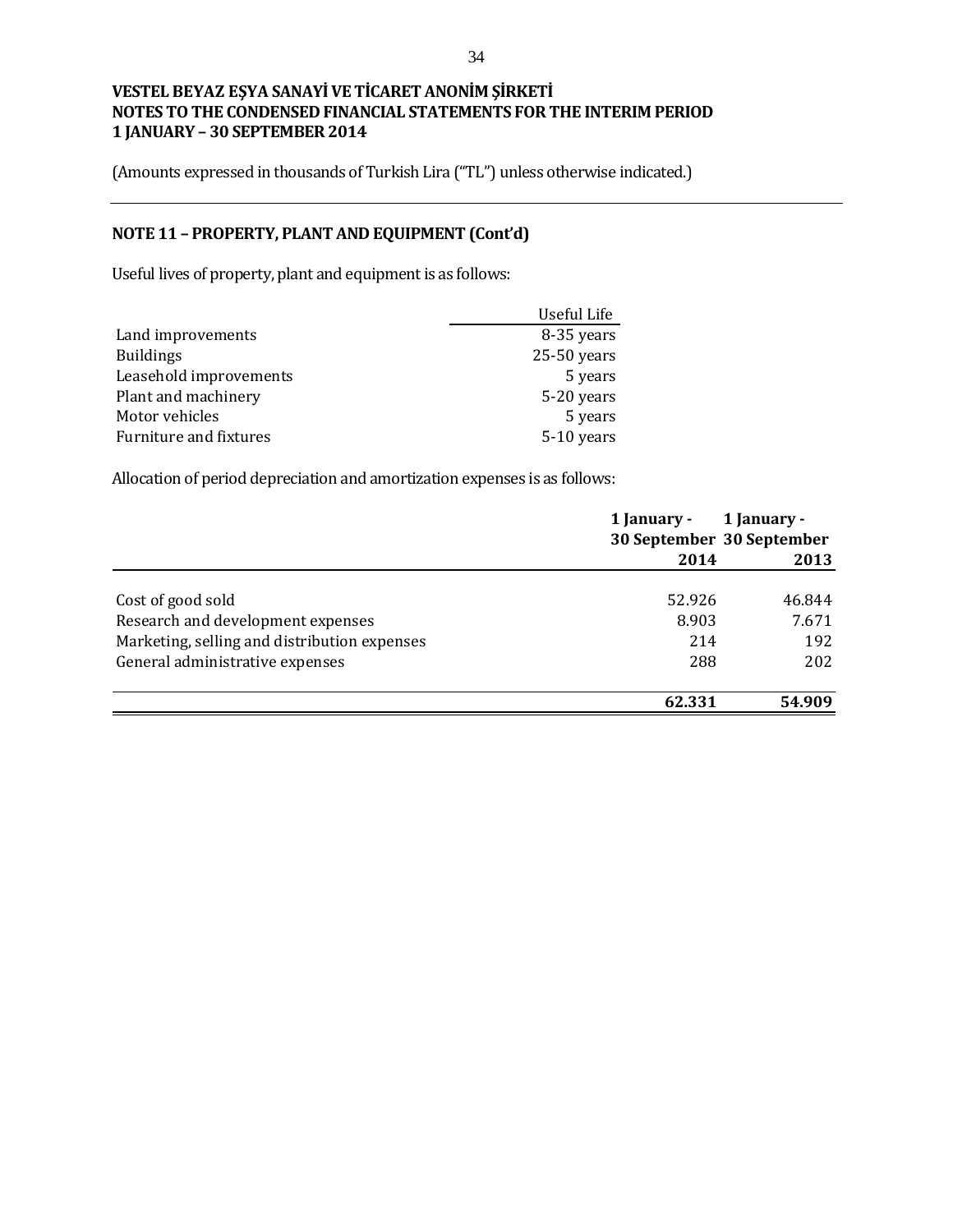(Amounts expressed in thousands of Turkish Lira ("TL") unless otherwise indicated.)

#### **NOTE 12 – INTANGIBLE ASSETS**

|                                 | 1 January |                          |         | 30 September |
|---------------------------------|-----------|--------------------------|---------|--------------|
|                                 |           | 2014 Additions Disposals |         | 2014         |
| Cost                            |           |                          |         |              |
| Rights                          | 6.376     |                          |         | 6.376        |
| Development cost                | 87.011    | 14.514                   | (1.359) | 100.166      |
| Other intangible assets         | 6.596     | 1.193                    |         | 7.789        |
|                                 | 99.983    | 15.707                   | (1.359) | 114.331      |
| <b>Accumulated amortization</b> |           |                          |         |              |
| Rights                          | 6.345     | 3                        |         | 6.348        |
| Development cost                | 32.791    | 7.173                    |         | 39.964       |
| Other intangible assets         | 2.505     | 360                      |         | 2.865        |
|                                 | 41.641    | 7.536                    |         | 49.177       |
| Net book value                  | 58.342    |                          |         | 65.154       |

|                                 | 1 January |                            |       | 30 September |
|---------------------------------|-----------|----------------------------|-------|--------------|
|                                 | 2013      | <b>Additions Disposals</b> |       | 2013         |
| Cost                            |           |                            |       |              |
| Rights                          | 6.376     |                            |       | 6.376        |
| Development cost                | 70.346    | 12.687                     | (268) | 82.765       |
| Other intangible assets         | 5.132     | 972                        |       | 6.104        |
|                                 | 81.854    | 13.659                     | (268) | 95.245       |
| <b>Accumulated amortization</b> |           |                            |       |              |
| Rights                          | 6.342     | 1                          |       | 6.343        |
| Development cost                | 24.893    | 5.705                      |       | 30.598       |
| Other intangible assets         | 2.118     | 289                        |       | 2.407        |
|                                 | 33.353    | 5.995                      |       | 39.348       |
| Net book value                  | 48.501    |                            |       | 55.897       |

Development costs, incurred by the Company on development projects relating to refrigerators, split air conditioners, washing machines, cookers and dish washers are capitalized as intangible assets when it is probable that costs will be recovered through future commercial activity and only if the cost can be measured reliably.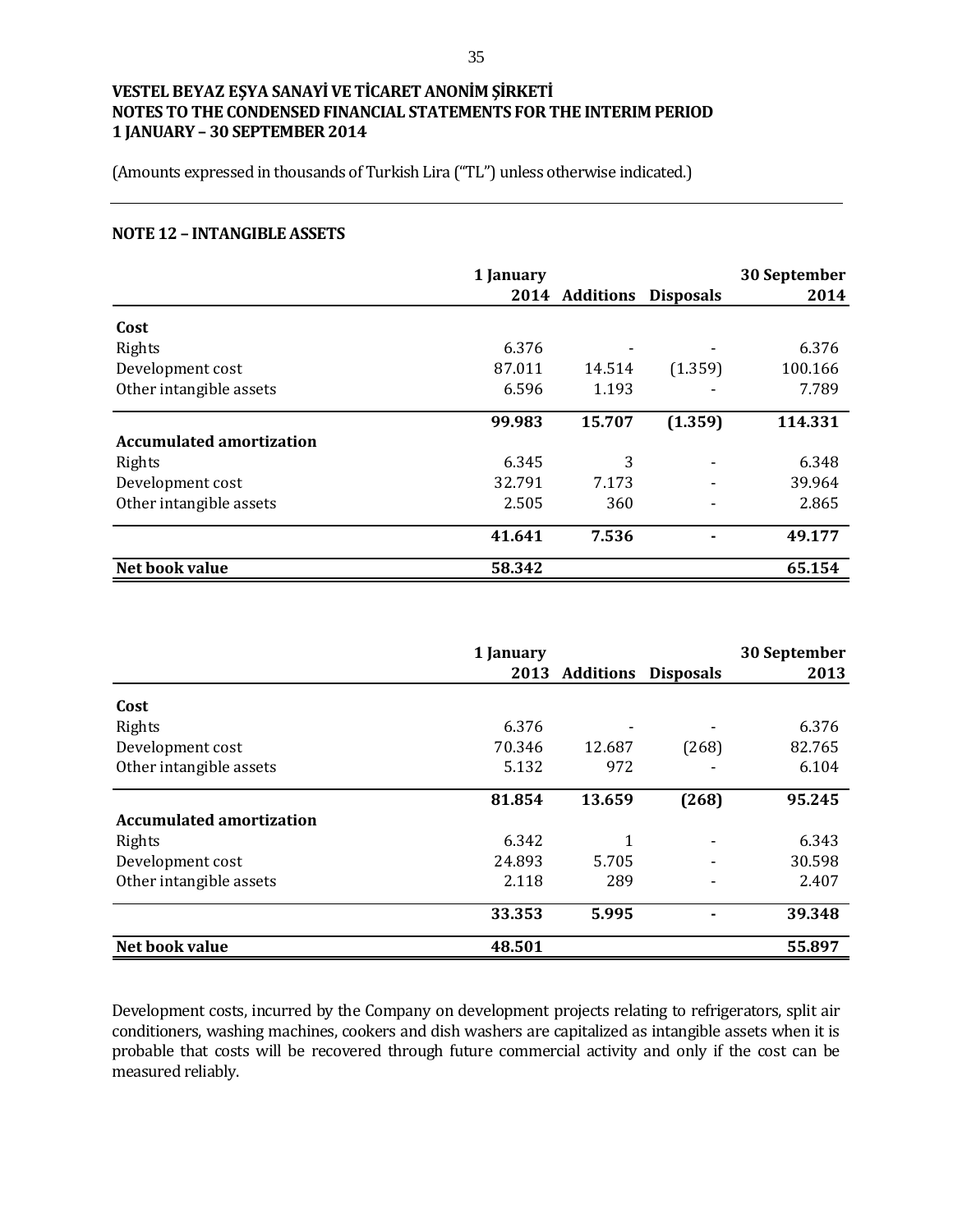(Amounts expressed in thousands of Turkish Lira ("TL") unless otherwise indicated.)

### **NOTE 12 – INTANGIBLE ASSETS (Cont'd)**

Useful lives of intangible assets is as follows:

|                         | Useful Life  |
|-------------------------|--------------|
| Rights                  | 3-15 years   |
| Development cost        | $2-10$ years |
| Other intangible assets | 2-15 years   |

#### **NOTE 13 – PROVISIONS, CONTINGENT ASSETS AND LIABILITIES**

#### **a) Provisions**

|                                                            | 30 September 2014 | 31 December 2013 |
|------------------------------------------------------------|-------------------|------------------|
| <b>Short - term provisions</b><br>Provision for litigation | 366               | 366              |
|                                                            | 366               | 366              |

#### **b) Guarantees received by the Company**

#### **Guarantee letters, collaterals, cheques and notes received**

|                         | 30 September 2014 | <b>31 December 2013</b> |
|-------------------------|-------------------|-------------------------|
| Guarantee letters       | 6.761             | 5.461                   |
| Cheques and notes       | 8.821             | 8.054                   |
| Collaterals and pledges | 2.656.740         | 2.809.689               |
|                         |                   |                         |
|                         | 2.672.322         | 2.823.204               |

Vestel Elektronik Sanayi ve Ticaret A.Ş. and Vestel Ticaret A.Ş. has given guarantees to various banks on behalf of the Company for its forward contracts and bank borrowings.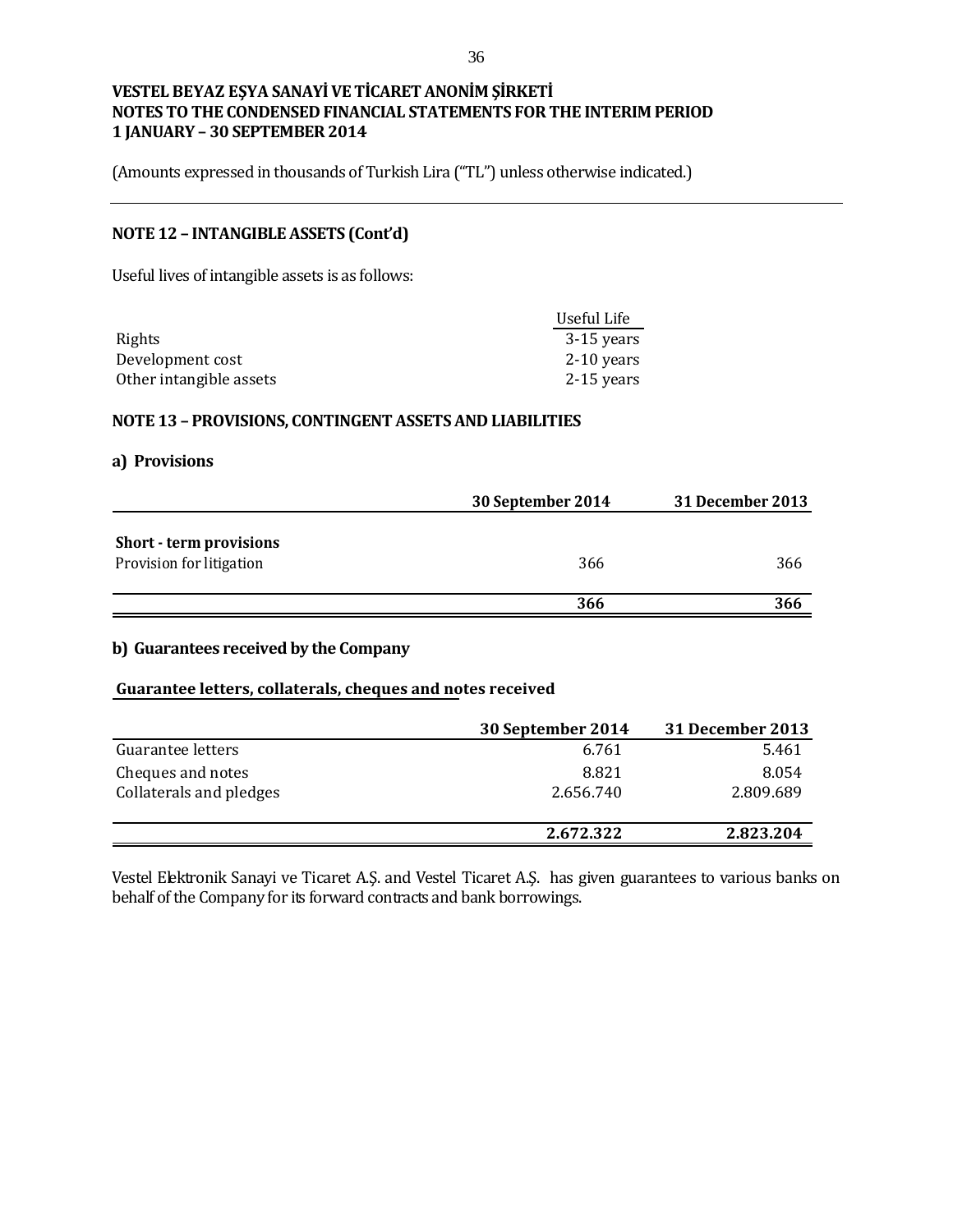(Amounts expressed in thousands of Turkish Lira ("TL") unless otherwise indicated.)

# **NOTE 13 – PROVISIONS, CONTINGENT ASSETS AND LIABILITIES (Cont'd)**

# **c) Collaterals, pledges and mortgages ("CPM's") given by the Company are as follows:**

|                                                                                                                                                                         | <b>USD</b> | <b>EUR</b> |           | TL         |
|-------------------------------------------------------------------------------------------------------------------------------------------------------------------------|------------|------------|-----------|------------|
| <b>CPM's given by the Group</b>                                                                                                                                         | ('000'     | ('000)     | TL        | Equivalent |
| 30 September 2014                                                                                                                                                       |            |            |           |            |
| A. CPM's given on behalf of its own legal entity                                                                                                                        |            | 2.000      | 7.395     | 13.178     |
| B. CPM's given on behalf of fully consolidated<br>subsidiaries (*)                                                                                                      |            |            |           |            |
| C. CPM's given on behalf of third parties for<br>ordinary course of business                                                                                            |            |            |           |            |
| D. Total amount of other CPM's given                                                                                                                                    | 1.563.550  | 176.060    | 2.384.171 | 6.456.405  |
| i. Total amount of CPM's given on behalf of the<br>parent company<br>ii. Total amount of CPM's given to on behalf of<br>other group companies which are not in scope of | 1.168.696  | 89.017     | 1.633.286 | 4.554.011  |
| B and C.<br>iii. Total amount of CPM's given on behalf of third<br>parties which are not in scope of C.                                                                 | 394.854    | 87.043     | 750.885   | 1.902.394  |
| Total                                                                                                                                                                   | 1.563.550  | 178.060    | 2.391.566 | 6.469.583  |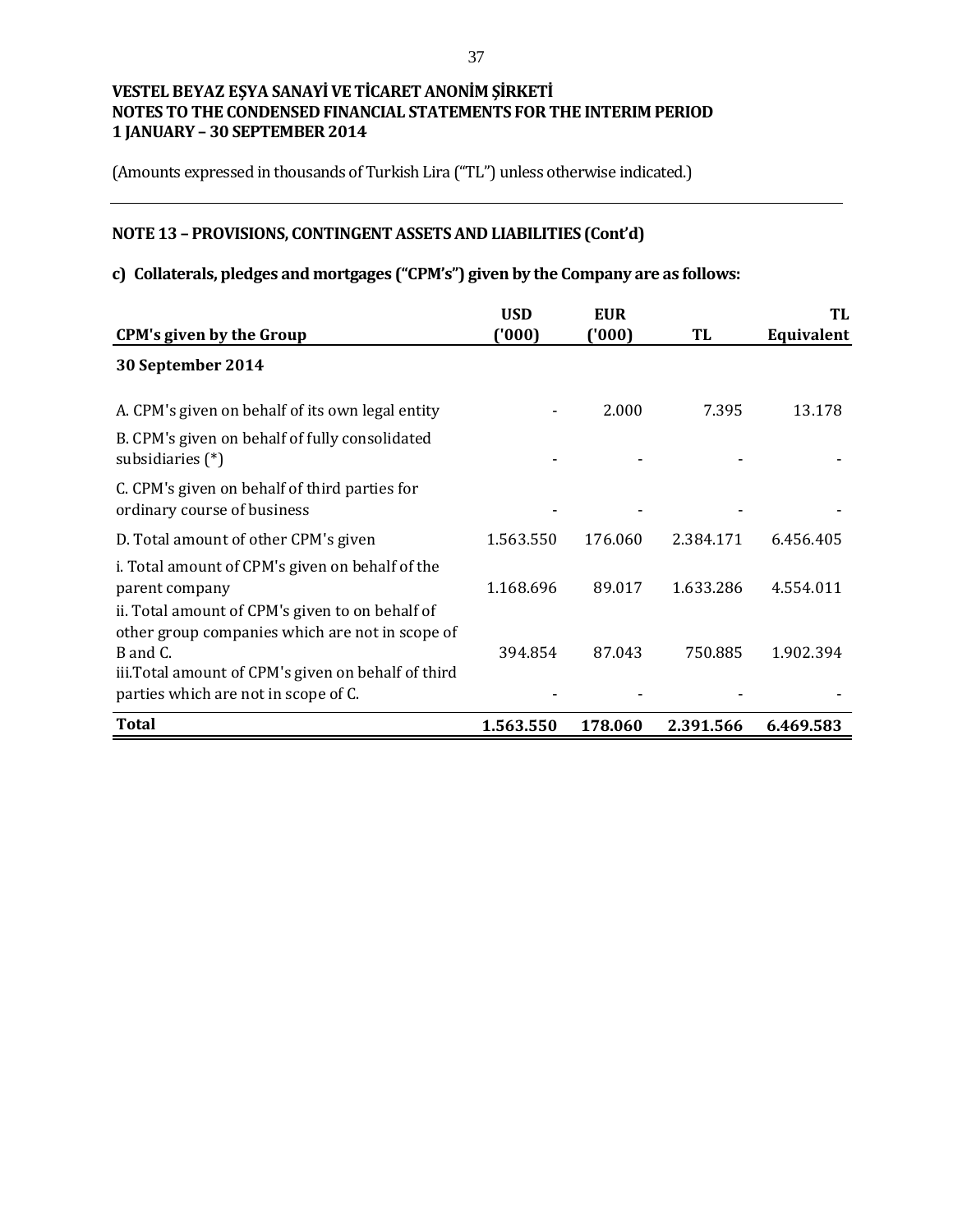(Amounts expressed in thousands of Turkish Lira ("TL") unless otherwise indicated.)

#### **NOTE 13 – PROVISIONS, CONTINGENT ASSETS AND LIABILITIES (Cont'd)**

|                                                                                                                                                                         | <b>USD</b> | <b>EUR</b> |           | TL         |
|-------------------------------------------------------------------------------------------------------------------------------------------------------------------------|------------|------------|-----------|------------|
| <b>CPM's given by the Group</b>                                                                                                                                         | ('000'     | ('000)     | TL        | Equivalent |
| 31 December 2013                                                                                                                                                        |            |            |           |            |
| A. CPM's given on behalf of its own legal entity                                                                                                                        |            | 2.000      | 9.013     | 14.886     |
| B. CPM's given on behalf of fully consolidated<br>subsidiaries                                                                                                          |            |            |           |            |
| C. CPM's given on behalf of third parties for<br>ordinary<br>course of business                                                                                         |            |            |           |            |
| D. Total amount of other CPM's given                                                                                                                                    | 1.589.492  | 155.260    | 1.812.816 | 5.661.190  |
| i. Total amount of CPM's given on behalf of the<br>parent company<br>ii. Total amount of CPM's given to on behalf of<br>other group companies which are not in scope of | 1.150.721  | 78.898     | 1.251.364 | 3.939.032  |
| B and C.<br>iii. Total amount of CPM's given on behalf of third<br>parties which are not in scope of C.                                                                 | 438.771    | 76.362     | 561.452   | 1.722.158  |
| <b>Total</b>                                                                                                                                                            | 1.589.492  | 157.260    | 1.821.829 | 5.676.076  |

The Company has given collaterals to various banks on behalf of Vestel Elektronik Sanayi and Ticaret A.Ş. Vestel Ticaret A.Ş. Vestel Germany GmbH and Vestel Holland BV for their forward contracts and bank loans obtained.

Proportion of other CPM's given by the Company to its equity is 996% as of 30 September 2014 (31 December 2013: 1.047%)

#### **NOTE 14 –COMMITMENTS**

Due to the export and investment incentive certificates obtained, as of 30 September 2014 the Company has committed to realize exports amounting to USD 491.250 thousand (31 December 2013: USD 568.886 thousand).

As of 30 September 2014 the Company has forward foreign currency purchase contract that amounts to USD 260.115 thousand, EUR 20.296 thousand, TL 36.259 thousand against forward foreign currency sales contract that amounts to USD 25.617 thousand, EUR 203.460 thousand, RUB 245.553 thousand and TL 8.868 thousand. (31 December 2013 : USD 234.434 thousand, EUR 635 thousand and TL 50.208 thousand purchase contract against USD 4.342 thousand, EUR 177.969 thousand, RUB 349.499 thousand and TL 8.186 thousand sales contract).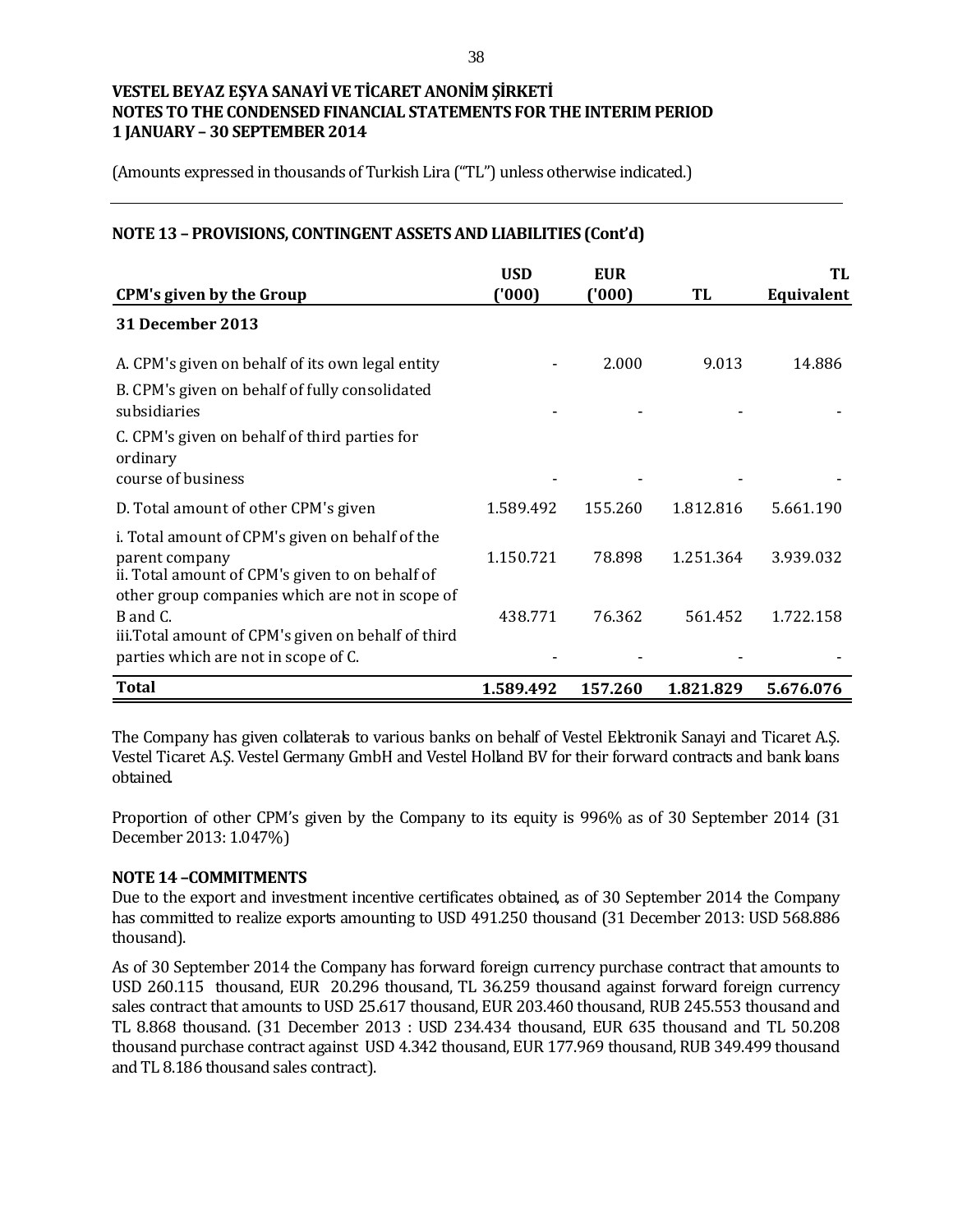(Amounts expressed in thousands of Turkish Lira ("TL") unless otherwise indicated.)

#### **NOTE 15 – EMPLOYEE BENEFITS**

#### **Liabilities for employee benefits:**

|                          | 30 September 2014 | 31 December 2013 |
|--------------------------|-------------------|------------------|
|                          |                   |                  |
| Due to personnel         | 12.277            | 9.474            |
| Social security payables | 4.499             | 3.569            |
|                          |                   |                  |
|                          | 16.776            | 13.043           |

#### **Long term provisions for employee benefits:**

|                                               | 30 September 2014 | 31 December 2013 |
|-----------------------------------------------|-------------------|------------------|
| Provision for employment termination benefits | 14.390            | 12.434           |

Under Turkish law, the Company is required to pay employment termination benefits to each employee whose employment is terminated without due caus. In addition, under the existing Social Security Law No.506, clause No. 60, amended by the Labor Laws dated 06 March 1981, No.2422 and 25 August 1999, No.4447, the Company is also required to pay termination benefits to each employee who has earned the right to retire by receiving termination indemnities.

The amount payable is the equivalent of one month's gross salary for each year of service and is limited to a maximum of TL 3.438,22/year as of 30 September 2014 (31 December 2013: TL 3.254,44/year).

The provision for employee termination benefits is not funded.

The provision is calculated by estimating the present value of the future obligation of the company arising from retirement of employees. Turkish Accounting Standards No: 19 ("Employee Benefits") requires actuarial valuation methods to be developed to estimate the enterprise's obligation under defined employee plans. Accordingly actuarial assumptions were used in the calculation of the total liability which is described below:

The principal assumption is that the maximum liability for each year of service will increase in line with inflation. Thus, the discount rate applied represents the expected real rate after adjusting for the anticipated effects of future inflation. An expected inflation rate and appropriate discount rate should both be determined, the net of these being real discount rate. Consequently in the accompanying financial statements as at 30 September 2014 the provision is calculated by estimating the present value of the future obligation of the company arising from retirement of employees. As of 30 September 2014 provision is calculated based on real discount rate of %4,54 (31 December 2013: 4,54%) assuming 6,50% annual inflation rate and 11,56% discount rate.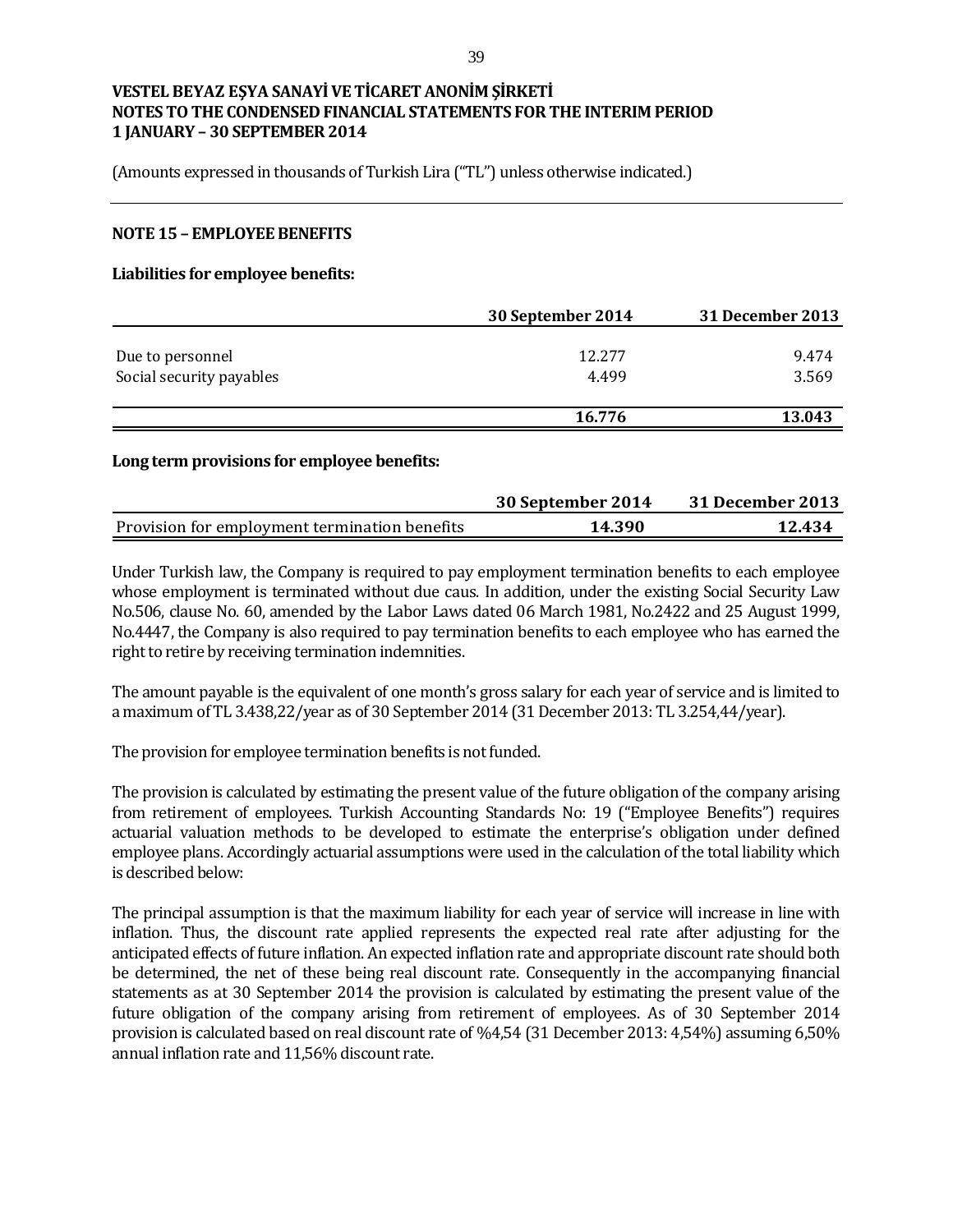(Amounts expressed in thousands of Turkish Lira ("TL") unless otherwise indicated.)

# **NOTE 15 – EMPLOYEE BENEFITS (Cont'd)**

The movements in the provision for employment termination benefit are as follows:

|                                | 1 January -<br>30 September 2014 | 1 January -<br>30 September 2013 |
|--------------------------------|----------------------------------|----------------------------------|
| <b>Balance at 1 January</b>    | 12.434                           | 12.607                           |
| Increase during the year       | 2.554                            | 4.716                            |
| Payments during the year       | (2.349)                          | (4.050)                          |
| Actuarial cost                 | 705                              | 750                              |
| Interest expense               | 1.046                            | 569                              |
| <b>Balance at 30 September</b> | 14.390                           | 14.592                           |

### **NOTE 16 – CAPITAL, RESERVES AND OTHER EQUITY ITEMS**

### **a) Paid in capital**

|                               | 30 September 2014 31 December 2013 |         |
|-------------------------------|------------------------------------|---------|
| Shares of par value Kr 1 each |                                    |         |
| Issued share capital          | 190.000                            | 190.000 |

As of 30 September 2014 and 31 December 2013 the shareholding structure is as follows:

|                                                                               |                          | Shareholding % |                          | <b>Amount</b> |
|-------------------------------------------------------------------------------|--------------------------|----------------|--------------------------|---------------|
|                                                                               | 30 September 31 December |                | 30 September 31 December |               |
|                                                                               | 2014                     | 2013           | 2014                     | 2013          |
| Vestel Elektronik Sanayi ve Ticaret A.Ş.<br>(with board of Directors Members) | 94.30%                   | 87.65%         | 179.175                  | 166.535       |
| Shares held by public                                                         | 5.70%                    | 12,35%         | 10.825                   | 23.465        |
|                                                                               | 100%                     | 100%           | 190.000                  | 190.000       |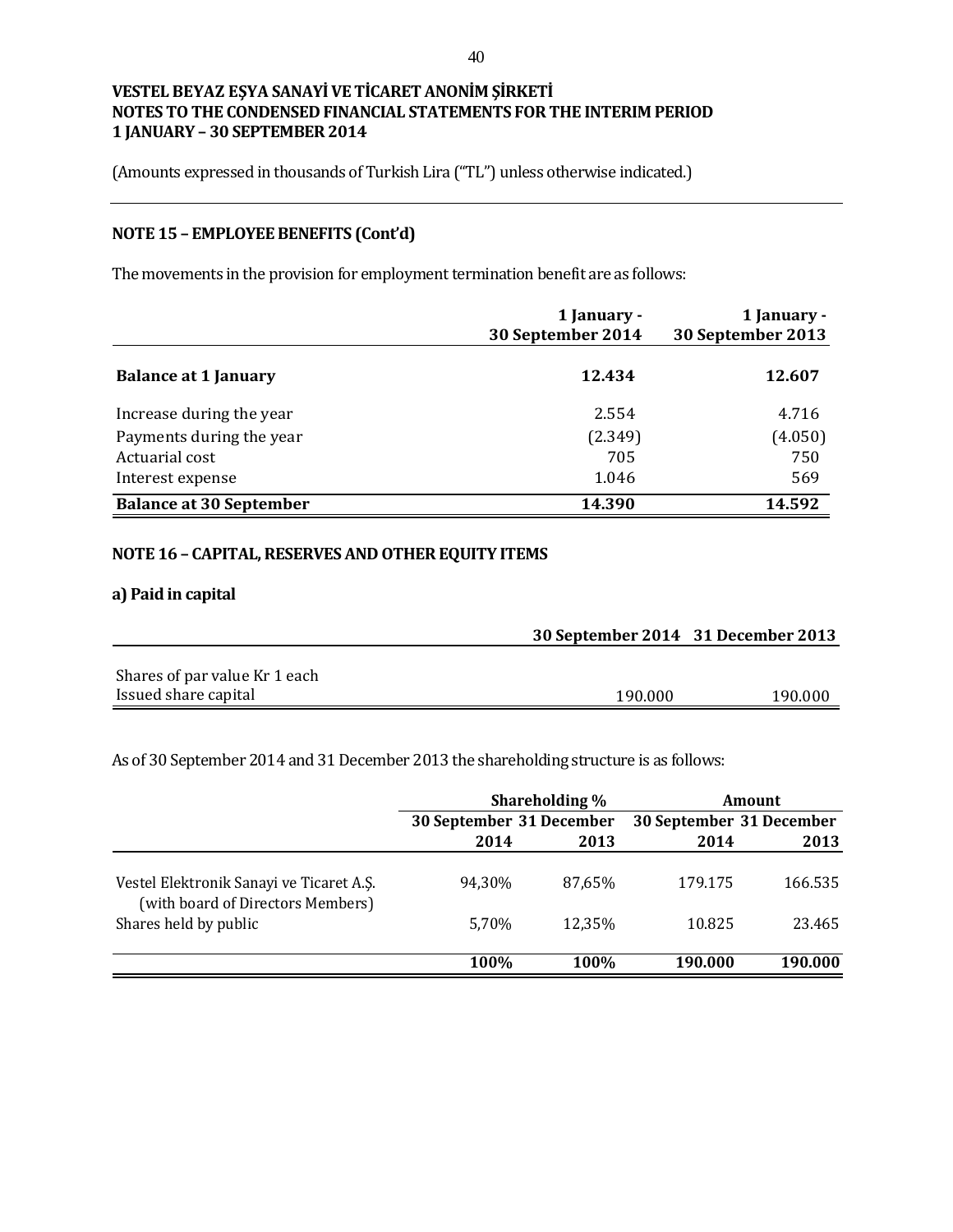(Amounts expressed in thousands of Turkish Lira ("TL") unless otherwise indicated.)

### **NOTE 16 – CAPITAL, RESERVES AND OTHER EQUITY ITEMS (Cont'd)**

#### **b) Adjustments to share capital**

Adjustment to share capital (restated to 31 December 2004 purchasing power of money) is the difference between restated share capital and historical share capital.

|                             | 30 September 2014 31 December 2013 |       |
|-----------------------------|------------------------------------|-------|
| Adjustment to share capital | 9.734                              | 9.734 |

#### **c) Share Premium**

Share premium account refers the difference between par value of the company's shares and the amount of the company received for newly issued shares. The share premium account is disclosed under equity as a separate line item and may not be distributed. It may be used in capital increase

| $\mathbf{a}$<br>ъ.<br>$- - - -$<br>emuum<br>Snar<br>1 I I<br>. .<br>____ | 0.04<br>_____ | _____ |
|--------------------------------------------------------------------------|---------------|-------|
|                                                                          |               |       |

### **d) Restricted reserves ("Legal reserves")**

The legal reserves consist of first and second legal reserves appropriated in accordance with the Turkish Commercial Code ("TCC"). The first legal reserve is appropriated out of the statutory profits at the rate of 5%, until the total reserve reaches a maximum of 20% of the Company's share capital. The second legal reserve is appropriated at the rate of 10% of all distributions in excess of 5% of the Company's share capital. Under TCC, the legal reserves can only be used to offset losses and are not available for any other usage unless they exceed 50% of paid in share capital.

| Legal reserves                | 41.803                             | 38.886  |
|-------------------------------|------------------------------------|---------|
| e) Accumulated income         |                                    |         |
|                               | 30 September 2014 31 December 2013 |         |
| <b>Extraordinary reserves</b> | 122.432                            | 122.432 |
| Previous year's loss          | 47.083                             | 22.120  |
|                               | 169.515                            | 144.552 |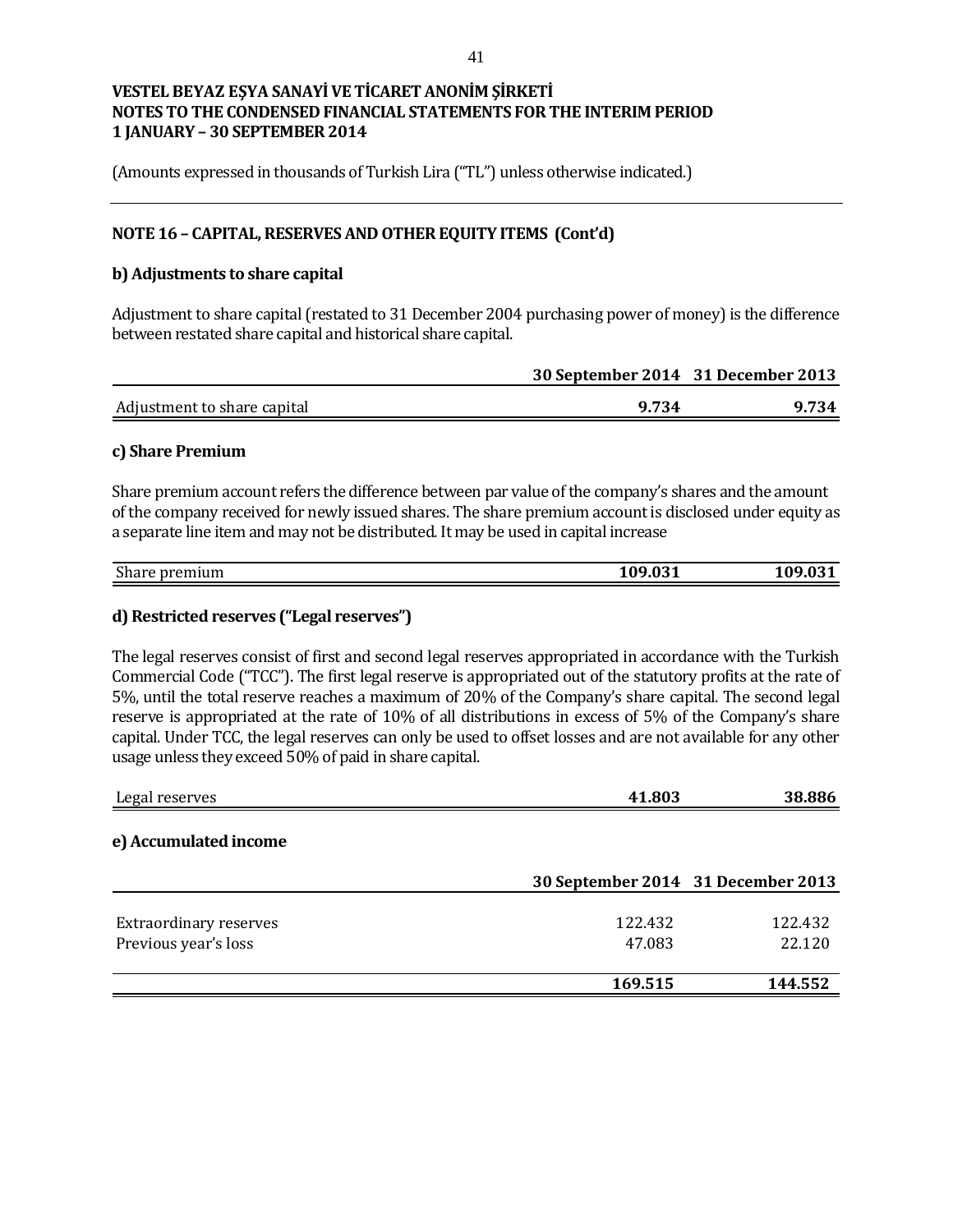(Amounts expressed in thousands of Turkish Lira ("TL") unless otherwise indicated.)

### **NOTE 16 – CAPITAL, RESERVES AND OTHER EQUITY ITEMS (Cont'd)**

### **f) Dividend distribution**

For quoted companies dividends are distributed in accordance with the Communiqué Serial II:-19.1 on "Principals Regarding Distribution of Interim Dividends" issued by the CMB effective from 1 February 2014.

Companies distribute dividends in accordance with their dividend payment policies settled and dividend payment decision taken in general assembly and in conformity with relevant legislations. The communiqué does not state a minimum dividend rate. Companies distribute dividends in accordance with the method defined in their dividend policy or articles of association. Additionally, dividend can be distributed in fixed or variable installments and dividend advances can be paid over the profit on interim financial statements.

Unless the general reserves that has to be appropriated in accordance with TCC or the dividend to shareholders as determined in the articles of association or dividend policy are set aside; no decision can be taken to set aside other reserves, to transfer reserves to the subsequent year or to distribute dividends to holders of usufruct right certificates, to board of directors members or to employees; and no dividend can be distributed to those unless the determined dividend to shareholders is paid in cash.

On the other hand, in accordance with the Articles of Association of the Company, up to 5% of retained earnings after dividend distribution could be allocated to the Board of Directors or used for certain reasons designated by the Board of Directors when necessary.

• Based on the approval of the General Assembly, up to %3 of retained earnings after dividend distribution could be allocated to plant investments designated in accordance with article of 468 in TCC,

 Up to %5 of retained earnings after dividend distribution could be allocated to the Board of Directors as necessary,

 Up to %5 of retained earnings after dividend distribution could be allocated to donations, bonuses etc.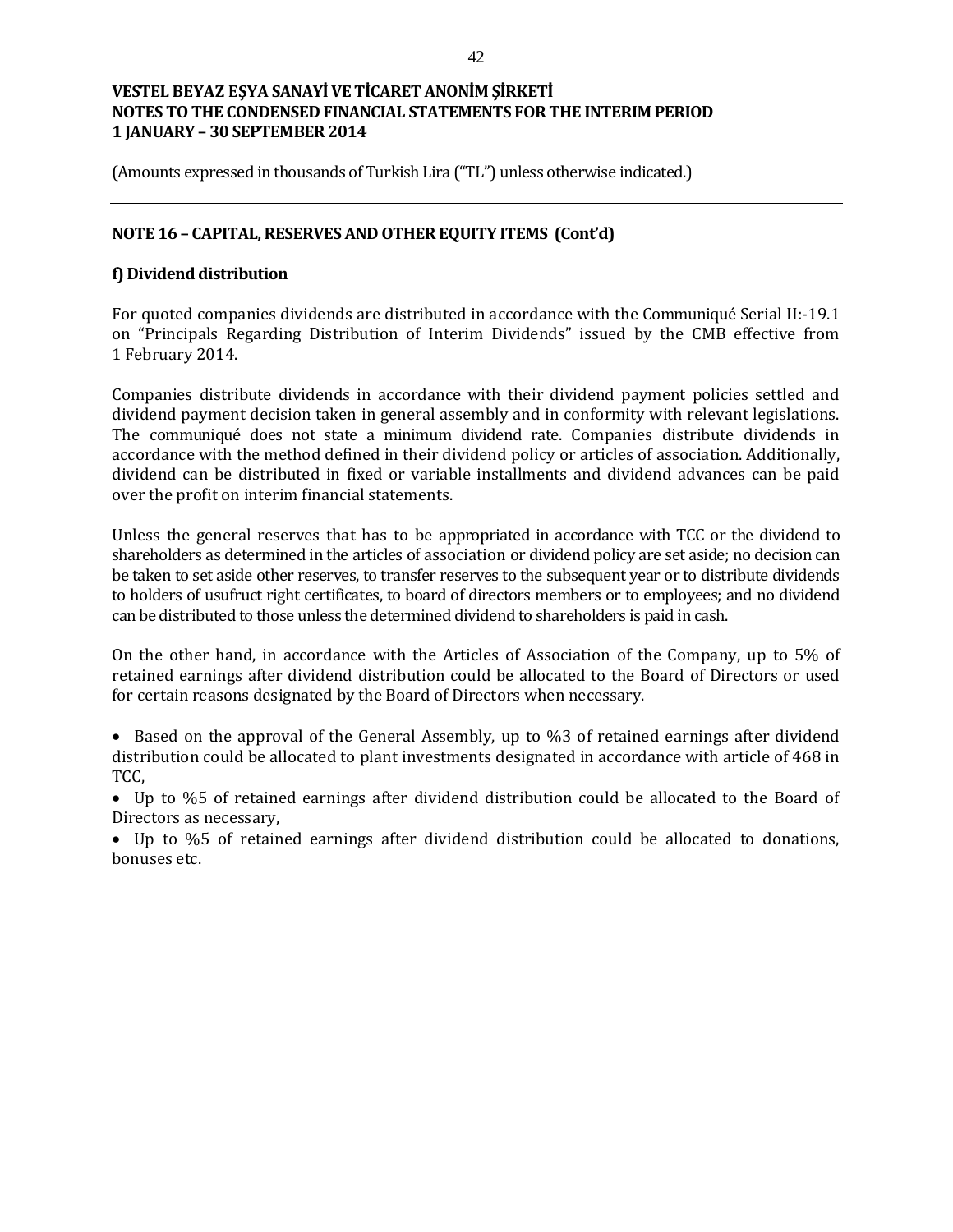(Amounts expressed in thousands of Turkish Lira ("TL") unless otherwise indicated.)

#### **NOTE 17 – SALES**

|                           | 1 January - | 1 January -               | $1$ July-           | 1 July-   |
|---------------------------|-------------|---------------------------|---------------------|-----------|
|                           |             | 30 September 30 September | September September |           |
|                           | 2014        | 2013                      | 2014                | 2013      |
|                           |             |                           |                     |           |
| Domestic sales            | 451.286     | 468.645                   | 157.892             | 126.971   |
| Overseas sales            | 1.289.275   | 1.087.997                 | 458.543             | 371.059   |
| <b>Gross sales</b>        | 1.740.561   | 1.556.642                 | 616.435             | 498.030   |
| Less: Sales discounts (-) | (5.496)     | (558)                     | (722)               | (155)     |
| Net sales                 | 1.735.065   | 1.556.084                 | 615.713             | 497.875   |
| Cost of sales             | (1.501.038) | (1.417.325)               | (534.024)           | (456.991) |
| <b>Gross profit</b>       | 234.027     | 138.759                   | 81.689              | 40.884    |

### **NOTE 18 –OTHER INCOME AND EXPENSE FROM OPERATING ACTIVITIES**

### **a) Other income from operating activities:**

|                                             | 1 January - | 1 January -<br>30 September 30 September September September | 1 July- | 1 July- |
|---------------------------------------------|-------------|--------------------------------------------------------------|---------|---------|
|                                             | 2014        | 2013                                                         | 2014    | 2013    |
| Credit finance gains arising from trading   |             |                                                              |         |         |
| activities                                  | 13.858      | 12.922                                                       | 6.045   | 4.707   |
| Foreign exchange gains arising from trading |             |                                                              |         |         |
| activities                                  | 43.003      | 63.063                                                       | 1.694   | 34.205  |
| Reversals of provisions                     |             | 669                                                          |         |         |
| Other income                                | 3.481       | 2.315                                                        | 1.252   | 790     |
|                                             | 60.342      | 78.969                                                       | 8.991   | 39.702  |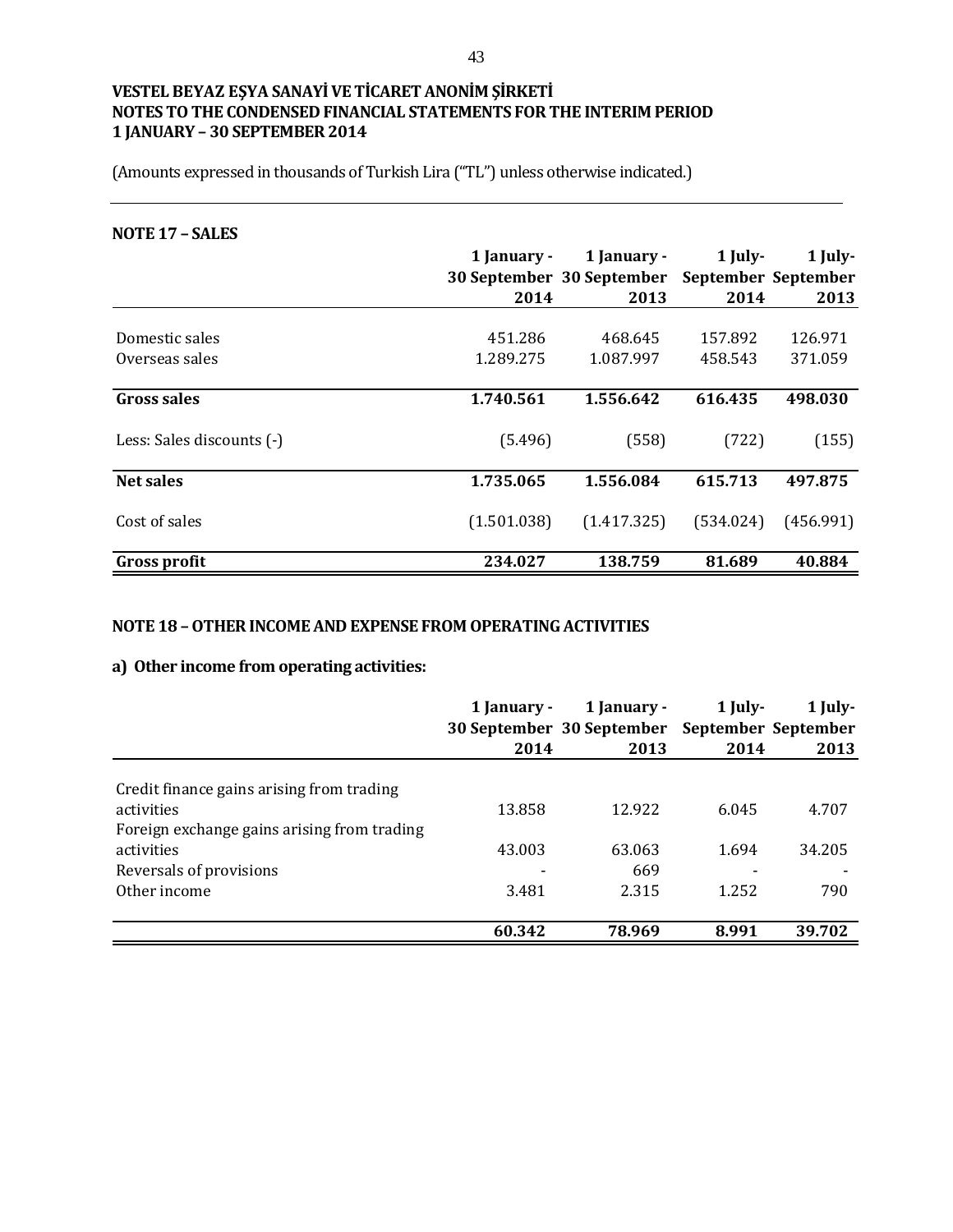(Amounts expressed in thousands of Turkish Lira ("TL") unless otherwise indicated.)

# **NOTE 18 –OTHER OPERATING INCOME AND EXPENSE (Cont'd)**

### **b) Other expense from operating activities:**

|                                            | 1 January - | 1 January -                                   | $1$ July- | 1 July- |
|--------------------------------------------|-------------|-----------------------------------------------|-----------|---------|
|                                            |             | 30 September 30 September September September |           |         |
|                                            | 2014        | 2013                                          | 2014      | 2013    |
|                                            |             |                                               |           |         |
| Debit finance charges arising from trading |             |                                               |           |         |
| activities                                 | 14.800      | 6.732                                         | 6.142     | 867     |
| Foreign exchange expenses arising from     |             |                                               |           |         |
| trading activities                         | 67.763      | 39.989                                        | 17.582    | 17.535  |
| Other expenses                             | 2.368       | 3.482                                         | 573       | 1.199   |
|                                            | 84.931      | 50.203                                        | 24.297    | 19.601  |

### **NOTE 19 – FINANCIAL EXPENSE AND FINANCIAL INCOME**

#### **a) Financial expense:**

| Foreign exchange losses                    | 6.832  | 41.633  | 3.401  | 19.677 |
|--------------------------------------------|--------|---------|--------|--------|
| Losses on derivative financial instruments | 28.254 | 52.236  | 23.297 | 16.903 |
| Interest expense                           | 13.356 | 20.449  | 4.237  | 6.870  |
| Other finance expenses                     | 177    | 712     | 79     | 51     |
|                                            | 48.619 | 115.030 | 31.014 | 43.501 |
| b) Financial Income:                       |        |         |        |        |
| Foreign exchange gains                     | 9.921  | 12.742  | (423)  | 6.158  |
| Gains on derivative financial instruments  | 26.553 | 47.164  | 14.844 | 13.842 |
| Interest income                            | 51     | 158     | 5      | 68     |
|                                            | 36.525 | 60.064  | 14.426 | 20.068 |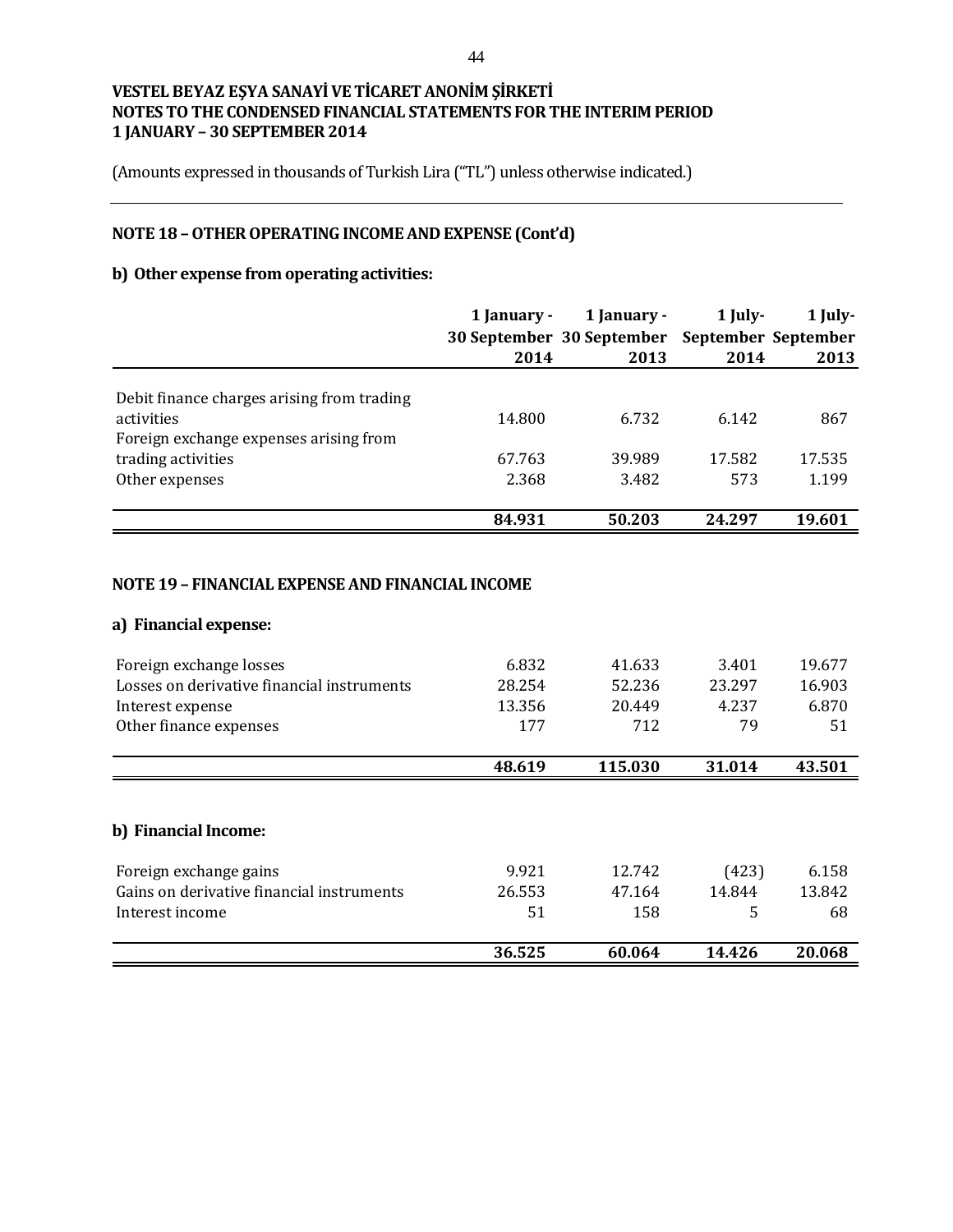(Amounts expressed in thousands of Turkish Lira ("TL") unless otherwise indicated.)

### **NOTE 20 –TAXES ON INCOME (INCLUDING DEFERRED TAX ASSETS AND LIABILITIES)**

|                                      | 30 September 2014 | 31 December 2013 |
|--------------------------------------|-------------------|------------------|
|                                      |                   |                  |
| Corporation and income taxes         | 18.148            | 1.669            |
| Prepaid taxes (-)                    | (14.510)          | (2.180)          |
|                                      |                   |                  |
| Current income tax liabilities - net | 3.638             | (511)            |

In Turkey, beginning from 1 January 2006, the corporate tax rate is 20%.

Corporate tax is applied on taxable corporate income, which is calculated from the statutory accounting profit by adding back non-deductible expenses and by deducting other exempt income. In addition to corporate taxes, companies should also calculate income withholding taxes on any dividends distributed at the rate of % 15, except for companies receiving dividends who are resident companies in Turkey. Undistributed dividends incorporated in share capital are not subject to income withholding taxes.

In Turkey, advance tax returns are filed on a quarterly basis at the rate of %20, until the 10th day of the following month and paid until the 17th day. Advance tax returns files within the year are offset against corporate income tax calculated over the annual taxable corporate income.

According to the Corporate Tax Law, 75% of the capital gains arising from the sale of tangible assets and investments in equity shares owned for at least two years are exempted from corporate tax on the condition that such gains are reflected in the equity.

Under the Turkish taxation system, tax losses can be carried forward to be offset against future taxable income for up to five years. Tax losses cannot be carried back.

There is no procedure for a final and definitive agreement on tax assessments. Tax returns are filed between 1-25 April following the close of the accounting year to which they relate. Tax authorities may however examine such returns and the underlying accounting records and may revise assessment within five years.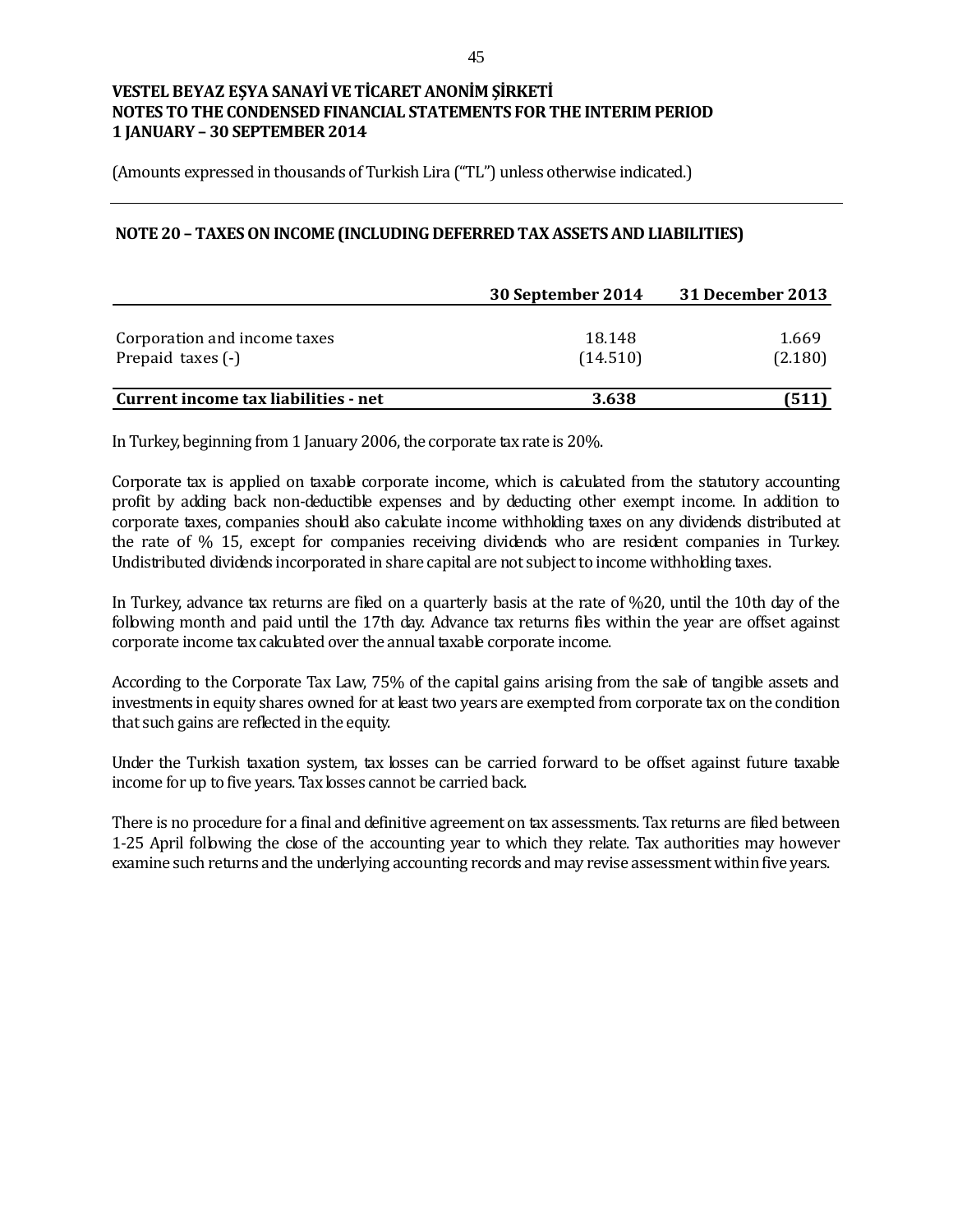(Amounts expressed in thousands of Turkish Lira ("TL") unless otherwise indicated.)

#### **NOTE 20 – TAXES ON INCOME (INCLUDING DEFERRED TAX ASSETS AND LIABILITIES) (Cont'd)**

As of 1 January - 30 September 2014 and 2013 tax benefit in the statement of income is as follows:

|                               | 30 September 2014 | 31 December 2013 |
|-------------------------------|-------------------|------------------|
| Current period tax expense    | (18.148)          | (2.175)          |
| Deferred tax benefit          | 1.076             | 3.149            |
| Total tax (expense) / benefit | (17.072)          | 974              |

#### **Deferred tax assets and liabilities**

The Company recognizes deferred tax assets and liabilities based upon temporary differences arising between their financial statements prepared in accordance with CMB Communiqué II, No. 14.1 and their statutory financial statements. These temporary differences usually result from the recognition of revenue and expenses in different reporting periods for CMB Financial Reporting Standards and tax purposes.

Tax rate used in the calculation of deferred tax assets and liabilities based on the liability method is 20% as of 30 September 2014. (31 December 2013:%20).

The breakdown of cumulative temporary differences and the resulting deferred tax assets and liabilities provided using principal tax rate as of the balance sheet dates is as follows:

|                                                          | <b>Cumulative temporary</b> |                     |                                  |              |  |
|----------------------------------------------------------|-----------------------------|---------------------|----------------------------------|--------------|--|
|                                                          | differences                 |                     |                                  | Deferred tax |  |
|                                                          | 30 September<br>2014        | 31 December<br>2013 | 30 September 31 December<br>2014 | 2013         |  |
| Deferred tax assets                                      |                             |                     |                                  |              |  |
| <b>Employment termination benefits</b>                   | (14.390)                    | (12.434)            | 2.689                            | 2.298        |  |
| Unearned interest expense<br>Provision for impairment on | (1.460)                     | (735)               | 292                              | 147          |  |
| inventories                                              | (1.656)                     | (2.065)             | 331                              | 413          |  |
| Derivative financial instruments                         |                             | (15.932)            |                                  | 3.186        |  |
| <b>Other</b>                                             | (6.505)                     | (5.465)             | 1.301                            | 1.093        |  |
|                                                          |                             |                     | 4.613                            | 7.137        |  |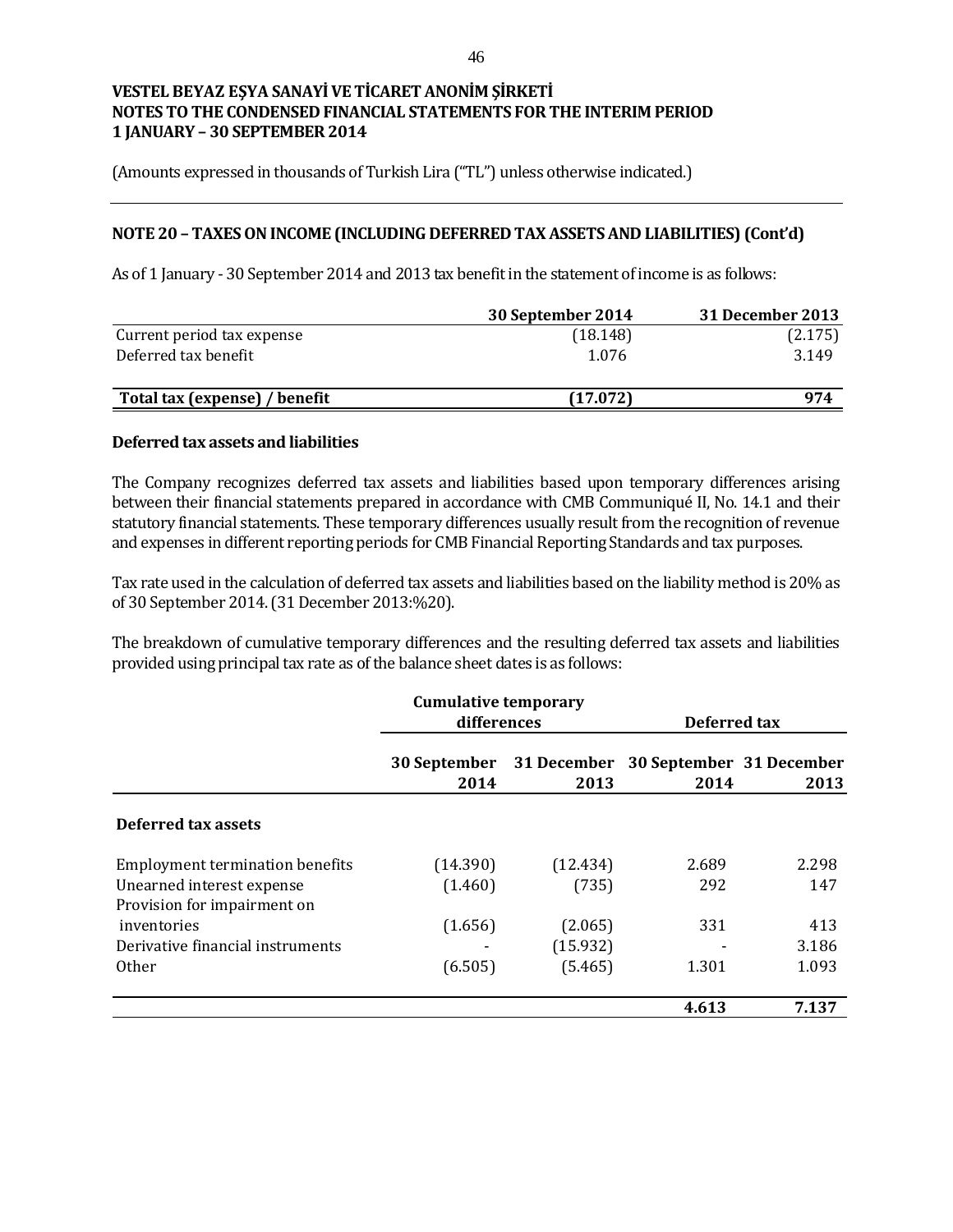(Amounts expressed in thousands of Turkish Lira ("TL") unless otherwise indicated.)

# **NOTE 20 – TAXES ON INCOME (INCLUDING DEFERRED TAX ASSETS AND LIABILITIES) (Cont'd)**

|                                       | <b>Cumulative temporary</b> |        |                                      |         |
|---------------------------------------|-----------------------------|--------|--------------------------------------|---------|
|                                       | differences                 |        | Deferred tax                         |         |
|                                       | <b>30 September</b>         |        | 31 December 30 September 31 December |         |
|                                       | 2014                        | 2013   | 2014                                 | 2013    |
| <b>Deferred tax liabilites</b>        |                             |        |                                      |         |
| Useful life and valuation differences |                             |        |                                      |         |
| on property, plant and equipment      |                             |        |                                      |         |
| and intangible assets                 | 39.000                      | 43.275 | (7.800)                              | (8.655) |
| Derivative financial instruments      | 20.403                      |        | (4.081)                              |         |
| Revaluation of tangible fixed asseets |                             |        |                                      |         |
| Other                                 | 2.235                       | 1.585  | (447)                                | (317)   |
|                                       |                             |        | (12.328)                             | (8.972) |
|                                       |                             |        |                                      |         |
| Deferred tax liabilites - net         |                             |        | (7.715)                              | (1.835) |

The movement of net deferred tax assets and liabilities is as follows:

|                                                                                     | 1 January -<br>30 September 2014 | 1 January -<br>30 September 2013 |
|-------------------------------------------------------------------------------------|----------------------------------|----------------------------------|
| Opening balance, 01 January                                                         | (1.835)                          | (3.527)                          |
| Current period deferred tax expense<br>Tax recognized directly in the shareholder's | 1.076                            | 3.149                            |
| equity                                                                              | (6.956)                          | 6.135                            |
| Deferred tax (liabilities) / assets                                                 |                                  |                                  |
| at the end of the period, net                                                       | (7.715)                          | 5.757                            |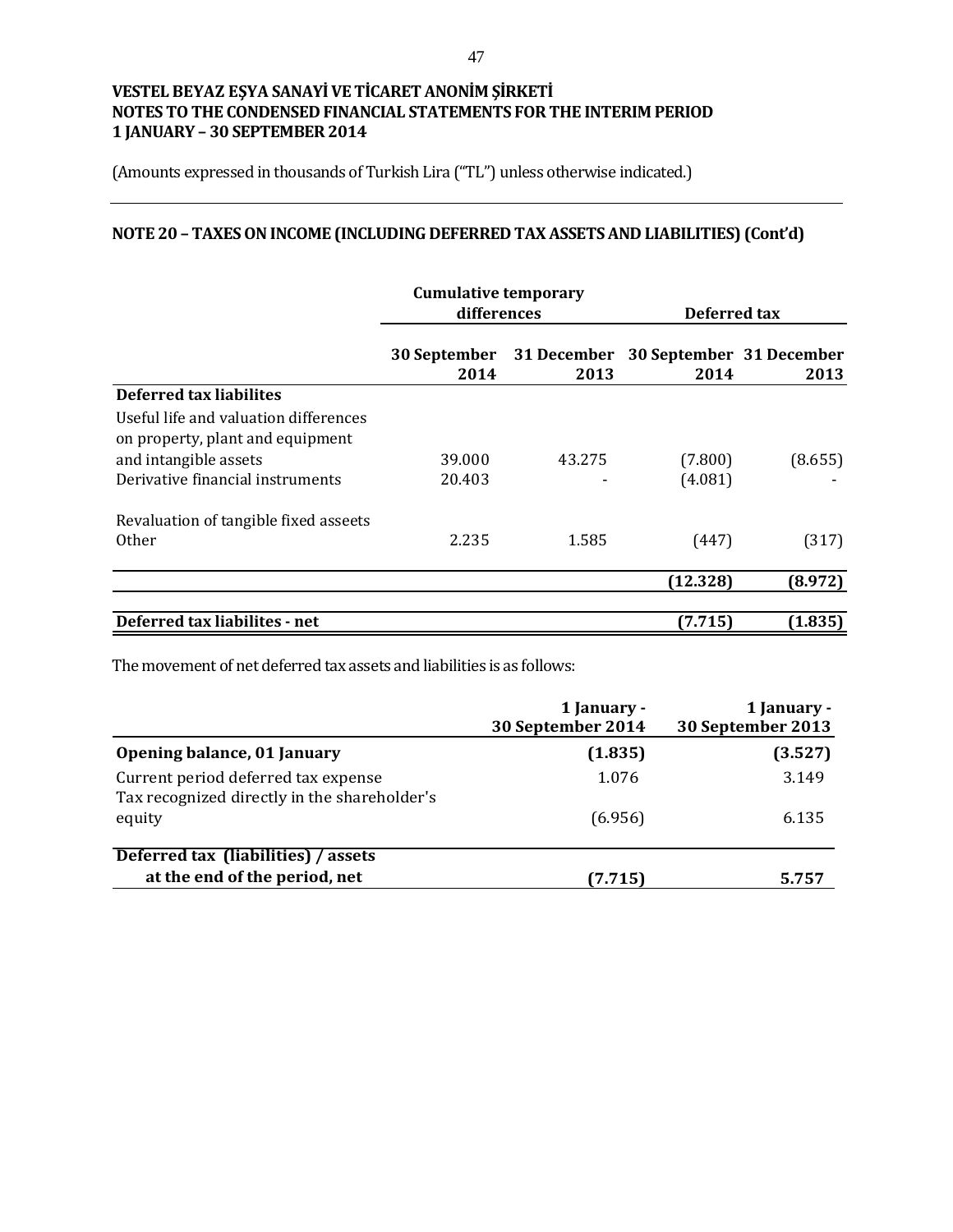(Amounts expressed in thousands of Turkish Lira ("TL") unless otherwise indicated.)

#### **NOTE 21 – EARNINGS PER SHARE**

|                                            | 1 January -<br>2014 | 1 January -<br>30 September 30 September 30 September 30 September<br>2013 | $1$ July-<br>2014 | 1 July-<br>2013 |
|--------------------------------------------|---------------------|----------------------------------------------------------------------------|-------------------|-----------------|
|                                            |                     |                                                                            |                   |                 |
| Net (loss) / income attributable to equity |                     |                                                                            |                   |                 |
| holders of the parent                      | 104.241             | 45.529                                                                     | 21.763            | 17.047          |
| Weighted number of ordinary shares with a  |                     |                                                                            |                   |                 |
| Kr 1 of face value (thousand shares)       | 190.000             | 190.000                                                                    | 190.000           | 190.000         |
|                                            |                     |                                                                            |                   |                 |
|                                            | 0,55                | 0.24                                                                       | 0.11              | 0,09            |

#### **NOTE 22 – DERIVATIVE INSTRUMENTS**

|                                       | 30 September 2014         |                                                | 31 December 2013          |                                                |
|---------------------------------------|---------------------------|------------------------------------------------|---------------------------|------------------------------------------------|
|                                       | <b>Contract</b><br>amount | <b>Fair Value</b><br>Assets /<br>(Liabilities) | <b>Contract</b><br>amount | <b>Fair Value</b><br>Assets /<br>(Liabilities) |
| <b>Held for trading</b>               |                           |                                                |                           |                                                |
| Forward foreign currency transactions | 103.765                   | (4.909)                                        | 61.329                    | (7.669)                                        |
| Foreign currency swap contracts       | 50.000                    | (5.302)                                        | 50.000                    | (3.393)                                        |
| <b>Cash flow hedge</b>                |                           |                                                |                           |                                                |
| Forward foreign currency transactions | 592.775                   | 30.614                                         | 491.095                   | (4.870)                                        |
|                                       | 746.540                   | 20.403                                         | 602.424                   | (15.932)                                       |

#### **NOTE 23 – FINANCIAL INSTRUMENTS AND FINANCIAL RISK MANAGEMENT**

#### **Foreign currency risk:**

The Company is exposed to exchange rate risk due to its foreign currency denominated transactions. The main principle of foreign currency risk management is to maintain foreign exchange position at the level that minimizes the impact of foreign exchange fluctuations.

Derivative instruments are used in foreign currency risk management where necessary. In this respect the Company mainly prefers using foreign exchange forward contracts.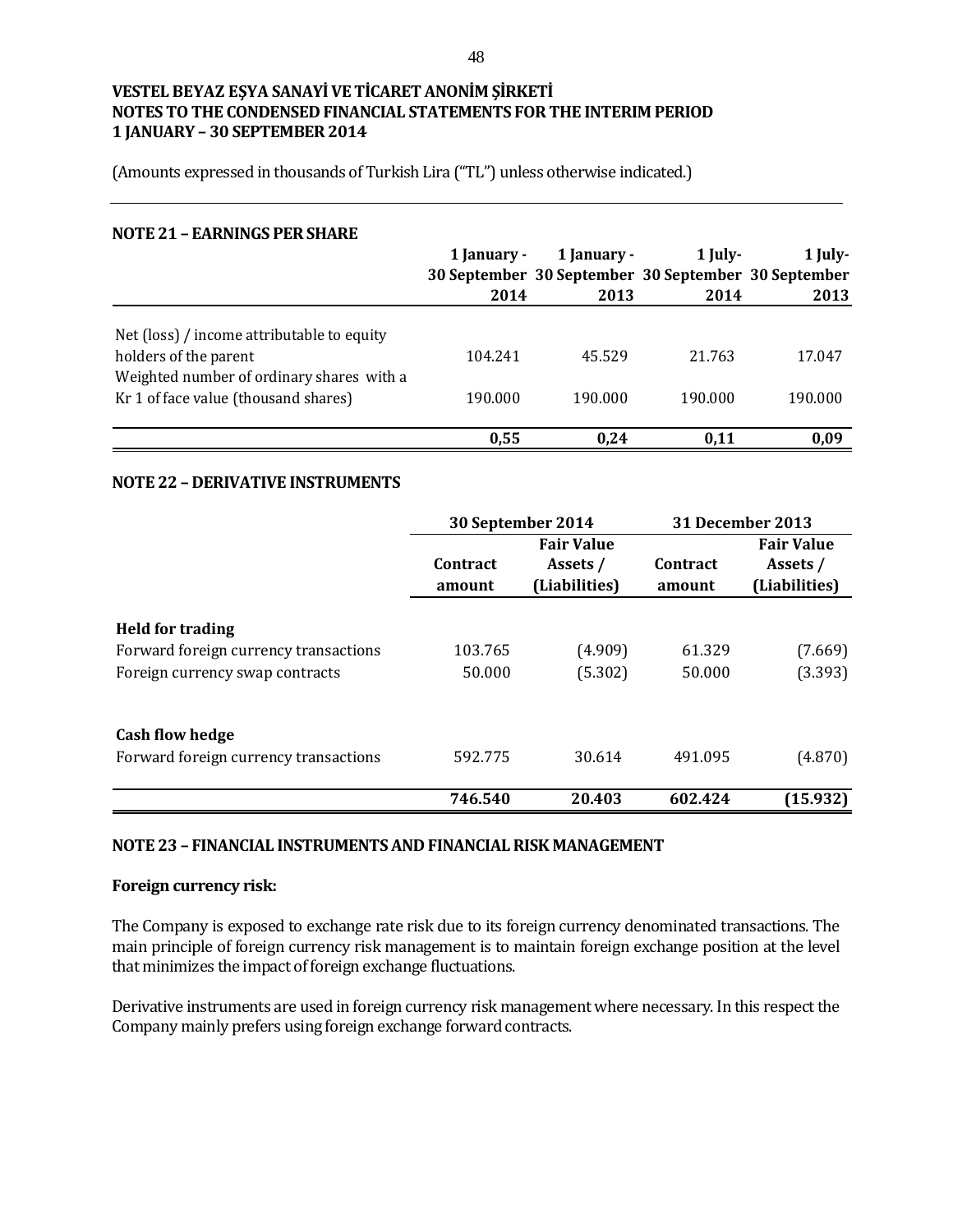(Amounts expressed in thousands of Turkish Lira ("TL") unless otherwise indicated.)

# **NOTE 23 – FINANCIAL INSTRUMENTS AND FINANCIAL RISK MANAGEMENT (Cont'd)**

| 30 September 2014                           | <b>USD</b> | <b>EUR</b> | Equivalent) | <b>TL Equivalent</b> |
|---------------------------------------------|------------|------------|-------------|----------------------|
| 1. Trade receivables                        | 9.238      | 165.851    | 25.763      | 526.357              |
| 2a. Monetary financial assets (including    |            |            |             |                      |
| cash and cash equivalents)                  | 57.230     | 788        | 101         | 132.801              |
| 2b. Non-monetary financial assets           |            |            |             |                      |
| 3. Other                                    |            |            |             |                      |
| 4. Current assets $(1+2+3)$                 | 66.468     | 166.639    | 25.864      | 659.158              |
| 5. Trade receivables                        |            |            |             |                      |
| 6a. Monetary financial assets               |            |            |             |                      |
| 6b. Non-monetary financial assets           |            |            |             |                      |
| 7. Other                                    |            |            |             |                      |
| 8. Non-current assets (5+6+7)               |            |            |             |                      |
| 9. Total assets (4+8)                       | 66.468     | 166.639    | 25.864      | 659.158              |
| 10. Trade payables                          | 108.325    | 48.706     | 21          | 387.711              |
| 11. Financial liabilities                   |            | 20.697     |             | 59.843               |
| 12a. Other monetary liabilities             |            | 15.806     |             | 45.701               |
| 12b. Other non-monetary liabilities         |            |            |             |                      |
| 13. Current liabilities (10+11+12)          | 108.325    | 85.209     | 21          | 493.255              |
| 14. Trade payables                          |            |            |             |                      |
| 15. Financial liabilities                   |            | 3.706      |             | 10.716               |
| 16a. Other monetary liabilities             |            | 50.000     |             | 144.570              |
| 16b. Other non-monetary liabilities         |            |            |             |                      |
| 17. Non-current liabilities (14+15+16)      |            | 53.706     |             | 155.286              |
| 18. Total liabilities (13+17)               | 108.325    | 138.915    | 21          | 648.541              |
| 19. Off-balance sheet derivative instrum    |            |            |             |                      |
| net asset (liability) position (19a+19)     | 234.498    | (183.164)  | (5.257)     | (460)                |
| 19a. Hedged total assets                    | 260.115    | 20.296     | 8.823       | 660.283              |
| 19b. Hedged total liabilities               | (25.617)   | (203.460)  | (14.080)    | (660.743)            |
| 20. Net foreign currency asset/ (liability) |            |            |             |                      |
| position (9-18+19)                          | 192.641    | (155.440)  | 20.586      | 10.157               |
| 21. Net foreign currency monetary asset,    |            |            |             |                      |
| (liability) position                        |            |            |             |                      |
| $(=1+2a+5+6a-10-11-12a-14-15-16a)$          | (41.857)   | 27.724     | 25.843      | 10.617               |
| 22. Fair value of financial instruments us  |            |            |             |                      |
| in foreign currency hedging                 |            |            |             | 20.403               |
| 23. Export                                  | 20.977     | 421.800    | 21.880      | 1.289.275            |
| 24. Import                                  | 149.095    | 137.122    | 676         | 723.472              |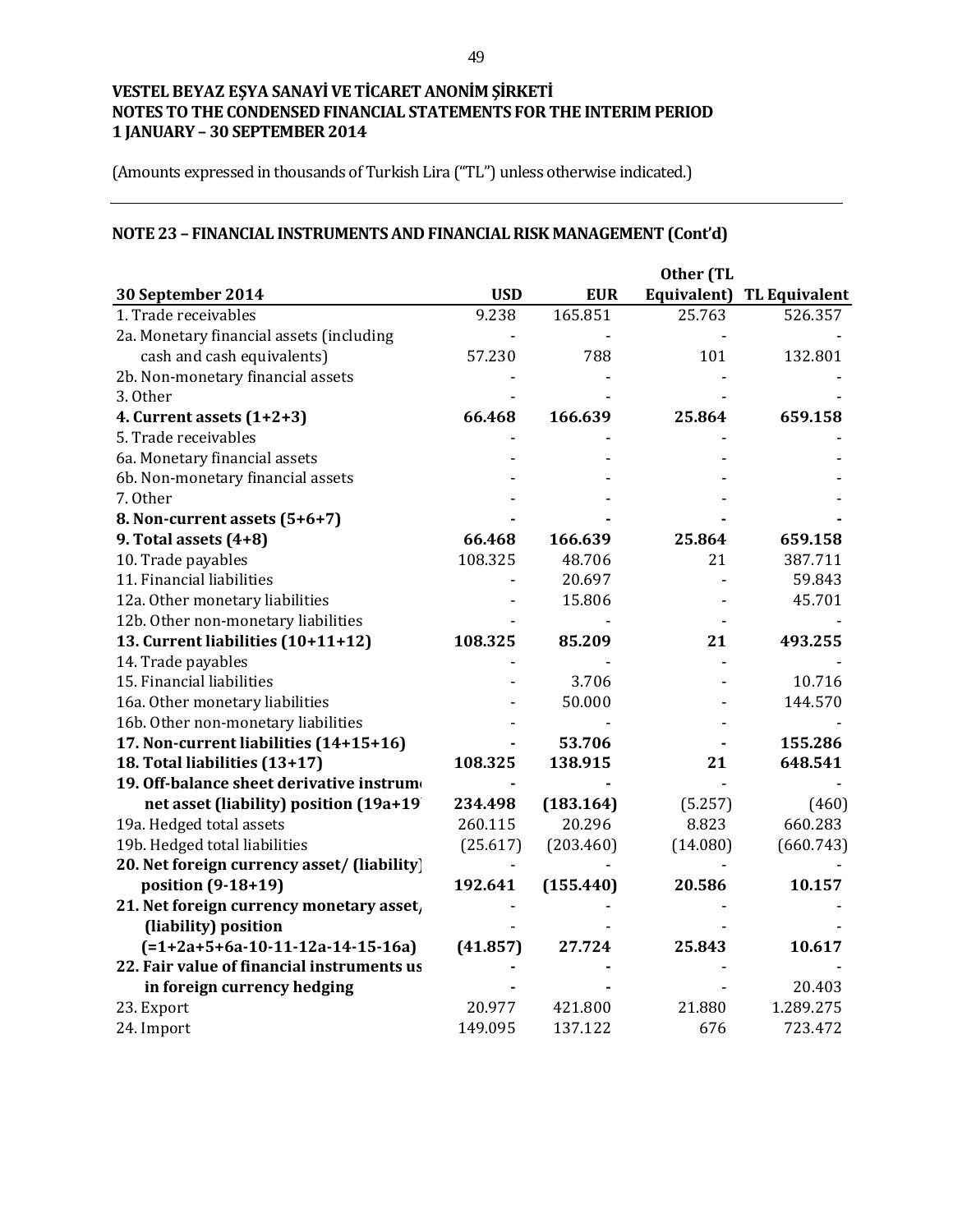(Amounts expressed in thousands of Turkish Lira ("TL") unless otherwise indicated.)

# **NOTE 23 – FINANCIAL INSTRUMENTS AND FINANCIAL RISK MANAGEMENT (Cont'd)**

| 31 December 2013                            | <b>USD</b>   | <b>EUR</b> |          | Equivalent) TL Equivalent |
|---------------------------------------------|--------------|------------|----------|---------------------------|
| 1. Trade receivables                        | 8.315        | 137.102    | 34.196   | 454.543                   |
| 2a. Monetary financial assets (including    |              |            |          |                           |
| cash and cash equivalents)                  | 164          | 5.711      |          | 17.120                    |
| 2b. Non-monetary financial assets           |              |            |          |                           |
| 3. Other                                    | $\mathbf{1}$ |            |          | 2                         |
| 4. Current assets $(1+2+3)$                 | 8.480        | 142.813    | 34.196   | 471.665                   |
| 5. Trade receivables                        |              |            |          |                           |
| 6a. Monetary financial assets               |              |            |          |                           |
| 6b. Non-monetary financial assets           |              |            |          |                           |
| 7. Other                                    |              |            |          |                           |
| 8. Non-current assets (5+6+7)               |              |            |          |                           |
| 9. Total assets $(4+8)$                     | 8.480        | 142.813    | 34.196   | 471.665                   |
| 10. Trade payables                          | 98.720       | 31.167     |          | 302.220                   |
| 11. Financial liabilities                   | 774          | 25.269     |          | 75.854                    |
| 12a. Other monetary liabilities             |              |            |          |                           |
| 12b. Other non-monetary liabilities         |              |            |          |                           |
| 13. Current liabilities (10+11+12)          | 99.494       | 56.436     |          | 378.074                   |
| 14. Trade payables                          |              | 6.941      |          | 20.382                    |
| 15. Financial liabilities                   | 33.305       | 24.222     |          | 142.211                   |
| 16a. Other monetary liabilities             |              |            |          |                           |
| 16b. Other non-monetary liabilities         |              |            |          |                           |
| 17. Non-current liabilities (14+15+16)      | 33.305       | 31.163     |          | 162.593                   |
| 18. Total liabilities (13+17)               | 132.799      | 87.599     |          | 540.667                   |
| 19. Off-balance sheet derivative instrum    |              |            |          |                           |
| net asset (liability) position (19a+19)     | 230.092      | (177.334)  | (22.641) | (52.297)                  |
| 19a. Hedged total assets                    | 234.434      | 635        |          | 502.217                   |
| 19b. Hedged total liabilities               | (4.342)      | (177.969)  | (22.641) | (554.514)                 |
| 20. Net foreign currency asset/ (liability) |              |            |          |                           |
| position (9-18+19)                          | 105.773      | (122.120)  | 11.555   | (121.299)                 |
| 21. Net foreign currency monetary asset,    |              |            |          |                           |
| (liability) position                        |              |            |          |                           |
| $[-1+2a+5+6a-10-11-12a-14-15-16a]$          | (124.320)    | 55.214     | 34.196   | (69.004)                  |
| 22. Fair value of financial instruments us  |              |            |          |                           |
| in foreign currency hedging                 |              |            |          | (15.932)                  |
| 23. Export                                  | 42.807       | 564.446    | 24.448   | 1.462.637                 |
| 24. Import                                  | 246.029      | 206.993    | 1.963    | 984.446                   |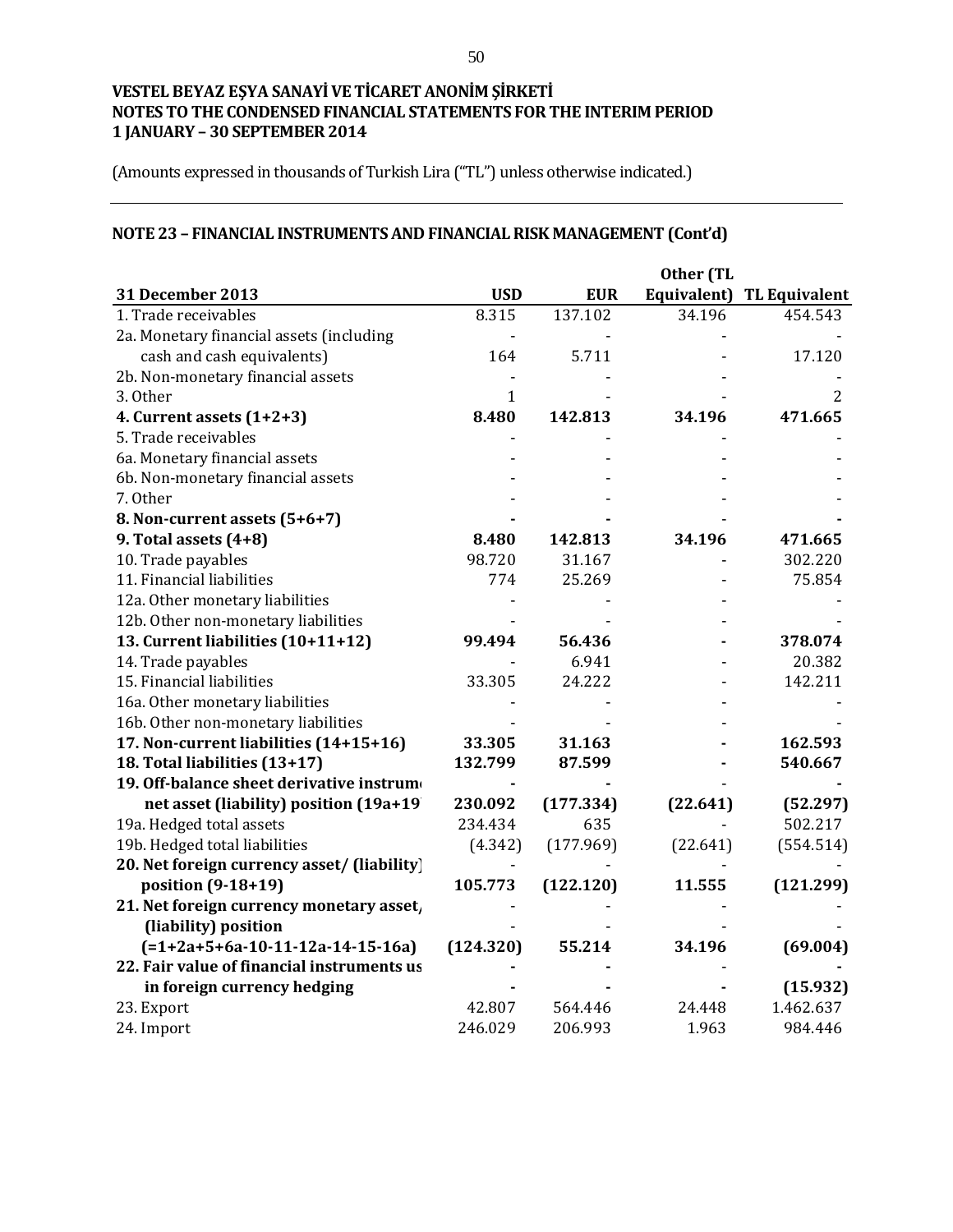(Amounts expressed in thousands of Turkish Lira ("TL") unless otherwise indicated.)

### **NOTE 23 – FINANCIAL INSTRUMENTS AND FINANCIAL RISK MANAGEMENT (Cont'd)**

As of 30 September 2014 and 31 December 2013, sensitivity analysis of foreign exchange rate tables is presented below, secured portions include impact of derivative instruments.

|                                                                                                   | Gain / Loss         |                     | <b>Equity</b>                                                              |                     |
|---------------------------------------------------------------------------------------------------|---------------------|---------------------|----------------------------------------------------------------------------|---------------------|
| 30 September 2014                                                                                 | Foreign<br>exchange | Foreign<br>exchange | Foreign<br>exchange<br>appreciation depreciation appreciation depreciation | Foreign<br>exchange |
|                                                                                                   |                     |                     |                                                                            |                     |
| +/-10% fluctuation of USD rate:                                                                   |                     |                     |                                                                            |                     |
| USD net asset / liability                                                                         | (9.539)             | 9.539               | (9.539)                                                                    | 9.539               |
| Secured portion from USD risk (-)                                                                 | (5.837)             | 5.837               | 53.385                                                                     | (53.385)            |
|                                                                                                   |                     |                     |                                                                            |                     |
| <b>USD</b> net effect                                                                             | (15.376)            | 15.376              | 43.846                                                                     | (43.846)            |
| +/-10% fluctuation of EUR rate:<br>EUR net asset / liability<br>Secured portion from EUR risk (-) | 8.016<br>3.242      | (8.016)<br>(3.242)  | 8.016<br>(52.968)                                                          | (8.016)<br>52.968   |
| <b>EUR</b> net effect                                                                             | 11.258              | (11.258)            | (44.952)                                                                   | 44.952              |
| +/-10% fluctuation of other currency<br>rates:                                                    |                     |                     |                                                                            |                     |
| Other currencies net asset / liability<br>Secured portion from other currency                     | 2.584               | (2.584)             | 2.584                                                                      | (2.584)             |
| $risk(-)$                                                                                         | (526)               | 526                 | (526)                                                                      | 526                 |
| Other currency net effect                                                                         | 2.058               | (2.058)             | 2.058                                                                      | (2.058)             |